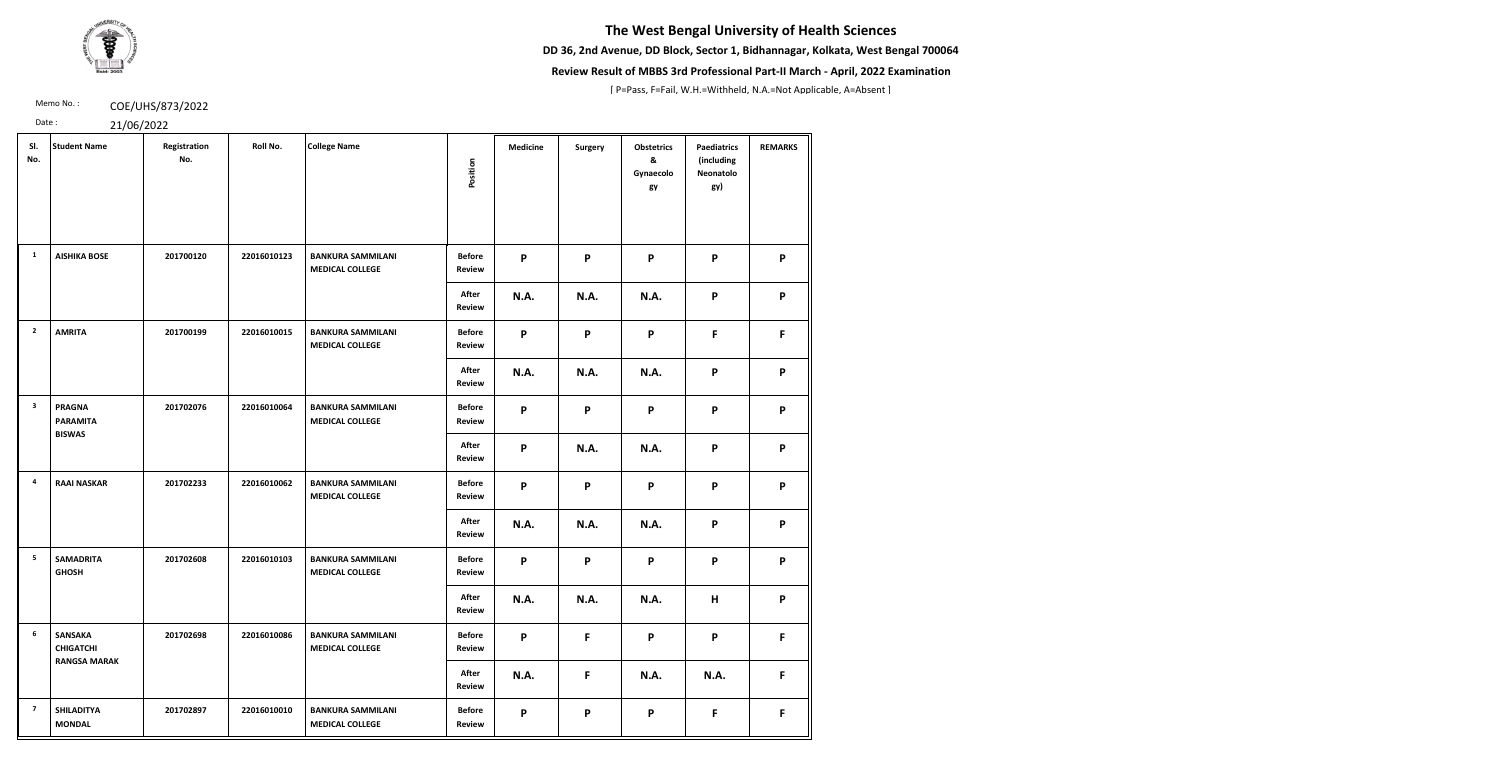**DD 36, 2nd Avenue, DD Block, Sector 1, Bidhannagar, Kolkata, West Bengal 700064**



### **Review Result of MBBS 3rd Professional Part-II March - April, 2022 Examination**

[ P=Pass, F=Fail, W.H.=Withheld, N.A.=Not Applicable, A=Absent ]

Memo No.: **COE/UHS/873/2022** 

| SI.<br>No.     | <b>Student Name</b>                   | Registration<br>No. | Roll No.    | <b>College Name</b>                                | Position                       | <b>Medicine</b>           | <b>Surgery</b> | <b>Obstetrics</b><br>&<br>Gynaecolo<br>gy | <b>Paediatrics</b><br>(including<br>Neonatolo<br>gy) | <b>REMARKS</b> |
|----------------|---------------------------------------|---------------------|-------------|----------------------------------------------------|--------------------------------|---------------------------|----------------|-------------------------------------------|------------------------------------------------------|----------------|
| $\overline{7}$ | <b>SHILADITYA</b><br><b>MONDAL</b>    | 201702897           | 22016010010 | <b>BANKURA SAMMILANI</b><br><b>MEDICAL COLLEGE</b> | After<br>Review                | <b>N.A.</b>               | <b>N.A.</b>    | <b>N.A.</b>                               | P                                                    | P              |
| 8              | <b>ARAFAT MALLICK</b>                 | 201700428           | 22016010172 | <b>BURDWAN MEDICAL</b><br><b>COLLEGE</b>           | <b>Before</b><br><b>Review</b> | P                         | P              | P                                         | P                                                    | P              |
|                |                                       |                     |             |                                                    | After<br>Review                | <b>N.A.</b>               | H              | P                                         | N.A.                                                 | P              |
| 9              | <b>ARKAPRIYA</b><br><b>MUKHERJEE</b>  | 201700484           | 22016010177 | <b>BURDWAN MEDICAL</b><br><b>COLLEGE</b>           | <b>Before</b><br>Review        | P                         | P              | P                                         | P                                                    | P              |
|                |                                       |                     |             |                                                    | After<br>Review                | <b>N.A.</b>               | <b>N.A.</b>    | N.A.                                      | H                                                    | P              |
| 10             | <b>ARPITA</b><br><b>MUKHERJEE</b>     | 201700535           | 22016010180 | <b>BURDWAN MEDICAL</b><br><b>COLLEGE</b>           | <b>Before</b><br><b>Review</b> | P                         | P              | P                                         | $\mathsf{P}$                                         | P              |
|                |                                       |                     |             |                                                    | After<br>Review                | $\mathsf{P}$              | P              | P                                         | P                                                    | P              |
| 11             | <b>AVEEPSITA SAHA</b>                 | 201700628           | 22016010150 | <b>BURDWAN MEDICAL</b><br><b>COLLEGE</b>           | <b>Before</b><br><b>Review</b> | $\boldsymbol{\mathsf{P}}$ | P              | P                                         | H                                                    | P              |
|                |                                       |                     |             |                                                    | After<br><b>Review</b>         | N.A.                      | P              | <b>N.A.</b>                               | N.A.                                                 | P              |
| 12             | <b>BIPASHA</b><br><b>MUKHOPADHYAY</b> | 201700752           | 22016010153 | <b>BURDWAN MEDICAL</b><br><b>COLLEGE</b>           | <b>Before</b><br><b>Review</b> | P                         | P              | P                                         | P                                                    | P              |
|                |                                       |                     |             |                                                    | After<br><b>Review</b>         | P                         | P              | P                                         | P                                                    | P              |
| 13             | <b>BRISTI</b><br><b>BHATTACHARYA</b>  | 201700781           | 22016010158 | <b>BURDWAN MEDICAL</b><br><b>COLLEGE</b>           | <b>Before</b><br><b>Review</b> | P                         | P              | P                                         | P                                                    | P              |
|                |                                       |                     |             |                                                    | After<br><b>Review</b>         | N.A.                      | <b>N.A.</b>    | <b>N.A.</b>                               | P                                                    | P              |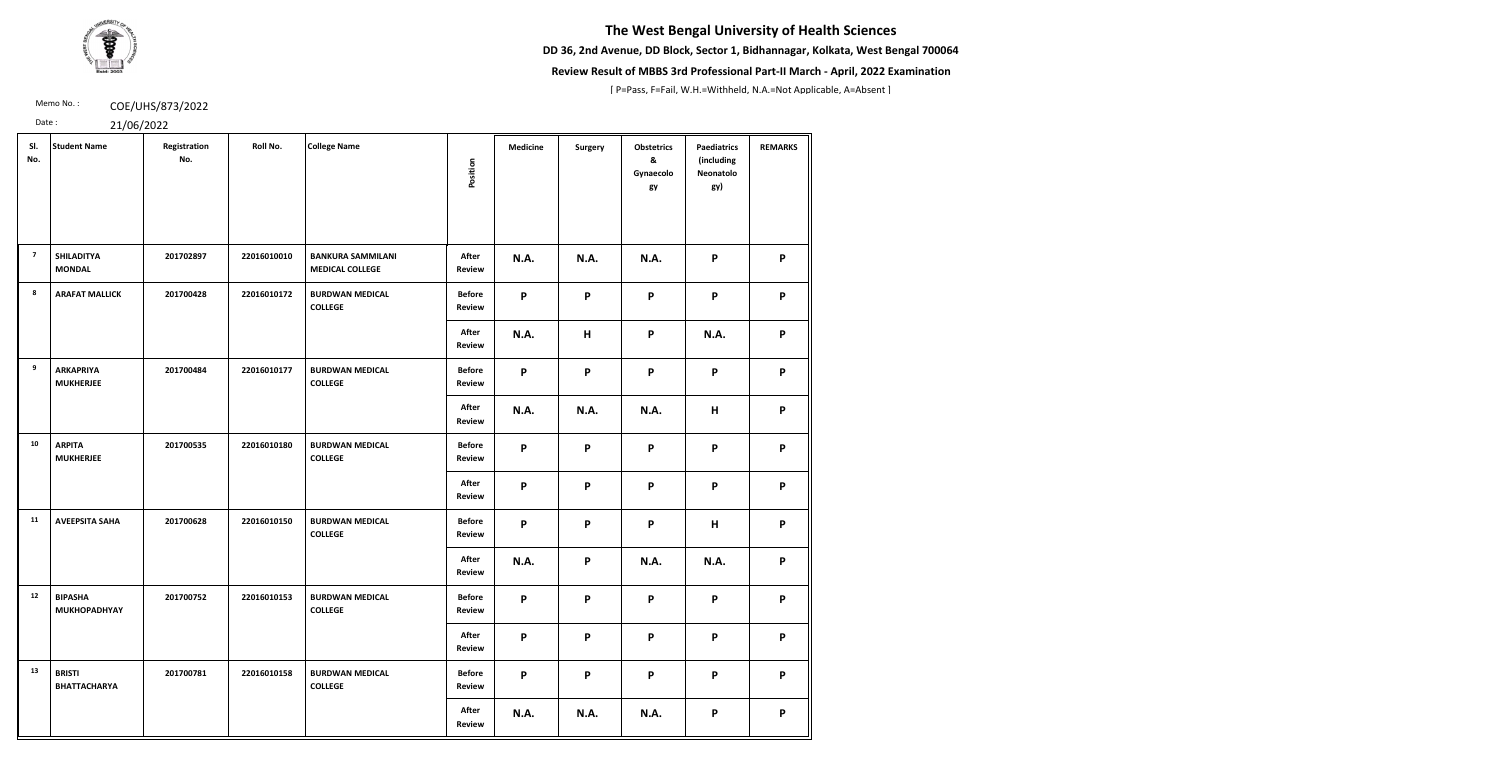**DD 36, 2nd Avenue, DD Block, Sector 1, Bidhannagar, Kolkata, West Bengal 700064**



### **Review Result of MBBS 3rd Professional Part-II March - April, 2022 Examination**

[ P=Pass, F=Fail, W.H.=Withheld, N.A.=Not Applicable, A=Absent ]

Memo No.: **COE/UHS/873/2022** 

| SI.<br>No. | <b>Student Name</b>                 | Registration<br>No. | Roll No.    | <b>College Name</b>                      | Position                       | <b>Medicine</b>           | <b>Surgery</b> | <b>Obstetrics</b><br>&<br>Gynaecolo<br>gy | <b>Paediatrics</b><br>(including<br>Neonatolo<br>gy) | <b>REMARKS</b> |
|------------|-------------------------------------|---------------------|-------------|------------------------------------------|--------------------------------|---------------------------|----------------|-------------------------------------------|------------------------------------------------------|----------------|
| 14         | <b>DEBLINA SAHA</b>                 | 201700901           | 22016010295 | <b>BURDWAN MEDICAL</b><br><b>COLLEGE</b> | <b>Before</b><br><b>Review</b> | P                         | P              | P                                         | P                                                    | P              |
|            |                                     |                     |             |                                          | After<br>Review                | <b>N.A.</b>               | <b>N.A.</b>    | P                                         | N.A.                                                 | P              |
| 15         | <b>IRFANUR</b><br><b>RAHAMAN</b>    | 201701166           | 22016010198 | <b>BURDWAN MEDICAL</b><br><b>COLLEGE</b> | <b>Before</b><br>Review        | P                         | P              | P                                         | $\boldsymbol{\mathsf{P}}$                            | P              |
|            |                                     |                     |             |                                          | After<br><b>Review</b>         | $\boldsymbol{\mathsf{P}}$ | <b>N.A.</b>    | <b>N.A.</b>                               | $\boldsymbol{\mathsf{P}}$                            | P              |
| 16         | <b>KAUSTUV LAHIRI</b>               | 201704466           | 22016010285 | <b>BURDWAN MEDICAL</b><br><b>COLLEGE</b> | <b>Before</b><br>Review        | P                         | P              | P                                         | $\boldsymbol{\mathsf{P}}$                            | P              |
|            |                                     |                     |             |                                          | After<br>Review                | N.A.                      | P              | <b>N.A.</b>                               | $\boldsymbol{\mathsf{P}}$                            | P              |
| 17         | <b>PAYEL PATRA</b>                  | 201702014           | 22016010245 | <b>BURDWAN MEDICAL</b><br><b>COLLEGE</b> | <b>Before</b><br><b>Review</b> | P                         | P              | P                                         | P                                                    | P              |
|            |                                     |                     |             |                                          | After<br><b>Review</b>         | N.A.                      | P              | <b>N.A.</b>                               | <b>N.A.</b>                                          | P              |
| 18         | <b>RHITUPARNA</b><br><b>SIKDAR</b>  | 201704919           | 22016010233 | <b>BURDWAN MEDICAL</b><br><b>COLLEGE</b> | <b>Before</b><br><b>Review</b> | P                         | P              | P                                         | P                                                    | P              |
|            |                                     |                     |             |                                          | After<br><b>Review</b>         | N.A.                      | <b>N.A.</b>    | <b>N.A.</b>                               | P                                                    | P              |
| 19         | <b>SATYAKI PAL</b>                  | 201702729           | 22016010263 | <b>BURDWAN MEDICAL</b><br><b>COLLEGE</b> | <b>Before</b><br>Review        | P                         | P              | P                                         | P                                                    | P              |
|            |                                     |                     |             |                                          | After<br><b>Review</b>         | N.A.                      | <b>N.A.</b>    | P                                         | <b>N.A.</b>                                          | P              |
| 20         | <b>SOHINI</b><br><b>CHAKRAVARTY</b> | 201703098           | 22016010278 | <b>BURDWAN MEDICAL</b><br><b>COLLEGE</b> | <b>Before</b><br><b>Review</b> | P                         | P              | P                                         | P                                                    | P              |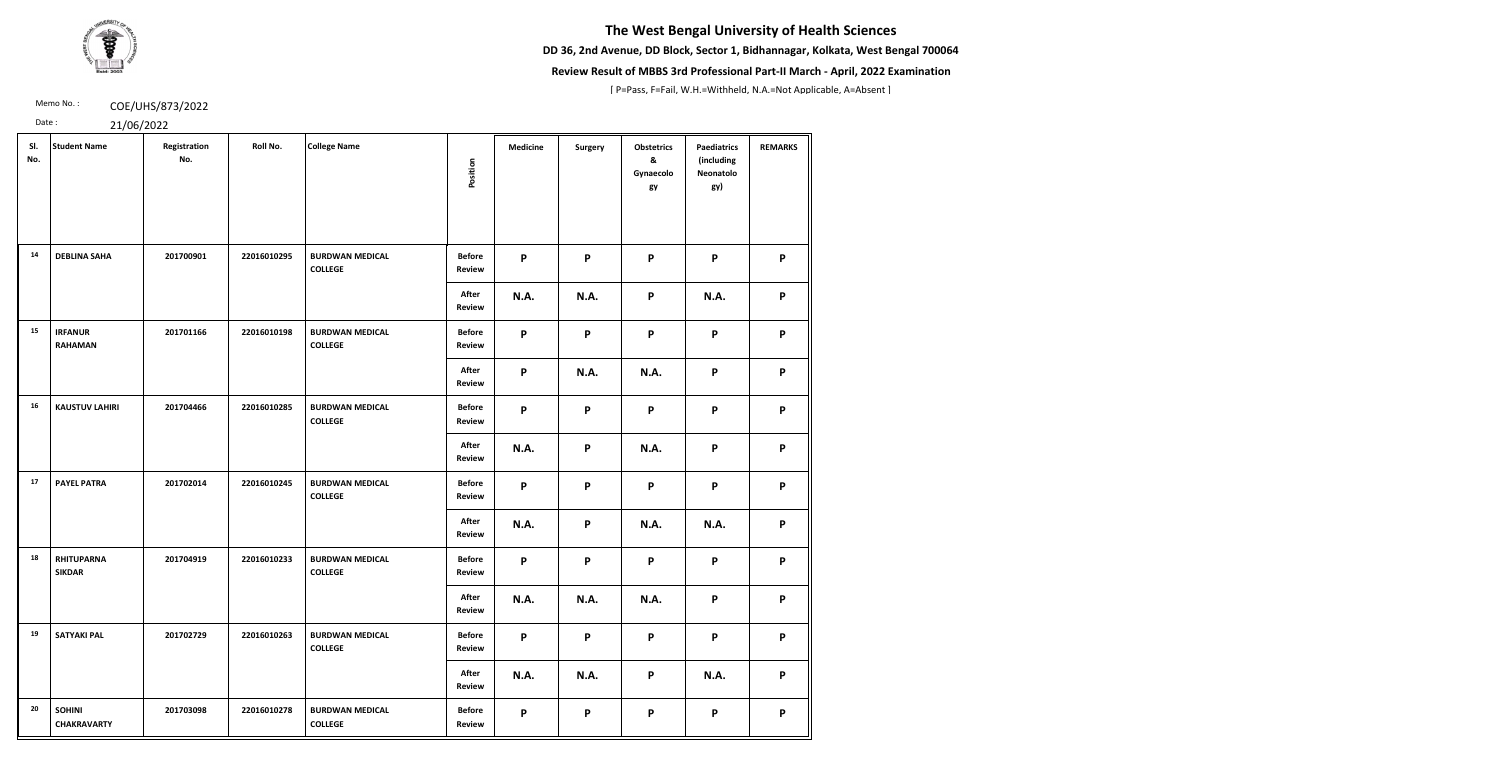**DD 36, 2nd Avenue, DD Block, Sector 1, Bidhannagar, Kolkata, West Bengal 700064**



### **Review Result of MBBS 3rd Professional Part-II March - April, 2022 Examination**

[ P=Pass, F=Fail, W.H.=Withheld, N.A.=Not Applicable, A=Absent ]

Memo No.: **COE/UHS/873/2022** 

| SI.<br>No. | <b>Student Name</b>                 | Registration<br>No. | Roll No.    | <b>College Name</b>                                | Position                       | <b>Medicine</b> | <b>Surgery</b> | <b>Obstetrics</b><br>&<br>Gynaecolo<br>gy | <b>Paediatrics</b><br>(including<br>Neonatolo<br>gy) | <b>REMARKS</b>            |
|------------|-------------------------------------|---------------------|-------------|----------------------------------------------------|--------------------------------|-----------------|----------------|-------------------------------------------|------------------------------------------------------|---------------------------|
| 20         | <b>SOHINI</b><br><b>CHAKRAVARTY</b> | 201703098           | 22016010278 | <b>BURDWAN MEDICAL</b><br><b>COLLEGE</b>           | After<br><b>Review</b>         | <b>N.A.</b>     | P              | <b>N.A.</b>                               | N.A.                                                 | P                         |
| 21         | <b>SOUMYA PATRA</b>                 | 201703170           | 22016010265 | <b>BURDWAN MEDICAL</b><br><b>COLLEGE</b>           | <b>Before</b><br>Review        | P               | P              | $\mathsf{P}$                              | P                                                    | P                         |
|            |                                     |                     |             |                                                    | After<br>Review                | P               | P              | P                                         | P                                                    | $\boldsymbol{\mathsf{P}}$ |
| 22         | <b>SPANDAN</b><br><b>MEDYA</b>      | 201703240           | 22016010271 | <b>BURDWAN MEDICAL</b><br><b>COLLEGE</b>           | <b>Before</b><br><b>Review</b> | P               | P              | P                                         | P                                                    | P                         |
|            |                                     |                     |             |                                                    | After<br>Review                | <b>N.A.</b>     | P              | P                                         | P                                                    | P                         |
| 23         | <b>SUVASISH MULA</b>                | 201703581           | 22016010228 | <b>BURDWAN MEDICAL</b><br><b>COLLEGE</b>           | <b>Before</b><br>Review        | P               | P              | P                                         | P                                                    | P                         |
|            |                                     |                     |             |                                                    | After<br><b>Review</b>         | <b>N.A.</b>     | <b>N.A.</b>    | P                                         | P                                                    | P                         |
| 24         | <b>VIBHUTI KHETAN</b>               | 201703812           | 22016010281 | <b>BURDWAN MEDICAL</b><br><b>COLLEGE</b>           | <b>Before</b><br><b>Review</b> | P               | P              | P                                         | P                                                    | P                         |
|            |                                     |                     |             |                                                    | After<br>Review                | <b>N.A.</b>     | H              | <b>N.A.</b>                               | <b>N.A.</b>                                          | P                         |
| 25         | <b>ABHINABA</b><br><b>CHOWDHURY</b> | 201700029           | 22016010318 | <b>CALCUTTA NATIONAL</b><br><b>MEDICAL COLLEGE</b> | <b>Before</b><br><b>Review</b> | P               | P              | P                                         | P                                                    | P                         |
|            |                                     |                     |             |                                                    | After<br>Review                | P               | P              | <b>N.A.</b>                               | <b>N.A.</b>                                          | P                         |
| 26         | <b>AYONTIKA</b><br><b>SARKAR</b>    | 201700652           | 22016010336 | <b>CALCUTTA NATIONAL</b><br><b>MEDICAL COLLEGE</b> | <b>Before</b><br><b>Review</b> | P               | P              | P                                         | P                                                    | P                         |
|            |                                     |                     |             |                                                    | After<br><b>Review</b>         | <b>N.A.</b>     | H              | <b>N.A.</b>                               | <b>N.A.</b>                                          | P                         |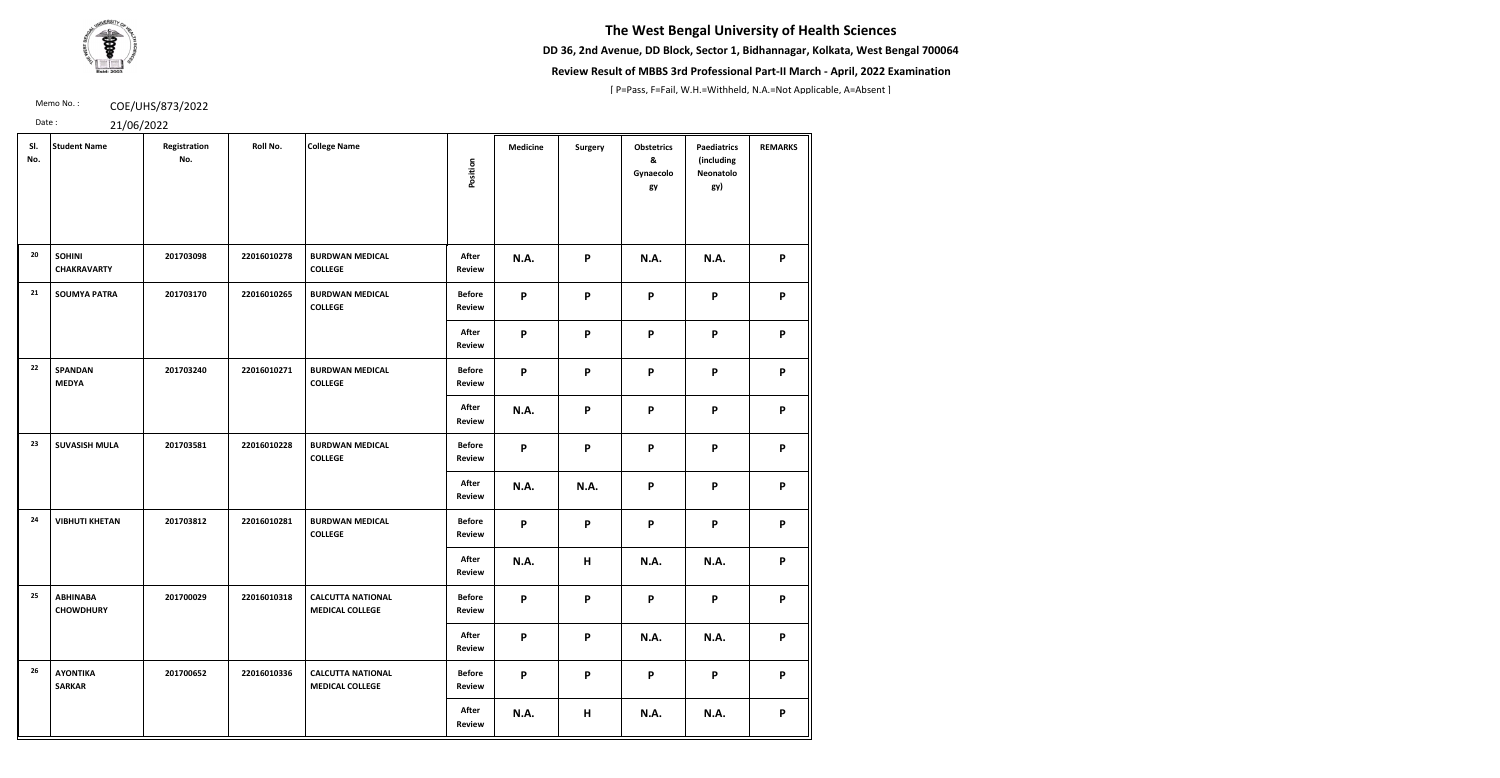**DD 36, 2nd Avenue, DD Block, Sector 1, Bidhannagar, Kolkata, West Bengal 700064**



### **Review Result of MBBS 3rd Professional Part-II March - April, 2022 Examination**

[ P=Pass, F=Fail, W.H.=Withheld, N.A.=Not Applicable, A=Absent ]

Memo No.: **COE/UHS/873/2022** 

| SI.<br>No. | <b>Student Name</b>                                | Registration<br>No. | Roll No.    | <b>College Name</b>                                       | Position                       | <b>Medicine</b> | <b>Surgery</b>            | <b>Obstetrics</b><br>&<br>Gynaecolo<br>gy | <b>Paediatrics</b><br>(including<br>Neonatolo<br>gy) | <b>REMARKS</b> |
|------------|----------------------------------------------------|---------------------|-------------|-----------------------------------------------------------|--------------------------------|-----------------|---------------------------|-------------------------------------------|------------------------------------------------------|----------------|
| 27         | <b>LAVISHA</b><br><b>HANSDA</b>                    | 290920162017        | 22016010363 | <b>CALCUTTA NATIONAL</b><br><b>MEDICAL COLLEGE</b>        | <b>Before</b><br>Review        | F               | P                         | P                                         | F                                                    | F              |
|            |                                                    |                     |             |                                                           | After<br><b>Review</b>         | <b>N.A.</b>     | <b>N.A.</b>               | <b>N.A.</b>                               | $\boldsymbol{\mathsf{P}}$                            | F              |
| 28         | <b>MUKESH KUMAR</b><br><b>SAROJ</b>                | 355420142015        | 22016030381 | <b>CALCUTTA NATIONAL</b><br><b>MEDICAL COLLEGE</b>        | <b>Before</b><br><b>Review</b> | F               | F                         | <b>N.A.</b>                               | N.A.                                                 | ---            |
|            |                                                    |                     |             |                                                           | After<br>Review                | F               | <b>N.A.</b>               | <b>N.A.</b>                               | N.A.                                                 |                |
| 29         | <b>NGAWANG</b><br><b>TSHERING</b><br><b>BHUTIA</b> | 201704706           | 22016010366 | <b>CALCUTTA NATIONAL</b><br><b>MEDICAL COLLEGE</b>        | <b>Before</b><br>Review        | F               | P                         | P                                         | P                                                    | F.             |
|            |                                                    |                     |             |                                                           | After<br>Review                | F               | <b>N.A.</b>               | <b>N.A.</b>                               | N.A.                                                 | F              |
| 30         | <b>SAKSHI DEY</b>                                  | 201702596           | 22016010434 | <b>CALCUTTA NATIONAL</b><br><b>MEDICAL COLLEGE</b>        | <b>Before</b><br>Review        | F               | P                         | P                                         | P                                                    | F              |
|            |                                                    |                     |             |                                                           | After<br>Review                | F               | <b>N.A.</b>               | <b>N.A.</b>                               | N.A.                                                 | F              |
| 31         | <b>SUBHAJIT</b><br><b>SAMADDAR</b>                 | 201703302           | 22016010490 | <b>CALCUTTA NATIONAL</b><br><b>MEDICAL COLLEGE</b>        | <b>Before</b><br><b>Review</b> | F               | P                         | P                                         | P                                                    | F              |
|            |                                                    |                     |             |                                                           | After<br><b>Review</b>         | P               | <b>N.A.</b>               | <b>N.A.</b>                               | <b>N.A.</b>                                          | P              |
| 32         | <b>APARNA BISWAS</b>                               | 466220162017        | 22016012016 | <b>COLLEGE OF MEDICINE &amp;</b><br>J.N.M.HOSPITAL, WBUHS | <b>Before</b><br><b>Review</b> | $\mathsf F$     | $\boldsymbol{\mathsf{P}}$ | P                                         | $\mathsf{F}$                                         | F              |
|            |                                                    |                     |             |                                                           | After<br><b>Review</b>         | F               | <b>N.A.</b>               | <b>N.A.</b>                               | F                                                    | F              |
| 33         | <b>ARKO ROY</b>                                    | 466420162017        | 22016012017 | <b>COLLEGE OF MEDICINE &amp;</b><br>J.N.M.HOSPITAL, WBUHS | <b>Before</b><br><b>Review</b> | F               | P                         | P                                         | P                                                    | F.             |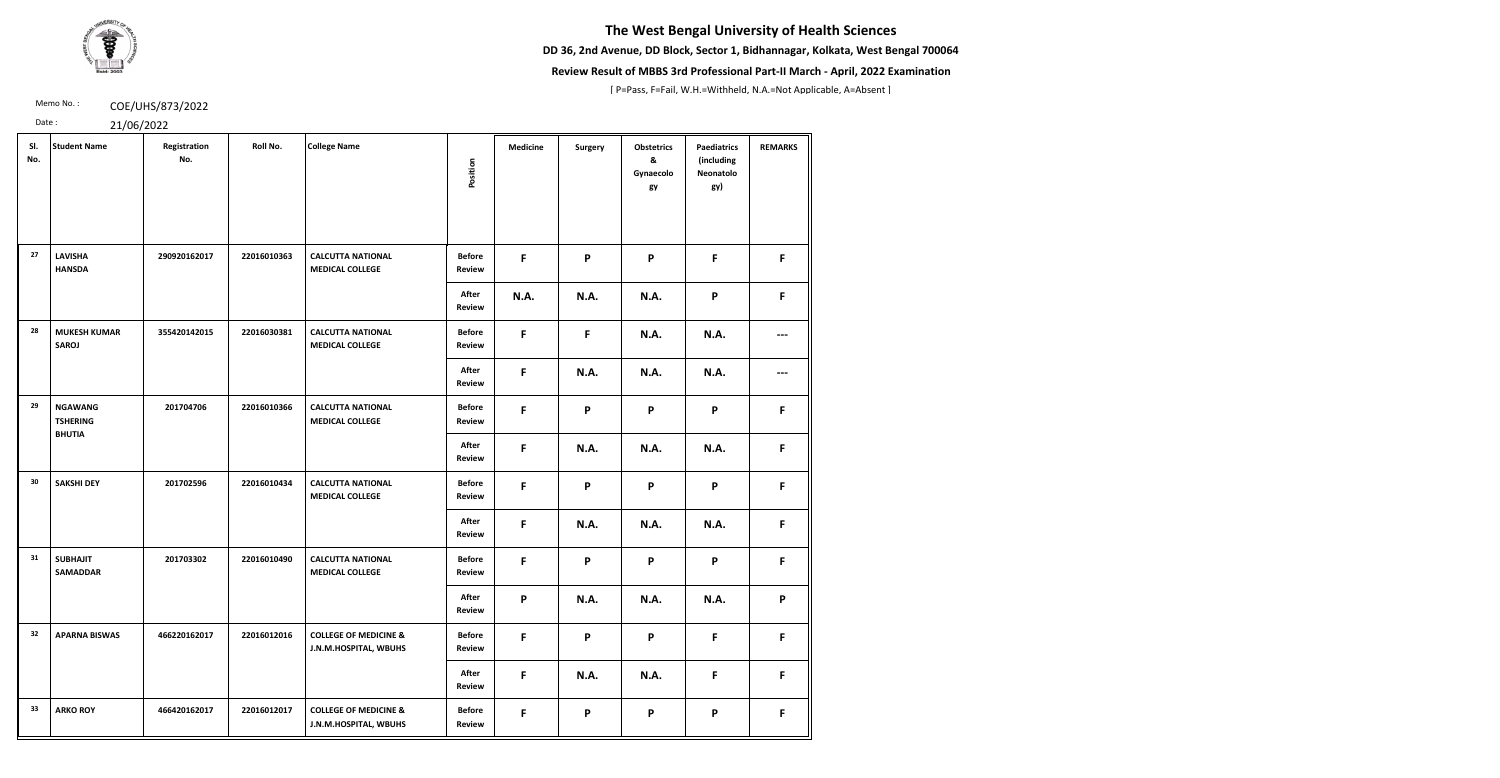**DD 36, 2nd Avenue, DD Block, Sector 1, Bidhannagar, Kolkata, West Bengal 700064**



### **Review Result of MBBS 3rd Professional Part-II March - April, 2022 Examination**

[ P=Pass, F=Fail, W.H.=Withheld, N.A.=Not Applicable, A=Absent ]

Memo No.: **COE/UHS/873/2022** 

| Date:      | 21/06/2022                          |                     |             |                                                                  |                                |                 |                |                                           |                                                      |                |
|------------|-------------------------------------|---------------------|-------------|------------------------------------------------------------------|--------------------------------|-----------------|----------------|-------------------------------------------|------------------------------------------------------|----------------|
| SI.<br>No. | <b>Student Name</b>                 | Registration<br>No. | Roll No.    | <b>College Name</b>                                              | Position                       | <b>Medicine</b> | <b>Surgery</b> | <b>Obstetrics</b><br>&<br>Gynaecolo<br>gy | <b>Paediatrics</b><br>(including<br>Neonatolo<br>gy) | <b>REMARKS</b> |
| 33         | <b>ARKO ROY</b>                     | 466420162017        | 22016012017 | <b>COLLEGE OF MEDICINE &amp;</b><br>J.N.M.HOSPITAL, WBUHS        | After<br><b>Review</b>         | F               | <b>N.A.</b>    | <b>N.A.</b>                               | N.A.                                                 | F              |
| 34         | <b>KOMAL KUMARI</b><br><b>NAVIK</b> | 201704481           | 22016012101 | <b>COLLEGE OF MEDICINE &amp;</b><br>J.N.M.HOSPITAL, WBUHS        | <b>Before</b><br><b>Review</b> | H               | P              | H                                         | P                                                    | P              |
|            |                                     |                     |             |                                                                  | After<br><b>Review</b>         | <b>N.A.</b>     | P              | <b>N.A.</b>                               | P                                                    | P              |
| 35         | <b>MADHURA</b><br><b>BANERJEE</b>   | 201704519           | 22016012031 | <b>COLLEGE OF MEDICINE &amp;</b><br>J.N.M.HOSPITAL, WBUHS        | <b>Before</b><br><b>Review</b> | P               | P              | P                                         | P                                                    | P              |
|            |                                     |                     |             |                                                                  | After<br><b>Review</b>         | N.A.            | <b>N.A.</b>    | Н                                         | н                                                    | P              |
| 36         | <b>MEGHAMALA</b><br><b>JANA</b>     | 201704601           | 22016012042 | <b>COLLEGE OF MEDICINE &amp;</b><br>J.N.M.HOSPITAL, WBUHS        | <b>Before</b><br><b>Review</b> | P               | P              | P                                         | P                                                    | P              |
|            |                                     |                     |             |                                                                  | After<br><b>Review</b>         | <b>N.A.</b>     | <b>N.A.</b>    | P                                         | N.A.                                                 | P              |
| 37         | <b>SOHAM DUTTA</b>                  | 201705241           | 22016012008 | <b>COLLEGE OF MEDICINE &amp;</b><br>J.N.M.HOSPITAL, WBUHS        | <b>Before</b><br>Review        | P               | P              | P                                         | P                                                    | P              |
|            |                                     |                     |             |                                                                  | After<br><b>Review</b>         | <b>N.A.</b>     | <b>N.A.</b>    | P                                         | <b>N.A.</b>                                          | P              |
| 38         | <b>SOUMYADEEP</b><br><b>ROY</b>     | 201705282           | 22016012071 | <b>COLLEGE OF MEDICINE &amp;</b><br>J.N.M.HOSPITAL, WBUHS        | <b>Before</b><br><b>Review</b> | P               | P              | P                                         | P                                                    | P              |
|            |                                     |                     |             |                                                                  | After<br>Review                | <b>N.A.</b>     | P              | <b>N.A.</b>                               | <b>N.A.</b>                                          | P              |
| 39         | <b>ANURAG</b><br><b>BANERJEE</b>    | 201700376           | 22016010508 | <b>COLLEGE OF MEDICINE &amp;</b><br><b>SAGORE DUTTA HOSPITAL</b> | <b>Before</b><br><b>Review</b> | P               | P              | P                                         | P                                                    | P              |
|            |                                     |                     |             |                                                                  | After                          | <b>N.A.</b>     | <b>N.A.</b>    | <b>N.A.</b>                               | P                                                    | P              |

**Review**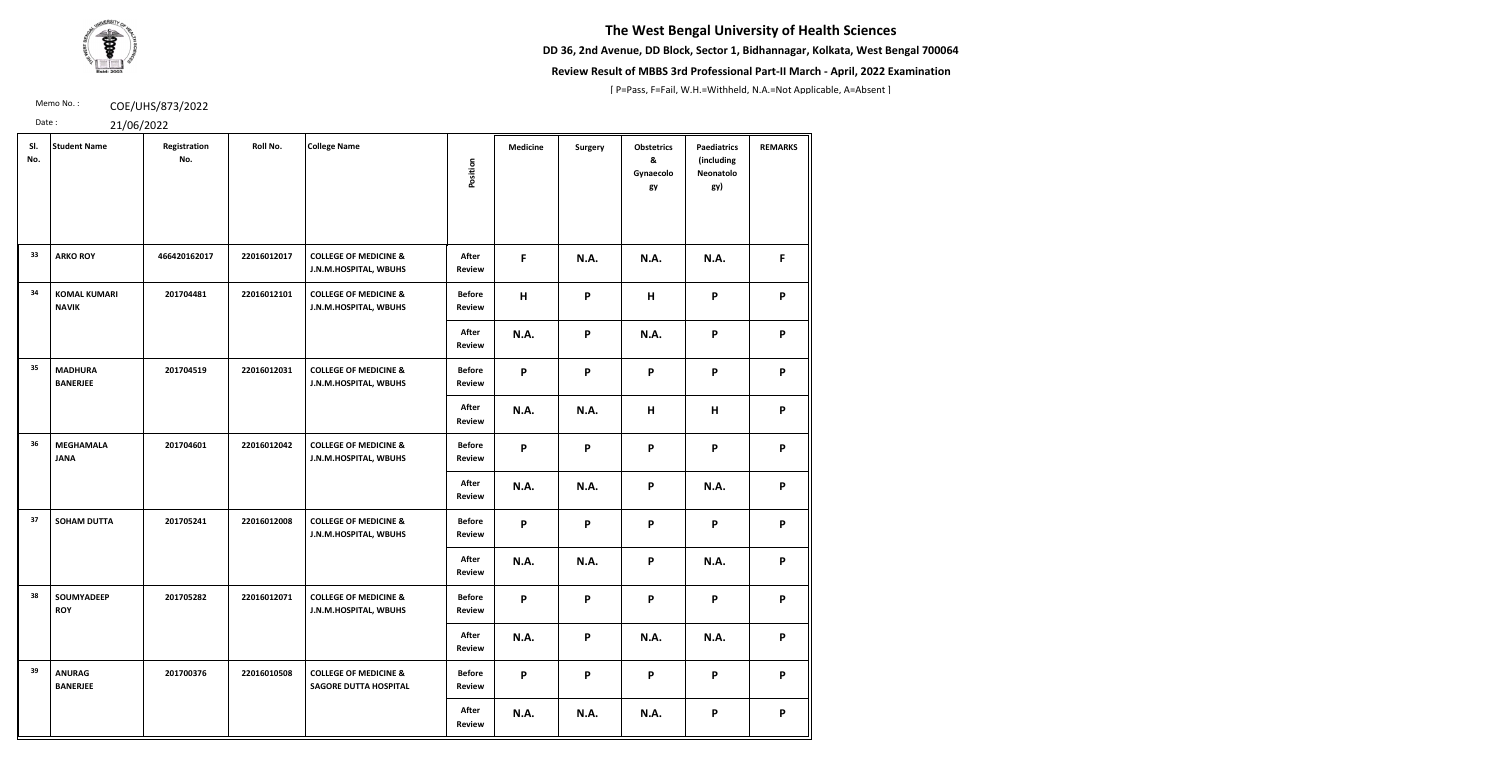**DD 36, 2nd Avenue, DD Block, Sector 1, Bidhannagar, Kolkata, West Bengal 700064**



### **Review Result of MBBS 3rd Professional Part-II March - April, 2022 Examination**

[ P=Pass, F=Fail, W.H.=Withheld, N.A.=Not Applicable, A=Absent ]

Memo No.: **COE/UHS/873/2022** 

| SI.<br>No. | <b>Student Name</b>                 | Registration<br>No. | Roll No.    | <b>College Name</b>                                              | Position                       | <b>Medicine</b>           | <b>Surgery</b> | <b>Obstetrics</b><br>&<br>Gynaecolo<br>gy | <b>Paediatrics</b><br>(including<br>Neonatolo<br>gy) | <b>REMARKS</b> |
|------------|-------------------------------------|---------------------|-------------|------------------------------------------------------------------|--------------------------------|---------------------------|----------------|-------------------------------------------|------------------------------------------------------|----------------|
| 40         | <b>APARNA</b><br><b>CHAKRABORTY</b> | 201700416           | 22016010507 | <b>COLLEGE OF MEDICINE &amp;</b><br><b>SAGORE DUTTA HOSPITAL</b> | <b>Before</b><br>Review        | P                         | P              | P                                         | P                                                    | P              |
|            |                                     |                     |             |                                                                  | After<br><b>Review</b>         | <b>N.A.</b>               | P              | <b>N.A.</b>                               | P                                                    | P              |
| 41         | <b>ARKADEEP</b><br><b>DATTA</b>     | 414120162017        | 22016010497 | <b>COLLEGE OF MEDICINE &amp;</b><br><b>SAGORE DUTTA HOSPITAL</b> | <b>Before</b><br><b>Review</b> | P                         | P              | P                                         | P                                                    | P              |
|            |                                     |                     |             |                                                                  | After<br>Review                | <b>N.A.</b>               | P              | <b>N.A.</b>                               | N.A.                                                 | P              |
| 42         | <b>DIPTASHIKHAR</b><br><b>SAHA</b>  | 201700982           | 22016010516 | <b>COLLEGE OF MEDICINE &amp;</b><br><b>SAGORE DUTTA HOSPITAL</b> | <b>Before</b><br>Review        | $\mathsf{P}$              | P              | P                                         | P                                                    | P              |
|            |                                     |                     |             |                                                                  | After<br>Review                | N.A.                      | H              | <b>N.A.</b>                               | P                                                    | P              |
| 43         | <b>PRALOY NASKAR</b>                | 201702087           | 22016010537 | <b>COLLEGE OF MEDICINE &amp;</b><br><b>SAGORE DUTTA HOSPITAL</b> | <b>Before</b><br><b>Review</b> | P                         | P              | P                                         | P                                                    | P              |
|            |                                     |                     |             |                                                                  | After<br>Review                | $\boldsymbol{\mathsf{P}}$ | <b>N.A.</b>    | P                                         | <b>N.A.</b>                                          | P              |
| 44         | <b>SAHIN SULTANA</b>                | 201705700           | 22016010550 | <b>COLLEGE OF MEDICINE &amp;</b><br><b>SAGORE DUTTA HOSPITAL</b> | <b>Before</b><br><b>Review</b> | P                         | P              | P                                         | P                                                    | P              |
|            |                                     |                     |             |                                                                  | After<br>Review                | <b>N.A.</b>               | N.A.           | <b>N.A.</b>                               | P                                                    | P              |
| 45         | <b>SAKSHI SINGH</b>                 | 201702600           | 22016010565 | <b>COLLEGE OF MEDICINE &amp;</b><br><b>SAGORE DUTTA HOSPITAL</b> | <b>Before</b><br><b>Review</b> | P                         | P              | P                                         | P                                                    | P              |
|            |                                     |                     |             |                                                                  | After<br><b>Review</b>         | <b>N.A.</b>               | N.A.           | <b>N.A.</b>                               | P                                                    | P              |
| 46         | <b>SATYAJIT ROY</b>                 | 201702727           | 22016010562 | <b>COLLEGE OF MEDICINE &amp;</b><br><b>SAGORE DUTTA HOSPITAL</b> | <b>Before</b><br><b>Review</b> | P                         | P              | P                                         | P                                                    | P              |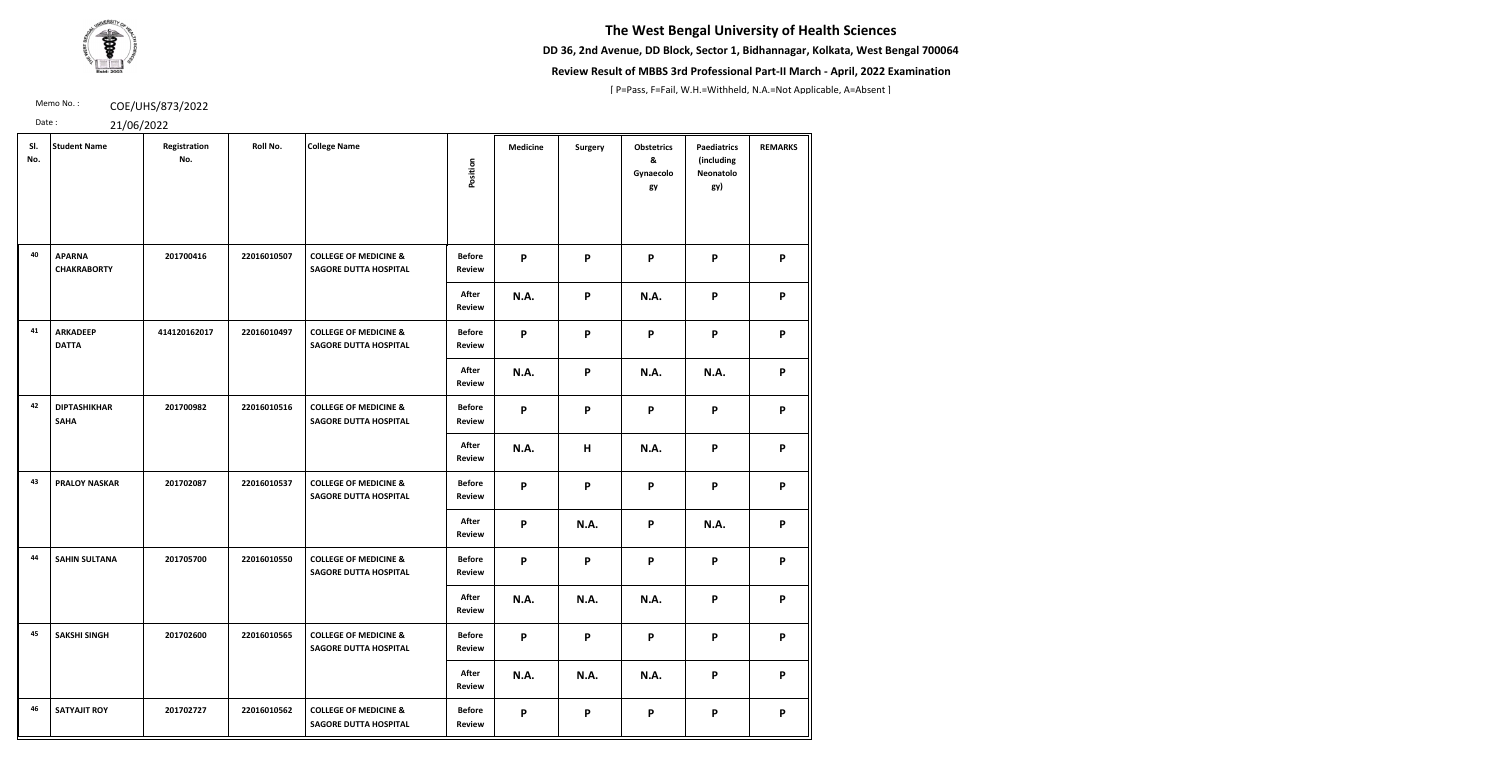**DD 36, 2nd Avenue, DD Block, Sector 1, Bidhannagar, Kolkata, West Bengal 700064**



### **Review Result of MBBS 3rd Professional Part-II March - April, 2022 Examination**

[ P=Pass, F=Fail, W.H.=Withheld, N.A.=Not Applicable, A=Absent ]

Memo No.: **COE/UHS/873/2022** 

| Date: | 21/06/2022 |
|-------|------------|
|-------|------------|

| SI.<br>No. | <b>Student Name</b>                                   | Registration<br>No. | Roll No.    | <b>College Name</b>                                              | Position                       | <b>Medicine</b>           | <b>Surgery</b>            | <b>Obstetrics</b><br>&<br>Gynaecolo<br>gy | <b>Paediatrics</b><br>(including<br>Neonatolo<br>gy) | <b>REMARKS</b> |
|------------|-------------------------------------------------------|---------------------|-------------|------------------------------------------------------------------|--------------------------------|---------------------------|---------------------------|-------------------------------------------|------------------------------------------------------|----------------|
| 46         | <b>SATYAJIT ROY</b>                                   | 201702727           | 22016010562 | <b>COLLEGE OF MEDICINE &amp;</b><br><b>SAGORE DUTTA HOSPITAL</b> | After<br><b>Review</b>         | $\boldsymbol{\mathsf{P}}$ | <b>N.A.</b>               | N.A.                                      | N.A.                                                 | P              |
| 47         | <b>SHAGUFTA</b><br><b>PARVEEN</b>                     | 201702834           | 22016010567 | <b>COLLEGE OF MEDICINE &amp;</b><br><b>SAGORE DUTTA HOSPITAL</b> | <b>Before</b><br><b>Review</b> | P                         | $\mathsf{P}$              | P                                         | P                                                    | P              |
|            |                                                       |                     |             |                                                                  | After<br><b>Review</b>         | <b>N.A.</b>               | <b>N.A.</b>               | <b>N.A.</b>                               | н                                                    | P              |
| 48         | <b>SHOUVIK</b><br><b>SAMADDAR</b>                     | 201702929           | 22016010568 | <b>COLLEGE OF MEDICINE &amp;</b><br><b>SAGORE DUTTA HOSPITAL</b> | <b>Before</b><br><b>Review</b> | P                         | $\boldsymbol{\mathsf{P}}$ | P                                         | P                                                    | P              |
|            |                                                       |                     |             |                                                                  | After<br><b>Review</b>         | <b>N.A.</b>               | <b>N.A.</b>               | N.A.                                      | P                                                    | P              |
| 49         | <b>SUBHAM SIKDAR</b>                                  | 201703310           | 22016010574 | <b>COLLEGE OF MEDICINE &amp;</b><br><b>SAGORE DUTTA HOSPITAL</b> | <b>Before</b><br><b>Review</b> | $\mathsf{P}$              | P                         | P                                         | P                                                    | P              |
|            |                                                       |                     |             |                                                                  | After<br><b>Review</b>         | <b>N.A.</b>               | N.A.                      | P                                         | P                                                    | P              |
| 50         | <b>SUBHANJALI</b><br><b>SINHAMAHAPAT</b><br><b>RA</b> | 201703312           | 22016010575 | <b>COLLEGE OF MEDICINE &amp;</b><br><b>SAGORE DUTTA HOSPITAL</b> | <b>Before</b><br><b>Review</b> | $\mathsf{P}$              | $\boldsymbol{\mathsf{P}}$ | P                                         | P                                                    | P              |
|            |                                                       |                     |             |                                                                  | After<br><b>Review</b>         | <b>N.A.</b>               | P                         | <b>N.A.</b>                               | P                                                    | P              |
| 51         | <b>SUBHRA</b><br><b>NARAYAN ROY</b>                   | 201703325           | 22016010500 | <b>COLLEGE OF MEDICINE &amp;</b><br><b>SAGORE DUTTA HOSPITAL</b> | <b>Before</b><br><b>Review</b> | P                         | P                         | P                                         | P                                                    | P              |
|            |                                                       |                     |             |                                                                  | After<br><b>Review</b>         | P                         | <b>N.A.</b>               | P                                         | N.A.                                                 | P              |
| 52         | <b>SUDIP PURKAIT</b>                                  | 201703371           | 22016010499 | <b>COLLEGE OF MEDICINE &amp;</b><br><b>SAGORE DUTTA HOSPITAL</b> | <b>Before</b><br><b>Review</b> | $\mathsf{P}$              | $\mathsf{P}$              | P                                         | P                                                    | P              |
|            |                                                       |                     |             |                                                                  | After<br><b>Review</b>         | <b>N.A.</b>               | N.A.                      | <b>N.A.</b>                               | H                                                    | P              |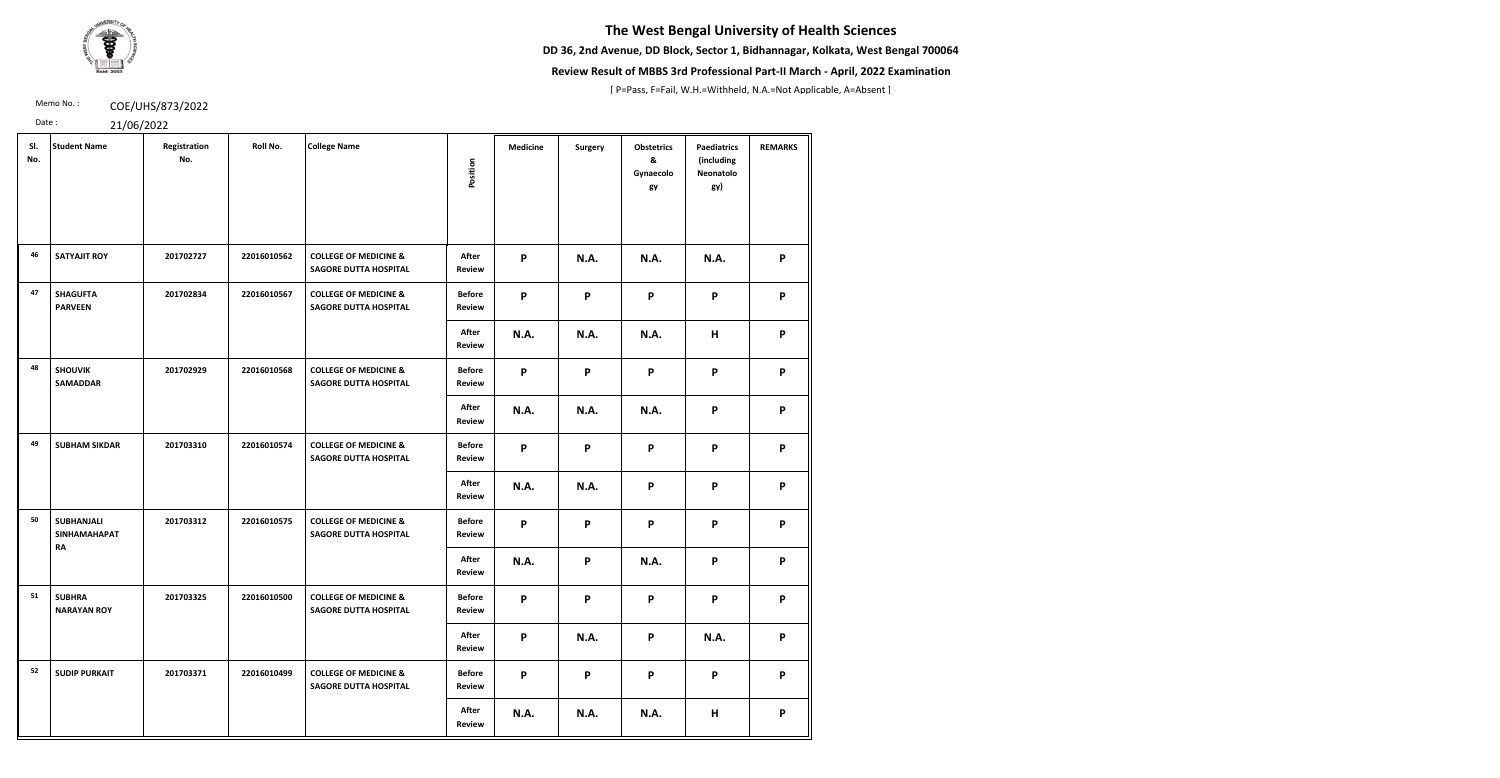**DD 36, 2nd Avenue, DD Block, Sector 1, Bidhannagar, Kolkata, West Bengal 700064**



### **Review Result of MBBS 3rd Professional Part-II March - April, 2022 Examination**

[ P=Pass, F=Fail, W.H.=Withheld, N.A.=Not Applicable, A=Absent ]

Memo No.: **COE/UHS/873/2022** 

| SI.<br>No. | <b>Student Name</b>                | Registration<br>No. | Roll No.    | <b>College Name</b>                                              | Position                       | <b>Medicine</b> | Surgery                   | <b>Obstetrics</b><br>&<br>Gynaecolo<br>gy | <b>Paediatrics</b><br>(including<br>Neonatolo<br>gy) | <b>REMARKS</b> |
|------------|------------------------------------|---------------------|-------------|------------------------------------------------------------------|--------------------------------|-----------------|---------------------------|-------------------------------------------|------------------------------------------------------|----------------|
| 53         | <b>SURANJANA</b><br><b>SARKAR</b>  | 079120152016        | 22016010579 | <b>COLLEGE OF MEDICINE &amp;</b><br><b>SAGORE DUTTA HOSPITAL</b> | <b>Before</b><br><b>Review</b> | P               | P                         | P                                         | H                                                    | P              |
|            |                                    |                     |             |                                                                  | After<br><b>Review</b>         | <b>N.A.</b>     | $\boldsymbol{\mathsf{P}}$ | <b>N.A.</b>                               | N.A.                                                 | P              |
| 54         | <b>SWAGATA</b><br><b>KARAN</b>     | 201703593           | 22016010536 | <b>COLLEGE OF MEDICINE &amp;</b><br><b>SAGORE DUTTA HOSPITAL</b> | <b>Before</b><br><b>Review</b> | P               | P                         | P                                         | P                                                    | P              |
|            |                                    |                     |             |                                                                  | After<br><b>Review</b>         | P               | P                         | <b>N.A.</b>                               | N.A.                                                 | P              |
| 55         | <b>TANAYA GHOSH</b>                | 201703662           | 22016010582 | <b>COLLEGE OF MEDICINE &amp;</b><br><b>SAGORE DUTTA HOSPITAL</b> | <b>Before</b><br><b>Review</b> | P               | P                         | P                                         | P                                                    | P              |
|            |                                    |                     |             |                                                                  | After<br><b>Review</b>         | <b>N.A.</b>     | $\boldsymbol{\mathsf{P}}$ | <b>N.A.</b>                               | P                                                    | P              |
| 56         | <b>ALIF KHAN</b>                   | 146320152016        | 22016011908 | <b>ESI - PGIMSR AND ESIC</b><br><b>MEDICAL COLLEGE, JOKA</b>     | <b>Before</b><br><b>Review</b> | P               | P                         | P                                         | P                                                    | P              |
|            |                                    |                     |             |                                                                  | After<br><b>Review</b>         | <b>N.A.</b>     | P                         | <b>N.A.</b>                               | N.A.                                                 | P              |
| 57         | ANJALY. V. ANIL                    | 451420162017        | 22016011998 | <b>ESI - PGIMSR AND ESIC</b><br><b>MEDICAL COLLEGE, JOKA</b>     | <b>Before</b><br><b>Review</b> | F               | F                         | F                                         | F                                                    | F.             |
|            |                                    |                     |             |                                                                  | After<br><b>Review</b>         | <b>N.A.</b>     | $\mathsf F$               | $\mathsf F$                               | N.A.                                                 | F              |
| 58         | <b>ANU SHAJI</b>                   | 452020162017        | 22016011894 | <b>ESI - PGIMSR AND ESIC</b><br><b>MEDICAL COLLEGE, JOKA</b>     | <b>Before</b><br><b>Review</b> | P               | P                         | $\mathsf{F}$                              | F                                                    | F.             |
|            |                                    |                     |             |                                                                  | After<br><b>Review</b>         | <b>N.A.</b>     | <b>N.A.</b>               | <b>N.A.</b>                               | P                                                    | P              |
| 59         | <b>ARINDAM</b><br><b>CHAUDHURY</b> | 201700462           | 22016011916 | <b>ESI - PGIMSR AND ESIC</b><br><b>MEDICAL COLLEGE, JOKA</b>     | <b>Before</b><br><b>Review</b> | P               | P                         | P                                         | F                                                    | F              |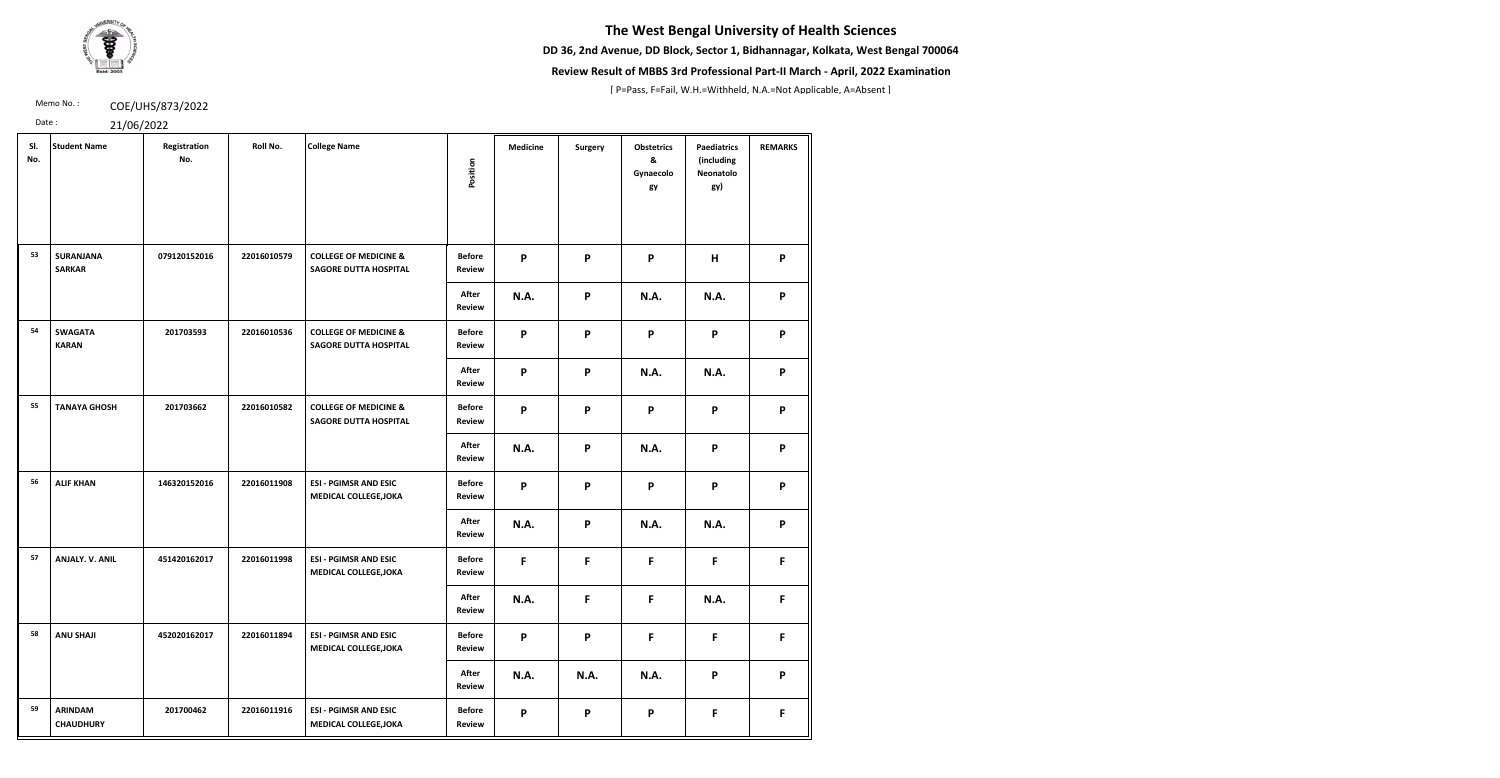**DD 36, 2nd Avenue, DD Block, Sector 1, Bidhannagar, Kolkata, West Bengal 700064**



### **Review Result of MBBS 3rd Professional Part-II March - April, 2022 Examination**

[ P=Pass, F=Fail, W.H.=Withheld, N.A.=Not Applicable, A=Absent ]

Memo No.: **COE/UHS/873/2022** 

| SI.<br>No. | <b>Student Name</b>                | Registration<br>No. | Roll No.    | <b>College Name</b>                                          | Position                       | <b>Medicine</b>           | <b>Surgery</b>            | <b>Obstetrics</b><br>&<br>Gynaecolo<br>gy | <b>Paediatrics</b><br>(including<br>Neonatolo<br>gy) | <b>REMARKS</b> |
|------------|------------------------------------|---------------------|-------------|--------------------------------------------------------------|--------------------------------|---------------------------|---------------------------|-------------------------------------------|------------------------------------------------------|----------------|
| 59         | <b>ARINDAM</b><br><b>CHAUDHURY</b> | 201700462           | 22016011916 | <b>ESI - PGIMSR AND ESIC</b><br><b>MEDICAL COLLEGE, JOKA</b> | After<br><b>Review</b>         | <b>N.A.</b>               | <b>N.A.</b>               | <b>N.A.</b>                               | P                                                    | P              |
| 60         | <b>DEEPANSHU</b>                   | 201700930           | 22016011923 | <b>ESI - PGIMSR AND ESIC</b><br><b>MEDICAL COLLEGE, JOKA</b> | <b>Before</b><br><b>Review</b> | F                         | F                         | F                                         | F                                                    | F              |
|            |                                    |                     |             |                                                              | After<br><b>Review</b>         | F                         | F                         | F                                         | F                                                    | F              |
| 61         | <b>JOY DEEP KAR</b>                | 201701234           | 22016011922 | <b>ESI - PGIMSR AND ESIC</b><br><b>MEDICAL COLLEGE, JOKA</b> | <b>Before</b><br><b>Review</b> | $\boldsymbol{\mathsf{P}}$ | $\boldsymbol{\mathsf{P}}$ | $\mathsf{P}$                              | P                                                    | P              |
|            |                                    |                     |             |                                                              | After<br><b>Review</b>         | <b>N.A.</b>               | P                         | <b>N.A.</b>                               | P                                                    | P              |
| 62         | <b>PAYEL MITRA</b>                 | 201702010           | 22016011957 | <b>ESI - PGIMSR AND ESIC</b><br><b>MEDICAL COLLEGE, JOKA</b> | <b>Before</b><br><b>Review</b> | H                         | H                         | P                                         | P                                                    | P              |
|            |                                    |                     |             |                                                              | After<br><b>Review</b>         | <b>N.A.</b>               | <b>N.A.</b>               | P                                         | P                                                    | P              |
| 63         | <b>RICHA BANSAL</b>                | 201702367           | 22016011954 | <b>ESI - PGIMSR AND ESIC</b><br><b>MEDICAL COLLEGE, JOKA</b> | <b>Before</b><br><b>Review</b> | F                         | P                         | P                                         | P                                                    | F              |
|            |                                    |                     |             |                                                              | After<br><b>Review</b>         | F                         | <b>N.A.</b>               | <b>N.A.</b>                               | N.A.                                                 | F.             |
| 64         | <b>SAIMA SHAMIM</b>                | 201702589           | 22016011962 | <b>ESI - PGIMSR AND ESIC</b><br><b>MEDICAL COLLEGE, JOKA</b> | <b>Before</b><br><b>Review</b> | F                         | P                         | P                                         | P                                                    | $\mathsf F$    |
|            |                                    |                     |             |                                                              | After<br>Review                | F                         | P                         | <b>N.A.</b>                               | N.A.                                                 | F.             |
| 65         | SUDHANSHU<br><b>KUMAR RAY</b>      | 201703368           | 22016011980 | <b>ESI - PGIMSR AND ESIC</b><br><b>MEDICAL COLLEGE, JOKA</b> | <b>Before</b><br><b>Review</b> | P                         | P                         | $\mathsf{P}$                              | P                                                    | P              |
|            |                                    |                     |             |                                                              | After<br>Review                | H                         | P                         | H                                         | H                                                    | P              |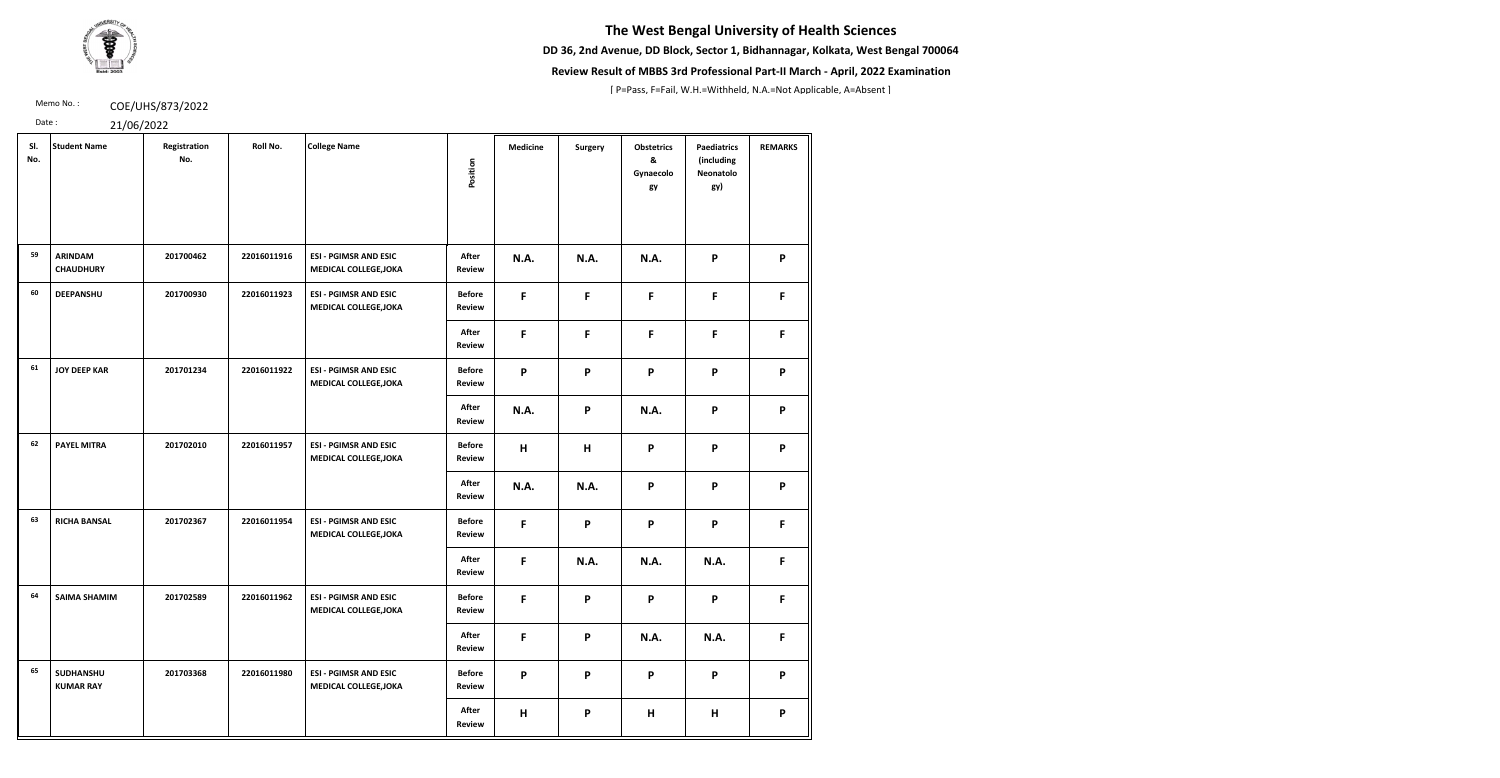**DD 36, 2nd Avenue, DD Block, Sector 1, Bidhannagar, Kolkata, West Bengal 700064**



### **Review Result of MBBS 3rd Professional Part-II March - April, 2022 Examination**

[ P=Pass, F=Fail, W.H.=Withheld, N.A.=Not Applicable, A=Absent ]

Memo No.: **COE/UHS/873/2022** 

| SI.<br>No. | <b>Student Name</b>               | Registration<br>No. | Roll No.    | <b>College Name</b>                                                             | Position                       | <b>Medicine</b> | <b>Surgery</b> | <b>Obstetrics</b><br>&<br>Gynaecolo<br>gy | <b>Paediatrics</b><br>(including<br>Neonatolo<br>gy) | <b>REMARKS</b> |
|------------|-----------------------------------|---------------------|-------------|---------------------------------------------------------------------------------|--------------------------------|-----------------|----------------|-------------------------------------------|------------------------------------------------------|----------------|
| 66         | <b>SUMANTA</b><br><b>MAJUMDAR</b> | 201703444           | 22016011984 | <b>ESI - PGIMSR AND ESIC</b><br><b>MEDICAL COLLEGE, JOKA</b>                    | <b>Before</b><br>Review        | P               | F              | P                                         | P                                                    | F.             |
|            |                                   |                     |             |                                                                                 | After<br>Review                | <b>N.A.</b>     | P              | N.A.                                      | N.A.                                                 | P              |
| 67         | <b>TAMNNA</b>                     | 201703658           | 22016011988 | <b>ESI - PGIMSR AND ESIC</b><br><b>MEDICAL COLLEGE, JOKA</b>                    | <b>Before</b><br><b>Review</b> | P               | F              | P                                         | P                                                    | F.             |
|            |                                   |                     |             |                                                                                 | After<br>Review                | <b>N.A.</b>     | P              | <b>N.A.</b>                               | N.A.                                                 | P              |
| 68         | <b>VAISHALI</b><br><b>MURMU</b>   | 201703808           | 22016011987 | <b>ESI - PGIMSR AND ESIC</b><br><b>MEDICAL COLLEGE, JOKA</b>                    | <b>Before</b><br><b>Review</b> | P               | F              | F                                         | P                                                    | F.             |
|            |                                   |                     |             |                                                                                 | After<br>Review                | <b>N.A.</b>     | P              | P                                         | N.A.                                                 | P              |
| 69         | <b>VISHAKHA KEDIA</b>             | 201703831           | 22016011986 | <b>ESI - PGIMSR AND ESIC</b><br><b>MEDICAL COLLEGE, JOKA</b>                    | <b>Before</b><br><b>Review</b> | P               | P              | P                                         | P                                                    | P              |
|            |                                   |                     |             |                                                                                 | After<br>Review                | <b>N.A.</b>     | P              | <b>N.A.</b>                               | N.A.                                                 | P              |
| 70         | <b>AADARSH</b><br><b>SHRIMALI</b> | 201700006           | 22016010618 | <b>INSTITUTE OF</b><br>POSTGRADUATE MEDICAL<br><b>EDUCATION &amp; RESEARCH,</b> | <b>Before</b><br><b>Review</b> | P               | P              | P                                         | P                                                    | P              |
|            |                                   |                     |             | <b>KOLKATA</b>                                                                  | After<br><b>Review</b>         | P               | P              | <b>N.A.</b>                               | P                                                    | P              |
| 71         | <b>ACHYUT</b><br><b>KANUNGO</b>   | 201700064           | 22016010616 | <b>INSTITUTE OF</b><br>POSTGRADUATE MEDICAL<br><b>EDUCATION &amp; RESEARCH,</b> | <b>Before</b><br><b>Review</b> | P               | P              | P                                         | P                                                    | P              |
|            |                                   |                     |             | <b>KOLKATA</b>                                                                  | After<br><b>Review</b>         | <b>N.A.</b>     | $\mathsf{P}$   | P                                         | P                                                    | P              |
| 72         | <b>ADITI PAUL</b>                 | 201700082           | 22016010741 | <b>INSTITUTE OF</b><br>POSTGRADUATE MEDICAL                                     | <b>Before</b><br><b>Review</b> | F               | P              | P                                         | P                                                    | F.             |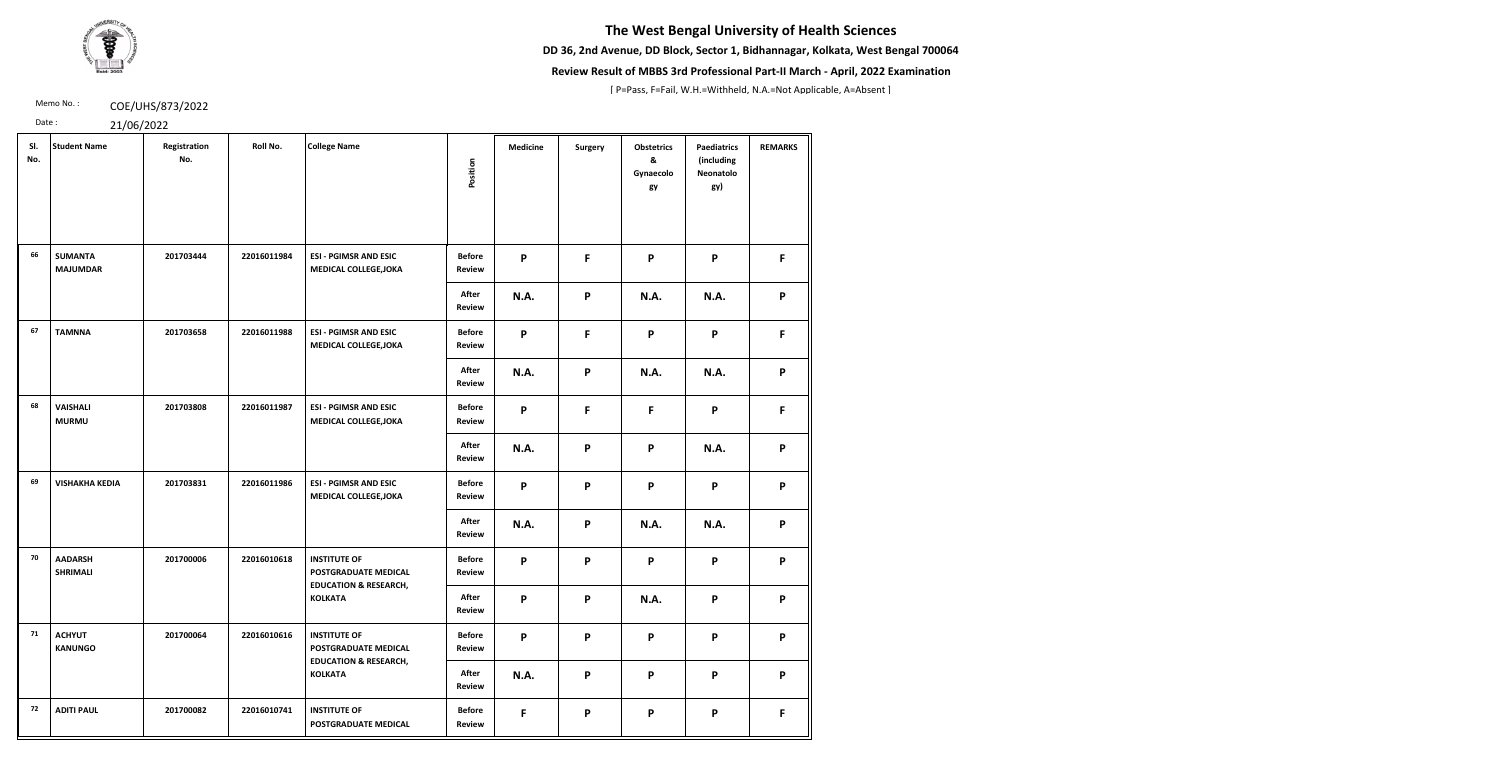**DD 36, 2nd Avenue, DD Block, Sector 1, Bidhannagar, Kolkata, West Bengal 700064**



### **Review Result of MBBS 3rd Professional Part-II March - April, 2022 Examination**

[ P=Pass, F=Fail, W.H.=Withheld, N.A.=Not Applicable, A=Absent ]

**REMARKS**

Memo No.: **COE/UHS/873/2022** 

**F P N.A. N.A. F**

| Date:      | 21/06/2022                       |                     |             |                                                    |                                |                 |             |                                           |                                                             |              |
|------------|----------------------------------|---------------------|-------------|----------------------------------------------------|--------------------------------|-----------------|-------------|-------------------------------------------|-------------------------------------------------------------|--------------|
| SI.<br>No. | <b>Student Name</b>              | Registration<br>No. | Roll No.    | <b>College Name</b>                                | Position                       | <b>Medicine</b> | Surgery     | <b>Obstetrics</b><br>&<br>Gynaecolo<br>gy | <b>Paediatrics</b><br>(including<br><b>Neonatolo</b><br>gy) | <b>REMAI</b> |
| 72         | <b>ADITI PAUL</b>                | 201700082           | 22016010741 | <b>INSTITUTE OF</b><br><b>POSTGRADUATE MEDICAL</b> | After<br><b>Review</b>         | F               | P           | <b>N.A.</b>                               | <b>N.A.</b>                                                 | F            |
| 73         | <b>AISHIKA MAITRA</b>            | 201700121           | 22016010731 | <b>INSTITUTE OF</b><br><b>POSTGRADUATE MEDICAL</b> | <b>Before</b><br><b>Review</b> | P               | P           | H                                         | P                                                           | P            |
|            |                                  |                     |             | <b>EDUCATION &amp; RESEARCH,</b><br><b>KOLKATA</b> | After<br><b>Review</b>         | P               | <b>N.A.</b> | <b>N.A.</b>                               | P                                                           | P            |
| 74         | <b>AISHWARYA</b>                 | 201700123           | 22016010732 | <b>INSTITUTE OF</b><br><b>POSTGRADUATE MEDICAL</b> | <b>Before</b><br><b>Review</b> | P               | P           | P                                         | P                                                           | P            |
|            |                                  |                     |             | <b>EDUCATION &amp; RESEARCH,</b><br><b>KOLKATA</b> | After<br><b>Review</b>         | <b>N.A.</b>     | <b>N.A.</b> | P                                         | <b>N.A.</b>                                                 | P            |
| 75         | <b>ANANYO</b><br><b>SENGUPTA</b> | 201700242           | 22016010597 | <b>INSTITUTE OF</b><br><b>POSTGRADUATE MEDICAL</b> | <b>Before</b><br><b>Review</b> | F               | P           | F                                         | P                                                           | F            |
|            |                                  |                     |             | <b>EDUCATION &amp; RESEARCH,</b>                   |                                |                 |             |                                           |                                                             |              |

**N.A. N.A. P N.A. P**

**KOLKATA**

**After Review**

**F N.A. F N.A. F**

**76 ANGEL HANSDA 201700244 22016010598 INSTITUTE OF** 

**POSTGRADUATE MEDICAL EDUCATION & RESEARCH,** 

**KOLKATA**

**Before Review**

**P P P P P**

**After Review**

**P N.A. P N.A. P**

**77 ANKIT PEET 201700311 22016010745 INSTITUTE OF** 

**POSTGRADUATE MEDICAL EDUCATION & RESEARCH,** 

**KOLKATA**

**Before Review**

**F P P P F**

**After Review** **F P N.A. N.A. F**

**78 ARITRA DOLUI 201700469 22016010632 INSTITUTE OF** 

**POSTGRADUATE MEDICAL EDUCATION & RESEARCH,** 

**KOLKATA**

**Before Review**

**P P P P P**

**After Review**

**N.A. N.A. P N.A. P**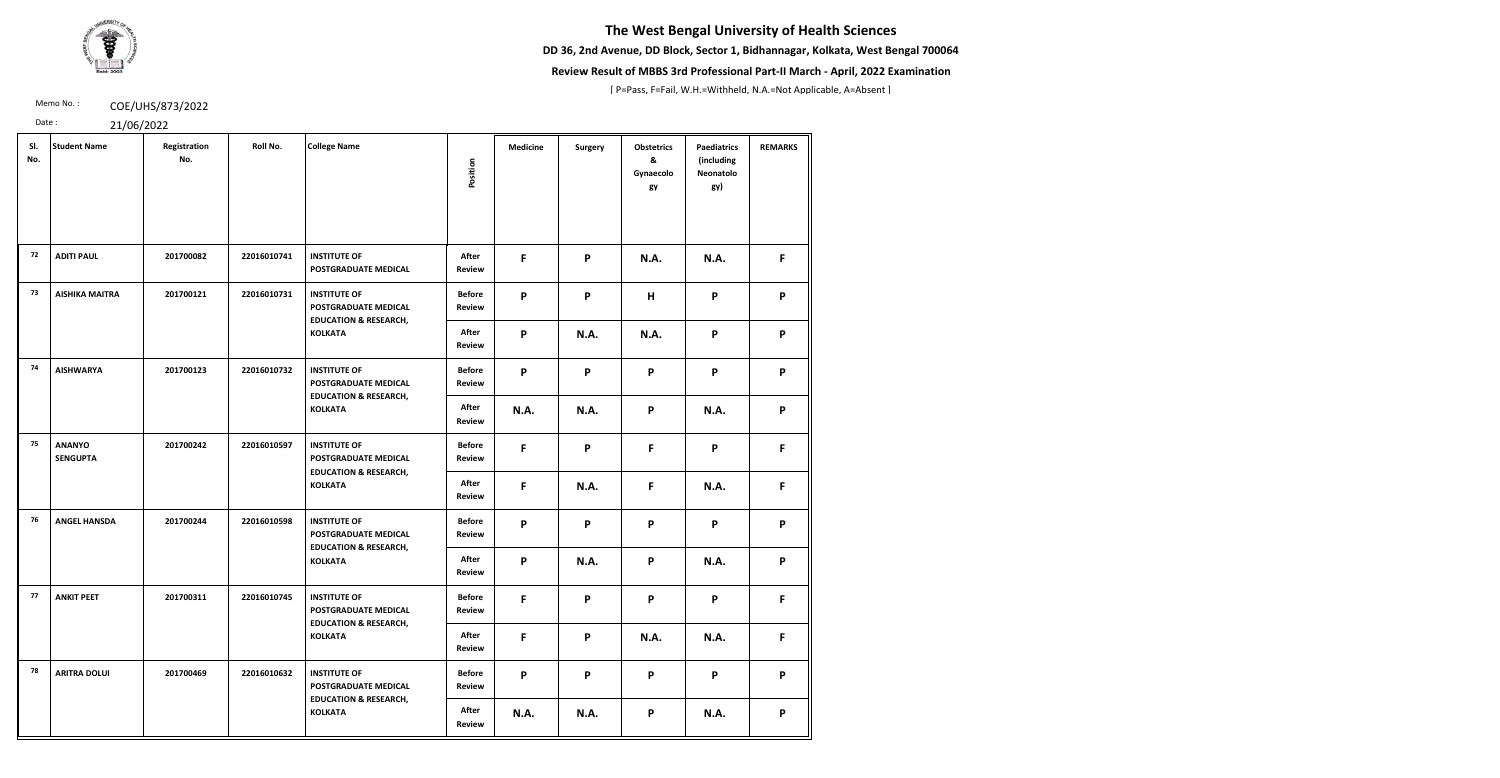**DD 36, 2nd Avenue, DD Block, Sector 1, Bidhannagar, Kolkata, West Bengal 700064**



### **Review Result of MBBS 3rd Professional Part-II March - April, 2022 Examination**

[ P=Pass, F=Fail, W.H.=Withheld, N.A.=Not Applicable, A=Absent ]

Memo No.: **COE/UHS/873/2022** 

| SI.<br>No. | <b>Student Name</b>                                 | Registration<br>No. | Roll No.    | <b>College Name</b>                                                             | Position                       | <b>Medicine</b> | <b>Surgery</b>            | <b>Obstetrics</b><br>&<br>Gynaecolo<br>gy | <b>Paediatrics</b><br>(including<br><b>Neonatolo</b><br>gy) | <b>REMARKS</b> |
|------------|-----------------------------------------------------|---------------------|-------------|---------------------------------------------------------------------------------|--------------------------------|-----------------|---------------------------|-------------------------------------------|-------------------------------------------------------------|----------------|
| 79         | <b>ARITRA PANDIT</b>                                | 201700475           | 22016010633 | <b>INSTITUTE OF</b><br>POSTGRADUATE MEDICAL<br><b>EDUCATION &amp; RESEARCH,</b> | <b>Before</b><br><b>Review</b> | P               | P                         | P                                         | P                                                           | P              |
|            |                                                     |                     |             | <b>KOLKATA</b>                                                                  | After<br><b>Review</b>         | $\mathsf{P}$    | $\mathsf{P}$              | P                                         | P                                                           | P              |
| 80         | <b>ARTHIK</b><br><b>CHATTOPADHYAY</b>               | 201700539           | 22016010630 | <b>INSTITUTE OF</b><br>POSTGRADUATE MEDICAL<br><b>EDUCATION &amp; RESEARCH,</b> | <b>Before</b><br><b>Review</b> | P               | P                         | P                                         | P                                                           | P              |
|            |                                                     |                     |             | <b>KOLKATA</b>                                                                  | After<br>Review                | $\mathsf{P}$    | <b>N.A.</b>               | N.A.                                      | <b>N.A.</b>                                                 | P              |
| 81         | <b>DARSHNA DUTTA</b>                                | 201700833           | 22016010645 | <b>INSTITUTE OF</b><br>POSTGRADUATE MEDICAL<br><b>EDUCATION &amp; RESEARCH,</b> | <b>Before</b><br>Review        | $\mathsf{P}$    | P                         | P                                         | P                                                           | P              |
|            |                                                     |                     |             | <b>KOLKATA</b>                                                                  | After<br><b>Review</b>         | <b>N.A.</b>     | <b>N.A.</b>               | P                                         | <b>N.A.</b>                                                 | P              |
| 82         | <b>DEBJANI DAS</b>                                  | 201700883           | 22016010636 | <b>INSTITUTE OF</b><br>POSTGRADUATE MEDICAL<br><b>EDUCATION &amp; RESEARCH,</b> | <b>Before</b><br><b>Review</b> | P               | P                         | P                                         | P                                                           | P              |
|            |                                                     |                     |             | <b>KOLKATA</b>                                                                  | After<br><b>Review</b>         | <b>N.A.</b>     | $\boldsymbol{\mathsf{P}}$ | N.A.                                      | P                                                           | P              |
| 83         | <b>KHIRABDHI</b><br><b>KUMARI</b><br><b>PRADHAN</b> | 201701339           | 22016010750 | <b>INSTITUTE OF</b><br>POSTGRADUATE MEDICAL<br><b>EDUCATION &amp; RESEARCH,</b> | <b>Before</b><br>Review        | $\mathsf{P}$    | P                         | P                                         | P                                                           | P              |
|            |                                                     |                     |             | <b>KOLKATA</b>                                                                  | After<br><b>Review</b>         | N.A.            | P                         | <b>N.A.</b>                               | <b>N.A.</b>                                                 | P              |
| 84         | <b>KHUSHNOOR</b><br><b>AHMED</b>                    | 201701344           | 22016010653 | <b>INSTITUTE OF</b><br>POSTGRADUATE MEDICAL<br><b>EDUCATION &amp; RESEARCH,</b> | <b>Before</b><br>Review        | P               | P                         | P                                         | P                                                           | P              |
|            |                                                     |                     |             | <b>KOLKATA</b>                                                                  | After<br>Review                | N.A.            | N.A.                      | P                                         | <b>N.A.</b>                                                 | P              |
| 85         | <b>MAHARGHYA</b><br><b>BANERJEE</b>                 | 201701466           | 22016010658 | <b>INSTITUTE OF</b><br>POSTGRADUATE MEDICAL                                     | <b>Before</b><br><b>Review</b> | P               | P                         | H                                         | P                                                           | P              |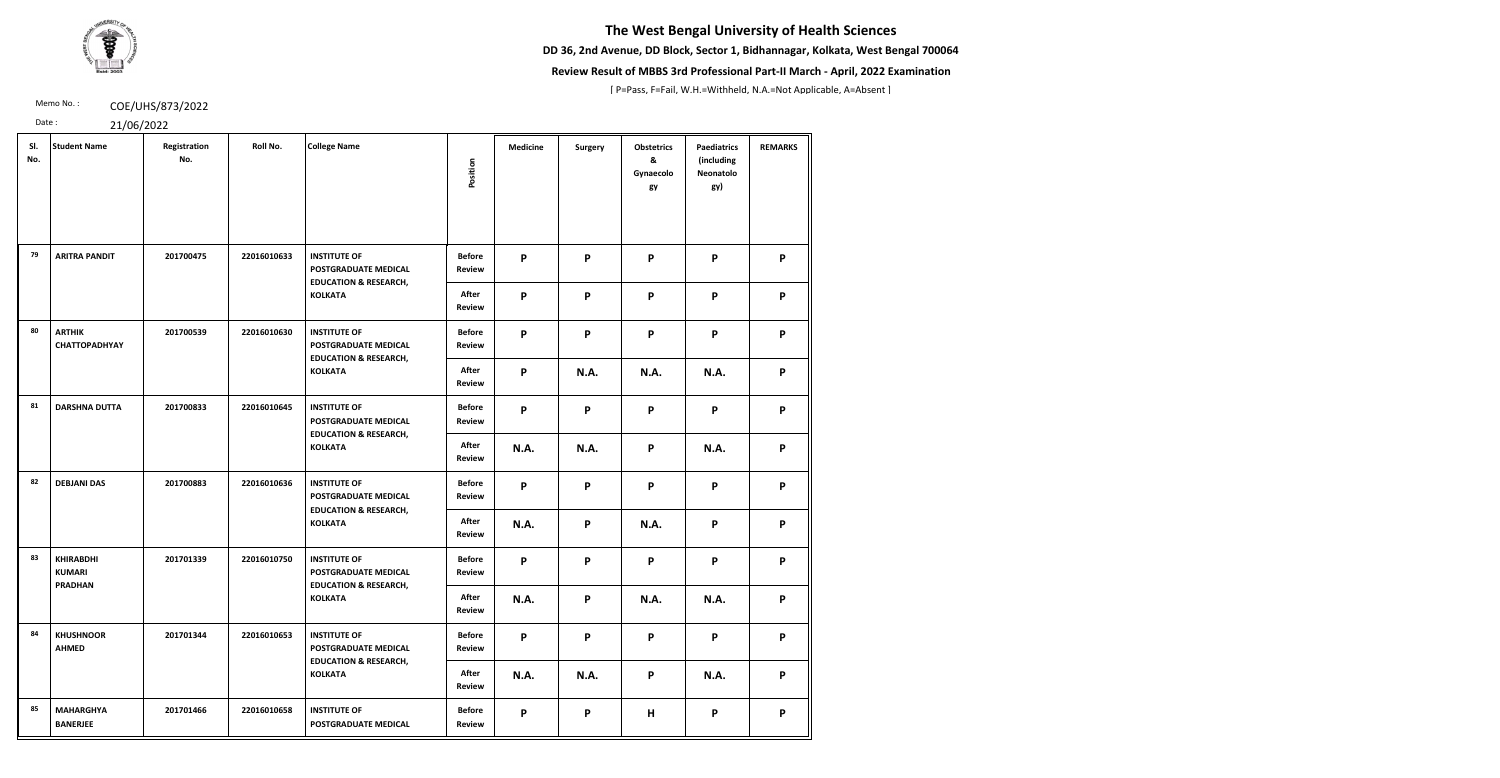**DD 36, 2nd Avenue, DD Block, Sector 1, Bidhannagar, Kolkata, West Bengal 700064**



### **Review Result of MBBS 3rd Professional Part-II March - April, 2022 Examination**

[ P=Pass, F=Fail, W.H.=Withheld, N.A.=Not Applicable, A=Absent ]

Memo No.: **COE/UHS/873/2022** 

| SI.<br>No. | <b>Student Name</b>                  | Registration<br>No. | Roll No.    | <b>College Name</b>                                                             | Position                       | <b>Medicine</b> | <b>Surgery</b> | <b>Obstetrics</b><br>&<br>Gynaecolo<br>gy | <b>Paediatrics</b><br>(including<br>Neonatolo<br>gy) | <b>REMARKS</b> |
|------------|--------------------------------------|---------------------|-------------|---------------------------------------------------------------------------------|--------------------------------|-----------------|----------------|-------------------------------------------|------------------------------------------------------|----------------|
| 85         | <b>MAHARGHYA</b><br><b>BANERJEE</b>  | 201701466           | 22016010658 | <b>INSTITUTE OF</b><br>POSTGRADUATE MEDICAL                                     | After<br><b>Review</b>         | <b>N.A.</b>     | <b>N.A.</b>    | <b>N.A.</b>                               | P                                                    | P              |
| 86         | <b>MANISHA</b><br><b>BARMECHA</b>    | 201701527           | 22016010733 | <b>INSTITUTE OF</b><br>POSTGRADUATE MEDICAL<br><b>EDUCATION &amp; RESEARCH,</b> | <b>Before</b><br><b>Review</b> | P               | P              | H                                         | P                                                    | P              |
|            |                                      |                     |             | <b>KOLKATA</b>                                                                  | After<br><b>Review</b>         | P               | P              | <b>N.A.</b>                               | P                                                    | P              |
| 87         | <b>MANJILA DAS</b>                   | 201701538           | 22016010669 | <b>INSTITUTE OF</b><br>POSTGRADUATE MEDICAL<br><b>EDUCATION &amp; RESEARCH,</b> | <b>Before</b><br><b>Review</b> | P               | P              | P                                         | P                                                    | P              |
|            |                                      |                     |             | <b>KOLKATA</b>                                                                  | <b>After</b><br><b>Review</b>  | N.A.            | <b>N.A.</b>    | P                                         | N.A.                                                 | P              |
| 88         | <b>MOHANA</b><br><b>CHOWDHURY</b>    | 201701677           | 22016010668 | <b>INSTITUTE OF</b><br>POSTGRADUATE MEDICAL<br><b>EDUCATION &amp; RESEARCH,</b> | <b>Before</b><br><b>Review</b> | P               | P              | H                                         | P                                                    | P              |
|            |                                      |                     |             | <b>KOLKATA</b>                                                                  | After<br><b>Review</b>         | P               | P              | <b>N.A.</b>                               | N.A.                                                 | P              |
| 89         | <b>MRINAL</b><br><b>MAYANK</b>       | 201701767           | 22016010683 | <b>INSTITUTE OF</b><br>POSTGRADUATE MEDICAL<br><b>EDUCATION &amp; RESEARCH,</b> | <b>Before</b><br><b>Review</b> | F               | P              | P                                         | P                                                    | F.             |
|            |                                      |                     |             | <b>KOLKATA</b>                                                                  | After<br><b>Review</b>         | F               | <b>N.A.</b>    | <b>N.A.</b>                               | <b>N.A.</b>                                          | F.             |
| 90         | <b>MUNMUN</b><br><b>MURMU</b>        | 354420152016        | 22016010675 | <b>INSTITUTE OF</b><br>POSTGRADUATE MEDICAL<br><b>EDUCATION &amp; RESEARCH,</b> | <b>Before</b><br><b>Review</b> | F               | P              | P                                         | F                                                    | F.             |
|            |                                      |                     |             | <b>KOLKATA</b>                                                                  | <b>After</b><br><b>Review</b>  | F               | <b>N.A.</b>    | <b>N.A.</b>                               | F                                                    | F.             |
| 91         | <b>PRATIKI SOMA</b><br><b>SARKAR</b> | 201702113           | 22016010674 | <b>INSTITUTE OF</b><br>POSTGRADUATE MEDICAL<br><b>EDUCATION &amp; RESEARCH,</b> | <b>Before</b><br><b>Review</b> | P               | P              | P                                         | P                                                    | P              |
|            |                                      |                     |             | <b>KOLKATA</b>                                                                  | After<br><b>Review</b>         | N.A.            | <b>N.A.</b>    | P                                         | P                                                    | P              |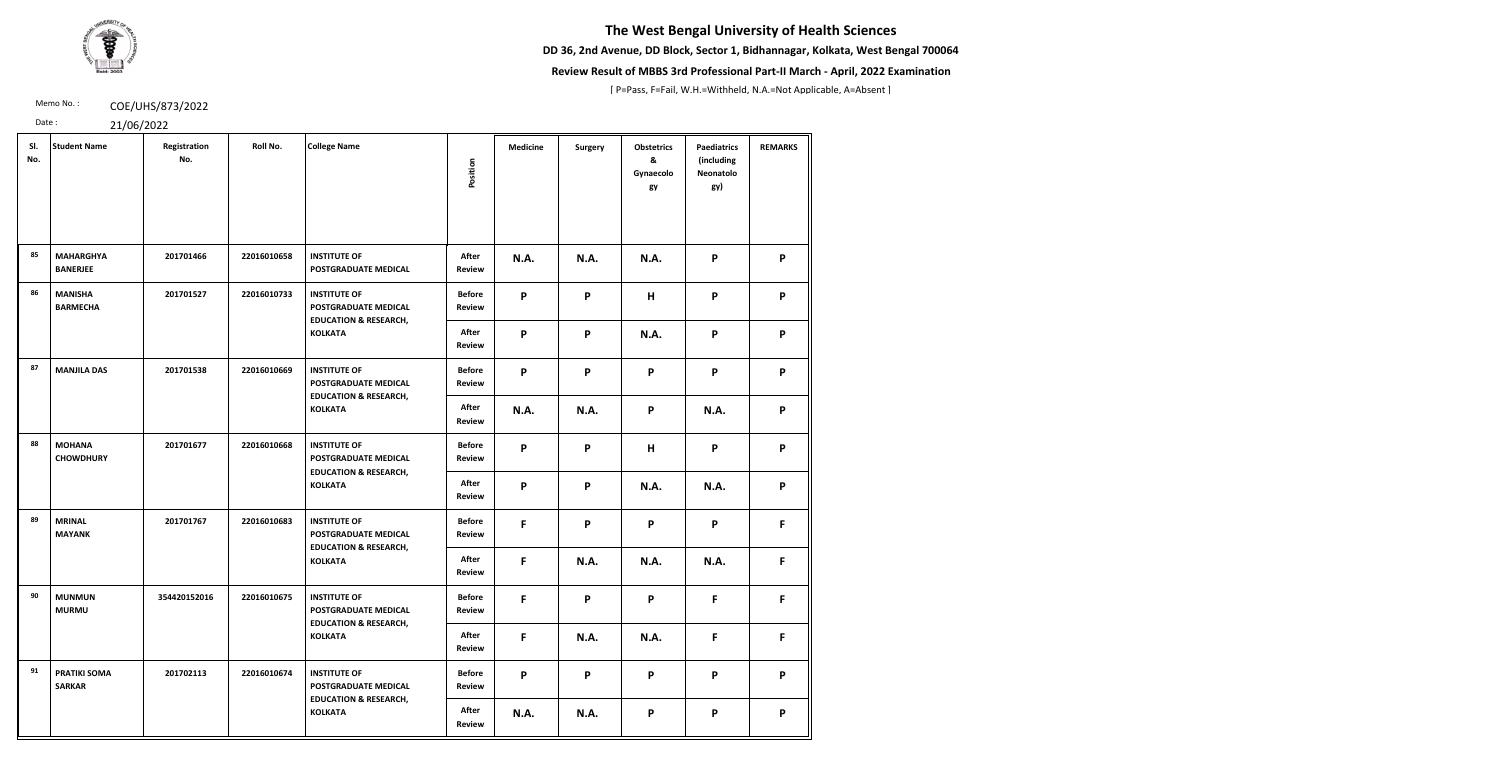**DD 36, 2nd Avenue, DD Block, Sector 1, Bidhannagar, Kolkata, West Bengal 700064**



### **Review Result of MBBS 3rd Professional Part-II March - April, 2022 Examination**

[ P=Pass, F=Fail, W.H.=Withheld, N.A.=Not Applicable, A=Absent ]

Memo No.: **COE/UHS/873/2022** 

| SI.<br>No. | <b>Student Name</b>                    | Registration<br>No. | Roll No.    | <b>College Name</b>                                                                    | Position                       | <b>Medicine</b> | <b>Surgery</b> | <b>Obstetrics</b><br>&<br>Gynaecolo<br>gy | <b>Paediatrics</b><br>(including<br>Neonatolo<br>gy) | <b>REMARKS</b> |
|------------|----------------------------------------|---------------------|-------------|----------------------------------------------------------------------------------------|--------------------------------|-----------------|----------------|-------------------------------------------|------------------------------------------------------|----------------|
| 92         | <b>RAHUL DWIVEDI</b>                   | 201702247           | 22016010681 | <b>INSTITUTE OF</b><br><b>POSTGRADUATE MEDICAL</b><br><b>EDUCATION &amp; RESEARCH,</b> | <b>Before</b><br><b>Review</b> | P               | P              | P                                         | P                                                    | P              |
|            |                                        |                     |             | <b>KOLKATA</b>                                                                         | After<br><b>Review</b>         | P               | $\mathsf{P}$   | P                                         | P                                                    | P              |
| 93         | <b>RAMISH</b><br><b>MONDAL</b>         | 201702312           | 22016010687 | <b>INSTITUTE OF</b><br><b>POSTGRADUATE MEDICAL</b><br><b>EDUCATION &amp; RESEARCH,</b> | <b>Before</b><br><b>Review</b> | F               | P              | P                                         | P                                                    | F.             |
|            |                                        |                     |             | <b>KOLKATA</b>                                                                         | After<br><b>Review</b>         | F               | <b>N.A.</b>    | <b>N.A.</b>                               | <b>N.A.</b>                                          | F.             |
| 94         | <b>SHAISTA ABRAR</b>                   | 244020162017        | 22016010712 | <b>INSTITUTE OF</b><br>POSTGRADUATE MEDICAL<br><b>EDUCATION &amp; RESEARCH,</b>        | <b>Before</b><br><b>Review</b> | P               | P              | P                                         | P                                                    | P              |
|            |                                        |                     |             | <b>KOLKATA</b>                                                                         | After<br><b>Review</b>         | <b>N.A.</b>     | <b>N.A.</b>    | P                                         | P                                                    | P              |
| 95         | <b>SHRADDHA</b><br><b>MUKHOPADHYAY</b> | 201702939           | 22016010719 | <b>INSTITUTE OF</b><br><b>POSTGRADUATE MEDICAL</b><br><b>EDUCATION &amp; RESEARCH,</b> | <b>Before</b><br><b>Review</b> | P               | $\mathsf{P}$   | P                                         | P                                                    | P              |
|            |                                        |                     |             | <b>KOLKATA</b>                                                                         | After<br><b>Review</b>         | P               | P              | P                                         | P                                                    | P              |
| 96         | <b>SHRAMANA</b><br><b>SARKAR</b>       | 201702943           | 22016010717 | <b>INSTITUTE OF</b><br>POSTGRADUATE MEDICAL<br><b>EDUCATION &amp; RESEARCH,</b>        | <b>Before</b><br><b>Review</b> | P               | P              | P                                         | P                                                    | P              |
|            |                                        |                     |             | <b>KOLKATA</b>                                                                         | After<br><b>Review</b>         | P               | P              | <b>N.A.</b>                               | <b>N.A.</b>                                          | P              |
| 97         | <b>SHREYASHI</b><br><b>MAJUMDER</b>    | 201702963           | 22016010608 | <b>INSTITUTE OF</b><br><b>POSTGRADUATE MEDICAL</b><br><b>EDUCATION &amp; RESEARCH,</b> | <b>Before</b><br><b>Review</b> | P               | P              | P                                         | P                                                    | P              |
|            |                                        |                     |             | <b>KOLKATA</b>                                                                         | After<br><b>Review</b>         | <b>N.A.</b>     | P              | <b>N.A.</b>                               | <b>N.A.</b>                                          | P              |
| 98         | <b>TRIDIB SANTRA</b>                   | 201703750           | 22016010680 | <b>INSTITUTE OF</b><br>POSTGRADUATE MEDICAL                                            | <b>Before</b><br><b>Review</b> | P               | P              | P                                         | P                                                    | P              |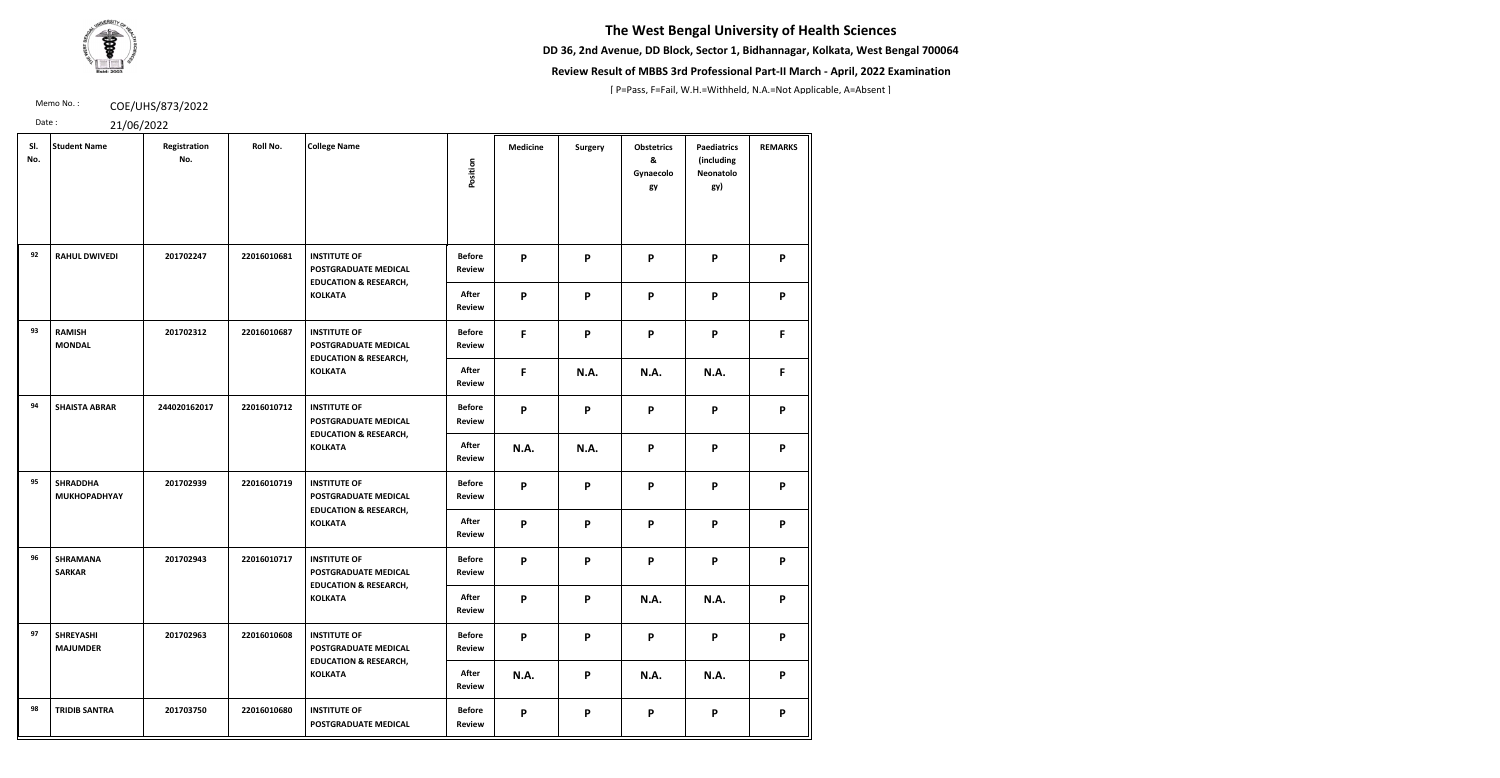**DD 36, 2nd Avenue, DD Block, Sector 1, Bidhannagar, Kolkata, West Bengal 700064**



### **Review Result of MBBS 3rd Professional Part-II March - April, 2022 Examination**

[ P=Pass, F=Fail, W.H.=Withheld, N.A.=Not Applicable, A=Absent ]

Memo No.: **COE/UHS/873/2022** 

| SI.<br>No. | <b>Student Name</b>                              | Registration<br>No. | Roll No.    | <b>College Name</b>                                | Position                       | <b>Medicine</b> | <b>Surgery</b> | <b>Obstetrics</b><br>&<br>Gynaecolo<br>gy | <b>Paediatrics</b><br>(including<br>Neonatolo<br>gy) | <b>REMARKS</b> |
|------------|--------------------------------------------------|---------------------|-------------|----------------------------------------------------|--------------------------------|-----------------|----------------|-------------------------------------------|------------------------------------------------------|----------------|
| 98         | <b>TRIDIB SANTRA</b>                             | 201703750           | 22016010680 | <b>INSTITUTE OF</b><br><b>POSTGRADUATE MEDICAL</b> | After<br><b>Review</b>         | <b>N.A.</b>     | <b>N.A.</b>    | <b>N.A.</b>                               | P                                                    | P              |
| 99         | <b>DEEP KUMAR</b><br><b>DEY</b>                  | 286220152016        | 22016012128 | IQ CITY MEDICAL COLLEGE                            | <b>Before</b><br><b>Review</b> | P               | F              | F                                         | F                                                    | F              |
|            |                                                  |                     |             |                                                    | <b>After</b><br>Review         | <b>N.A.</b>     | <b>N.A.</b>    | <b>N.A.</b>                               | F                                                    | F              |
| 100        | <b>DEVLINA</b><br><b>BHOWMIK</b>                 | 286320152016        | 22016022118 | IQ CITY MEDICAL COLLEGE                            | <b>Before</b><br><b>Review</b> | P               | P              | P                                         | F                                                    | ---            |
|            |                                                  |                     |             |                                                    | After<br>Review                | <b>N.A.</b>     | <b>N.A.</b>    | <b>N.A.</b>                               | P                                                    | ---            |
| 101        | <b>SAJJAN KUMAR</b>                              | 251720132014        | 22016012126 | IQ CITY MEDICAL COLLEGE                            | <b>Before</b><br><b>Review</b> | P               | $\mathsf F$    | F                                         | F                                                    | F.             |
|            |                                                  |                     |             |                                                    | After<br>Review                | <b>N.A.</b>     | F              | F                                         | P                                                    | F.             |
| 102        | <b>SWAPNIL BORAH</b>                             | 282320152016        | 22016022124 | IQ CITY MEDICAL COLLEGE                            | <b>Before</b><br><b>Review</b> | N.A.            | P              | <b>N.A.</b>                               | F                                                    | ---            |
|            |                                                  |                     |             |                                                    | After<br><b>Review</b>         | N.A.            | <b>N.A.</b>    | <b>N.A.</b>                               | P                                                    | ---            |
| 103        | <b>ARPAN DAS</b>                                 | 039620162017        | 22016012150 | <b>KPC MEDICAL COLLEGE AND</b><br><b>HOSPITAL</b>  | <b>Before</b><br><b>Review</b> | P               | P              | P                                         | F                                                    | F              |
|            |                                                  |                     |             |                                                    | After<br><b>Review</b>         | <b>N.A.</b>     | <b>N.A.</b>    | <b>N.A.</b>                               | P                                                    | P              |
| 104        | <b>AYESHA</b><br><b>FAHMIDA</b><br><b>RAHMAN</b> | 342920142015        | 22016012148 | <b>KPC MEDICAL COLLEGE AND</b><br><b>HOSPITAL</b>  | <b>Before</b><br><b>Review</b> | P               | F              | P                                         | F                                                    | F.             |
|            |                                                  |                     |             |                                                    | After<br>Review                | <b>N.A.</b>     | P              | <b>N.A.</b>                               | <b>N.A.</b>                                          | F.             |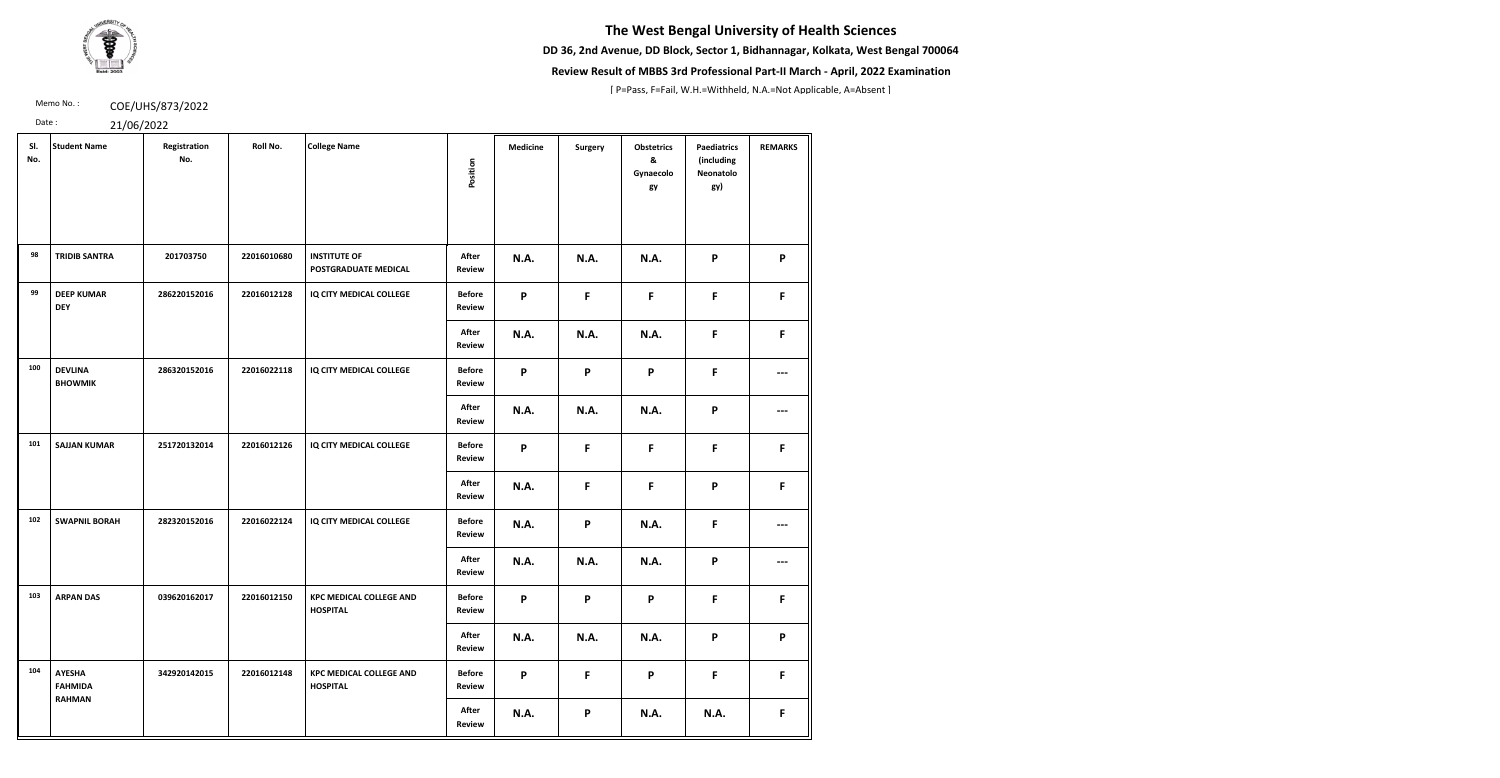**DD 36, 2nd Avenue, DD Block, Sector 1, Bidhannagar, Kolkata, West Bengal 700064**



### **Review Result of MBBS 3rd Professional Part-II March - April, 2022 Examination**

[ P=Pass, F=Fail, W.H.=Withheld, N.A.=Not Applicable, A=Absent ]

Memo No.: **COE/UHS/873/2022** 

| SI.<br>No. | <b>Student Name</b>                | Registration<br>No. | Roll No.    | <b>College Name</b>                               |                                | <b>Medicine</b> | Surgery                   | <b>Obstetrics</b><br>& | <b>Paediatrics</b><br>(including | <b>REMARKS</b> |
|------------|------------------------------------|---------------------|-------------|---------------------------------------------------|--------------------------------|-----------------|---------------------------|------------------------|----------------------------------|----------------|
|            |                                    |                     |             |                                                   | Position                       |                 |                           | Gynaecolo<br>gy        | Neonatolo<br>gy)                 |                |
| 105        | <b>DARVESH SINGH</b>               | 201700834           | 22016012166 | <b>KPC MEDICAL COLLEGE AND</b><br><b>HOSPITAL</b> | <b>Before</b><br>Review        | P               | F                         | P                      | F                                | F.             |
|            |                                    |                     |             |                                                   | After<br><b>Review</b>         | N.A.            | F                         | <b>N.A.</b>            | F                                | F              |
| 106        | <b>DEBJYOTI</b><br><b>GHOSAL</b>   | 275020132014        | 22016032158 | <b>KPC MEDICAL COLLEGE AND</b><br><b>HOSPITAL</b> | <b>Before</b><br><b>Review</b> | F               | F                         | P                      | F                                | ---            |
|            |                                    |                     |             |                                                   | After<br><b>Review</b>         | N.A.            | F                         | <b>N.A.</b>            | F                                | ---            |
| 107        | <b>INJAMAMUL</b><br><b>HOQUE</b>   | 201701157           | 22016012174 | <b>KPC MEDICAL COLLEGE AND</b><br><b>HOSPITAL</b> | <b>Before</b><br><b>Review</b> | P               | P                         | P                      | F                                | F              |
|            |                                    |                     |             |                                                   | After<br>Review                | N.A.            | <b>N.A.</b>               | <b>N.A.</b>            | P                                | P              |
| 108        | <b>KHUSHBOO</b><br><b>MANDAL</b>   | 201701343           | 22016012173 | <b>KPC MEDICAL COLLEGE AND</b><br><b>HOSPITAL</b> | <b>Before</b><br><b>Review</b> | P               | $\boldsymbol{\mathsf{P}}$ | P                      | $\mathsf F$                      | F              |
|            |                                    |                     |             |                                                   | After<br><b>Review</b>         | <b>N.A.</b>     | <b>N.A.</b>               | <b>N.A.</b>            | P                                | P              |
| 109        | <b>KUNWAR RITWIK</b><br><b>RAJ</b> | 033920162017        | 22016012187 | <b>KPC MEDICAL COLLEGE AND</b><br><b>HOSPITAL</b> | <b>Before</b><br><b>Review</b> | P               | F                         | P                      | F                                | F              |
|            |                                    |                     |             |                                                   | After<br><b>Review</b>         | N.A.            | F                         | N.A.                   | F                                | F.             |
| 110        | <b>MAITHILI GHOSH</b>              | 201701483           | 22016012277 | <b>KPC MEDICAL COLLEGE AND</b><br><b>HOSPITAL</b> | <b>Before</b><br><b>Review</b> | P               | P                         | H                      | P                                | P              |
|            |                                    |                     |             |                                                   | After<br><b>Review</b>         | N.A.            | P                         | <b>N.A.</b>            | <b>N.A.</b>                      | P              |
| 111        | <b>MANOJIT DAS</b>                 | 022220152016        | 22016012193 | <b>KPC MEDICAL COLLEGE AND</b><br><b>HOSPITAL</b> | <b>Before</b><br><b>Review</b> | P               | F.                        | P                      | F.                               | F.             |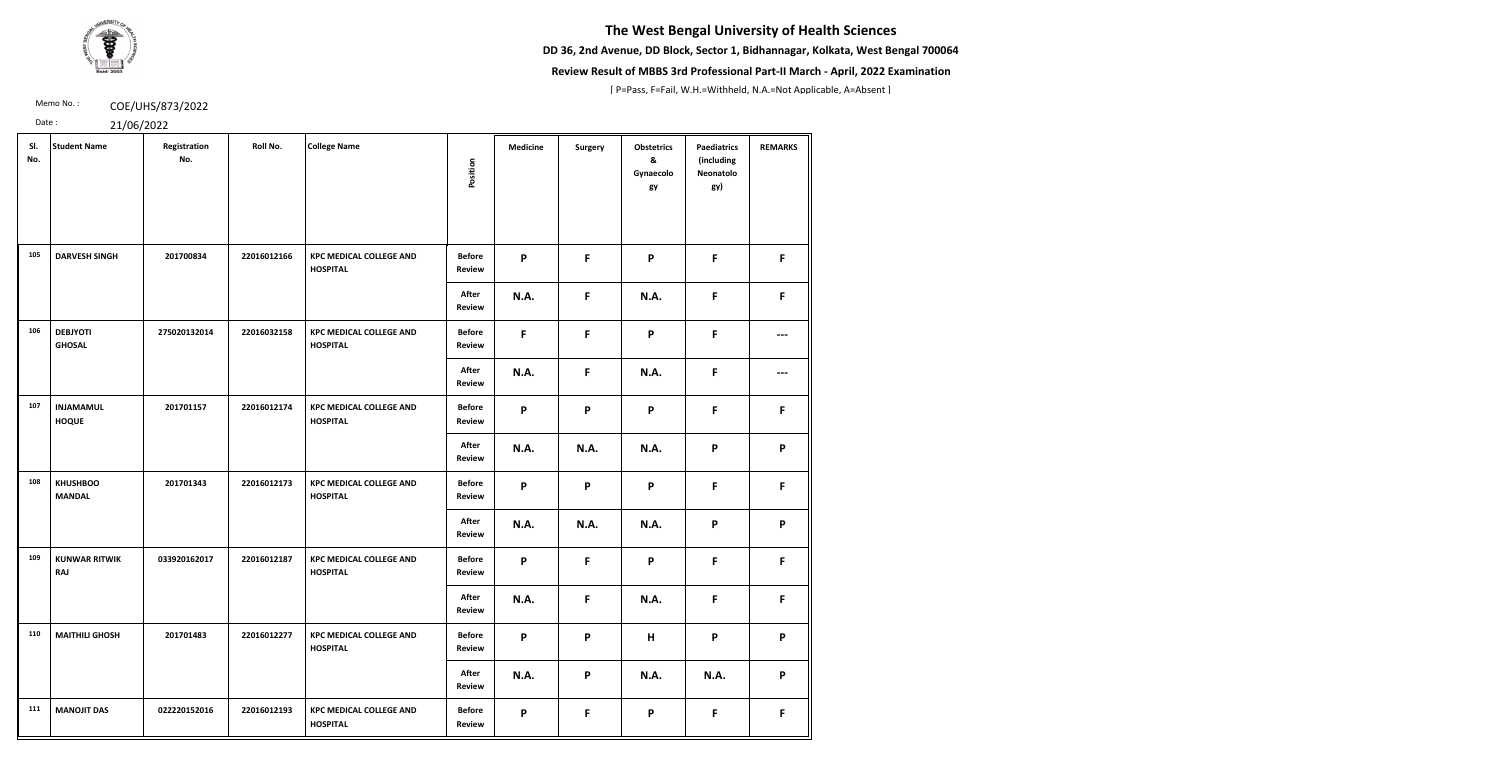**DD 36, 2nd Avenue, DD Block, Sector 1, Bidhannagar, Kolkata, West Bengal 700064**



### **Review Result of MBBS 3rd Professional Part-II March - April, 2022 Examination**

[ P=Pass, F=Fail, W.H.=Withheld, N.A.=Not Applicable, A=Absent ]

Memo No.: **COE/UHS/873/2022** 

| SI.<br>No. | <b>Student Name</b>                | Registration<br>No. | Roll No.    | <b>College Name</b>                               | Position                       | <b>Medicine</b> | <b>Surgery</b> | <b>Obstetrics</b><br>&<br>Gynaecolo<br>gy | <b>Paediatrics</b><br>(including<br>Neonatolo<br>gy) | <b>REMARKS</b> |
|------------|------------------------------------|---------------------|-------------|---------------------------------------------------|--------------------------------|-----------------|----------------|-------------------------------------------|------------------------------------------------------|----------------|
| 111        | <b>MANOJIT DAS</b>                 | 022220152016        | 22016012193 | <b>KPC MEDICAL COLLEGE AND</b><br><b>HOSPITAL</b> | After<br><b>Review</b>         | <b>N.A.</b>     | P              | <b>N.A.</b>                               | P                                                    | P              |
| 112        | <b>MAYANK</b><br><b>MAHAPATRA</b>  | 201701555           | 22016012181 | <b>KPC MEDICAL COLLEGE AND</b><br><b>HOSPITAL</b> | <b>Before</b><br><b>Review</b> | P               | P              | P                                         | F.                                                   | F              |
|            |                                    |                     |             |                                                   | After<br><b>Review</b>         | <b>N.A.</b>     | <b>N.A.</b>    | N.A.                                      | F.                                                   | F              |
| 113        | <b>MOHD TANVEER</b>                | 201701681           | 22016012180 | <b>KPC MEDICAL COLLEGE AND</b><br><b>HOSPITAL</b> | <b>Before</b><br><b>Review</b> | P               | F              | P                                         | F.                                                   | F              |
|            |                                    |                     |             |                                                   | After<br><b>Review</b>         | <b>N.A.</b>     | F              | N.A.                                      | F.                                                   | F              |
| 114        | <b>NATALIA GHOSH</b>               | 363020142015        | 22016012182 | <b>KPC MEDICAL COLLEGE AND</b><br><b>HOSPITAL</b> | <b>Before</b><br><b>Review</b> | P               | F              | P                                         | P                                                    | F              |
|            |                                    |                     |             |                                                   | After<br><b>Review</b>         | <b>N.A.</b>     | P              | <b>N.A.</b>                               | N.A.                                                 | P              |
| 115        | <b>NUPUR NANDINI</b>               | 201701917           | 22016012195 | <b>KPC MEDICAL COLLEGE AND</b><br><b>HOSPITAL</b> | <b>Before</b><br><b>Review</b> | P               | P              | H                                         | P                                                    | P              |
|            |                                    |                     |             |                                                   | After<br><b>Review</b>         | P               | P              | N.A.                                      | N.A.                                                 | P              |
| 116        | <b>POULOMI HAIT</b>                | 201702057           | 22016012215 | <b>KPC MEDICAL COLLEGE AND</b><br><b>HOSPITAL</b> | <b>Before</b><br><b>Review</b> | P               | F              | P                                         | P                                                    | F              |
|            |                                    |                     |             |                                                   | After<br><b>Review</b>         | <b>N.A.</b>     | F              | <b>N.A.</b>                               | <b>N.A.</b>                                          | F.             |
| 117        | <b>RAJ VARDHAN</b><br><b>KUMAR</b> | 201702261           | 22016012226 | <b>KPC MEDICAL COLLEGE AND</b><br><b>HOSPITAL</b> | <b>Before</b><br><b>Review</b> | P               | $\mathsf{F}$   | P                                         | P                                                    | F              |
|            |                                    |                     |             |                                                   | After<br><b>Review</b>         | <b>N.A.</b>     | P              | <b>N.A.</b>                               | <b>N.A.</b>                                          | P              |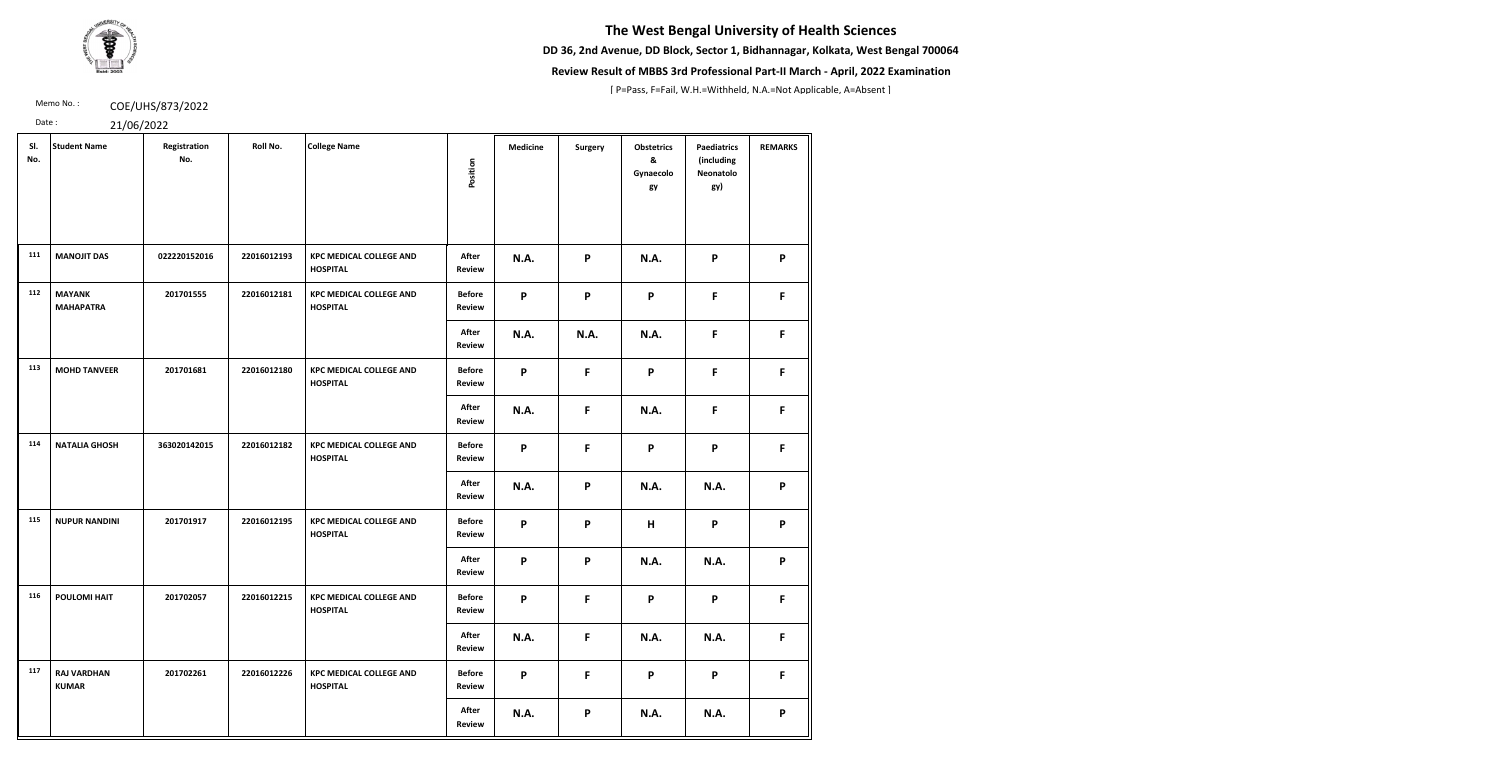**DD 36, 2nd Avenue, DD Block, Sector 1, Bidhannagar, Kolkata, West Bengal 700064**



### **Review Result of MBBS 3rd Professional Part-II March - April, 2022 Examination**

[ P=Pass, F=Fail, W.H.=Withheld, N.A.=Not Applicable, A=Absent ]

Memo No.: **COE/UHS/873/2022** 

| SI.<br>No. | <b>Student Name</b>                 | Registration<br>No. | Roll No.    | <b>College Name</b>                               | Position                       | <b>Medicine</b> | <b>Surgery</b> | <b>Obstetrics</b><br>&<br>Gynaecolo<br>gy | <b>Paediatrics</b><br>(including<br>Neonatolo<br>gy) | <b>REMARKS</b> |
|------------|-------------------------------------|---------------------|-------------|---------------------------------------------------|--------------------------------|-----------------|----------------|-------------------------------------------|------------------------------------------------------|----------------|
| 118        | <b>RANA NAGMANI</b><br><b>SINGH</b> | 264420132014        | 22016012210 | <b>KPC MEDICAL COLLEGE AND</b><br><b>HOSPITAL</b> | <b>Before</b><br><b>Review</b> | F.              | F              | P                                         | P                                                    | F.             |
|            |                                     |                     |             |                                                   | After<br><b>Review</b>         | $\mathsf{F}$    | F              | <b>N.A.</b>                               | N.A.                                                 | F              |
| 119        | <b>ROCKY HOQUE</b>                  | 045620162017        | 22016012212 | <b>KPC MEDICAL COLLEGE AND</b><br><b>HOSPITAL</b> | <b>Before</b><br>Review        | P               | P              | P                                         | F                                                    | F.             |
|            |                                     |                     |             |                                                   | After<br><b>Review</b>         | <b>N.A.</b>     | <b>N.A.</b>    | <b>N.A.</b>                               | F                                                    | F.             |
| 120        | <b>SAYANTAN</b><br><b>BISWAS</b>    | 047420162017        | 22016012234 | <b>KPC MEDICAL COLLEGE AND</b><br><b>HOSPITAL</b> | <b>Before</b><br><b>Review</b> | P               | F              | P                                         | F                                                    | F              |
|            |                                     |                     |             |                                                   | After<br><b>Review</b>         | <b>N.A.</b>     | F              | <b>N.A.</b>                               | F                                                    | F              |
| 121        | <b>SHASHWAT</b><br><b>BHARDWAJ</b>  | 128920162017        | 22016012241 | <b>KPC MEDICAL COLLEGE AND</b><br><b>HOSPITAL</b> | <b>Before</b><br><b>Review</b> | P               | P              | P                                         | F                                                    | F              |
|            |                                     |                     |             |                                                   | After<br>Review                | <b>N.A.</b>     | <b>N.A.</b>    | <b>N.A.</b>                               | P                                                    | P              |
| 122        | SIZU<br><b>CHOWDHURY</b>            | 349720142015        | 22016022257 | <b>KPC MEDICAL COLLEGE AND</b><br><b>HOSPITAL</b> | <b>Before</b><br><b>Review</b> | F               | <b>N.A.</b>    | P                                         | <b>N.A.</b>                                          | ---            |
|            |                                     |                     |             |                                                   | After<br><b>Review</b>         | F.              | <b>N.A.</b>    | <b>N.A.</b>                               | <b>N.A.</b>                                          | ---            |
| 123        | <b>SUKALITA</b><br><b>MALLICK</b>   | 201703406           | 22016012260 | <b>KPC MEDICAL COLLEGE AND</b><br><b>HOSPITAL</b> | <b>Before</b><br><b>Review</b> | P               | $\mathsf{P}$   | H                                         | H                                                    | P              |
|            |                                     |                     |             |                                                   | After<br><b>Review</b>         | P               | <b>N.A.</b>    | <b>N.A.</b>                               | <b>N.A.</b>                                          | P              |
| 124        | <b>SUMAIYAH</b><br><b>TABASSUM</b>  | 201703422           | 22016012265 | <b>KPC MEDICAL COLLEGE AND</b><br><b>HOSPITAL</b> | <b>Before</b><br><b>Review</b> | P               | P              | P                                         | F                                                    | F              |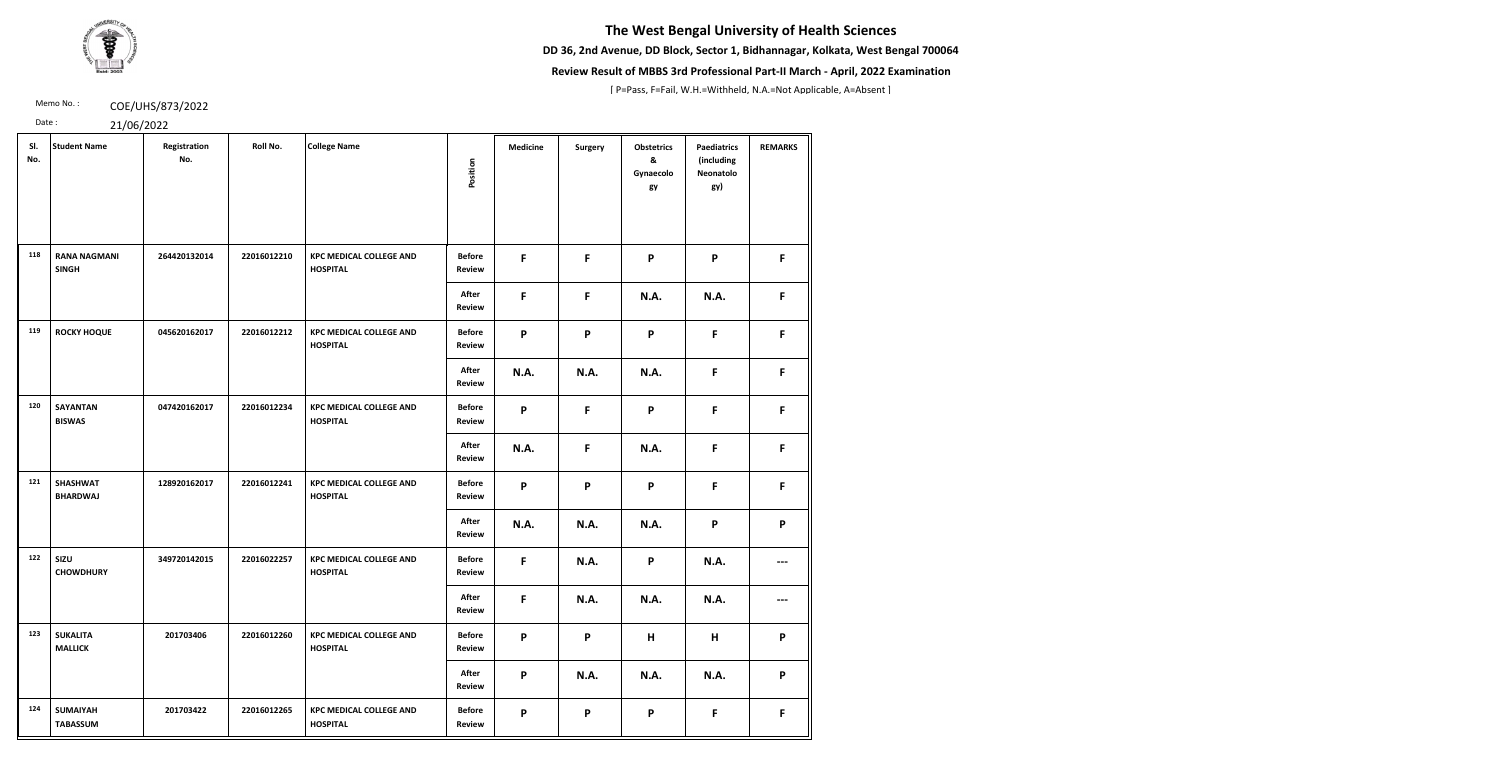**DD 36, 2nd Avenue, DD Block, Sector 1, Bidhannagar, Kolkata, West Bengal 700064**



### **Review Result of MBBS 3rd Professional Part-II March - April, 2022 Examination**

[ P=Pass, F=Fail, W.H.=Withheld, N.A.=Not Applicable, A=Absent ]

Memo No.: **COE/UHS/873/2022** 

| SI.<br>No. | <b>Student Name</b>                 | Registration<br>No. | Roll No.    | <b>College Name</b>                                 | Position                       | <b>Medicine</b>           | <b>Surgery</b> | <b>Obstetrics</b><br>&<br>Gynaecolo<br>gy | <b>Paediatrics</b><br>(including<br>Neonatolo<br>gy) | <b>REMARKS</b> |
|------------|-------------------------------------|---------------------|-------------|-----------------------------------------------------|--------------------------------|---------------------------|----------------|-------------------------------------------|------------------------------------------------------|----------------|
| 124        | <b>SUMAIYAH</b><br><b>TABASSUM</b>  | 201703422           | 22016012265 | <b>KPC MEDICAL COLLEGE AND</b><br><b>HOSPITAL</b>   | After<br><b>Review</b>         | N.A.                      | <b>N.A.</b>    | <b>N.A.</b>                               | P                                                    | P              |
| 125        | <b>SUNDAR</b><br><b>BANERJEE</b>    | 201703479           | 22016012134 | <b>KPC MEDICAL COLLEGE AND</b><br><b>HOSPITAL</b>   | <b>Before</b><br><b>Review</b> | P                         | P              | P                                         | P                                                    | P              |
|            |                                     |                     |             |                                                     | After<br><b>Review</b>         | <b>N.A.</b>               | <b>N.A.</b>    | P                                         | N.A.                                                 | P              |
| 126        | <b>SWAPNAJA ROY</b>                 | 201703604           | 22016012204 | <b>KPC MEDICAL COLLEGE AND</b><br><b>HOSPITAL</b>   | <b>Before</b><br><b>Review</b> | P                         | P              | P                                         | P                                                    | P              |
|            |                                     |                     |             |                                                     | After<br><b>Review</b>         | P                         | P              | <b>N.A.</b>                               | N.A.                                                 | P              |
| 127        | <b>UTSAH</b><br><b>BHATTACHARYA</b> | 201703806           | 22016012272 | <b>KPC MEDICAL COLLEGE AND</b><br><b>HOSPITAL</b>   | <b>Before</b><br><b>Review</b> | P                         | P              | H                                         | P                                                    | P              |
|            |                                     |                     |             |                                                     | After<br><b>Review</b>         | P                         | P              | N.A.                                      | P                                                    | P              |
| 128        | <b>MAHAMMAD</b><br><b>RUBEL</b>     | 201701464           | 22016010781 | <b>MALDA MEDICAL COLLEGE</b><br>AND HOSPITAL, MALDA | <b>Before</b><br><b>Review</b> | P                         | P              | P                                         | F                                                    | F              |
|            |                                     |                     |             |                                                     | After<br><b>Review</b>         | N.A.                      | <b>N.A.</b>    | <b>N.A.</b>                               | P                                                    | P              |
| 129        | <b>PIJUSH ROY</b>                   | 274820152016        | 22016010811 | <b>MALDA MEDICAL COLLEGE</b><br>AND HOSPITAL, MALDA | <b>Before</b><br><b>Review</b> | P                         | P              | P                                         | $\mathsf F$                                          | F              |
|            |                                     |                     |             |                                                     | After<br><b>Review</b>         | N.A.                      | <b>N.A.</b>    | <b>N.A.</b>                               | F                                                    | F              |
| 130        | <b>ABHIJIT GOLASH</b>               | 201703869           | 22016010881 | MEDICAL COLLEGE,<br><b>KOLKATA</b>                  | <b>Before</b><br><b>Review</b> | $\boldsymbol{\mathsf{P}}$ | H              | P                                         | $\mathsf{P}$                                         | P              |
|            |                                     |                     |             |                                                     | After<br><b>Review</b>         | N.A.                      | <b>N.A.</b>    | <b>N.A.</b>                               | P                                                    | P              |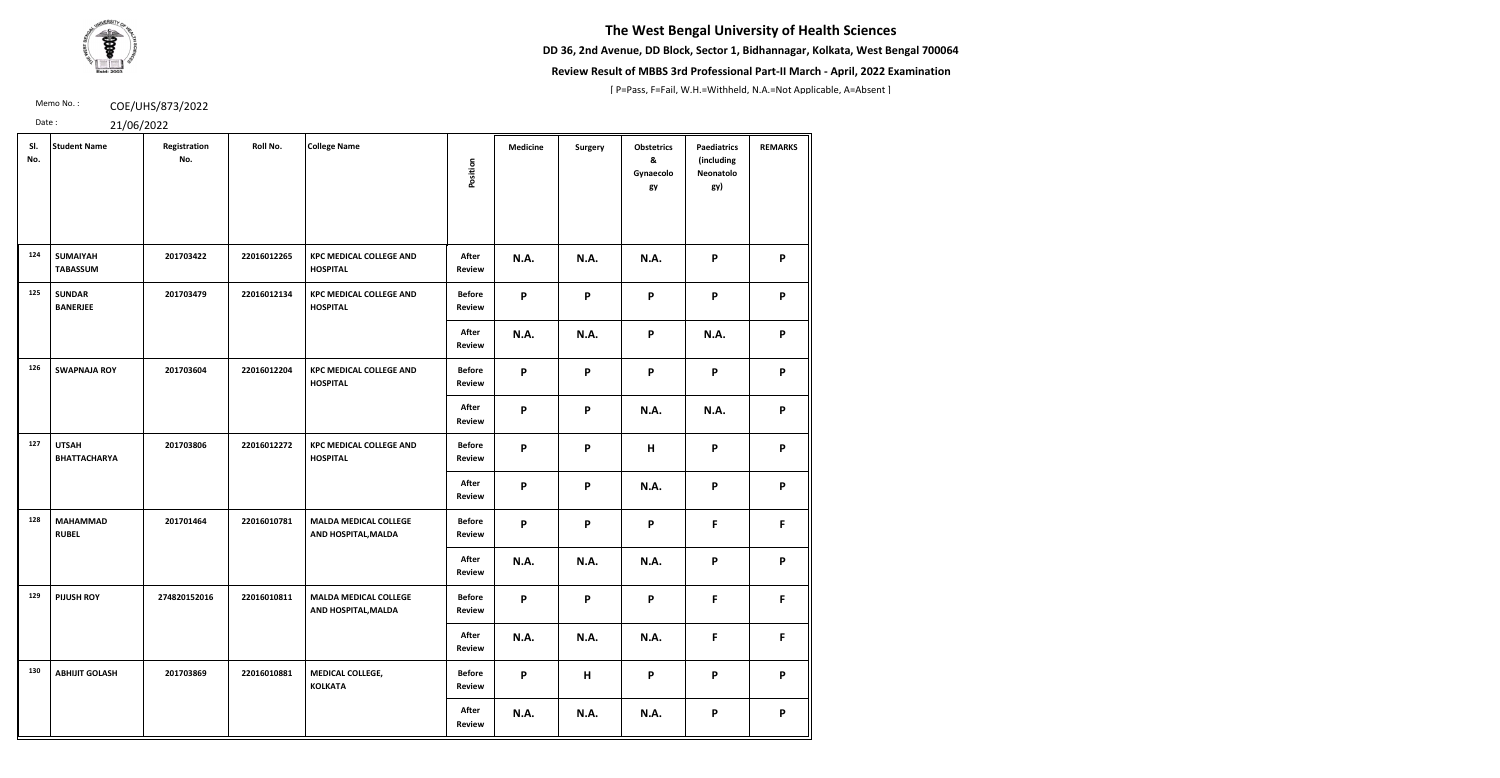**DD 36, 2nd Avenue, DD Block, Sector 1, Bidhannagar, Kolkata, West Bengal 700064**



### **Review Result of MBBS 3rd Professional Part-II March - April, 2022 Examination**

[ P=Pass, F=Fail, W.H.=Withheld, N.A.=Not Applicable, A=Absent ]

Memo No.: **COE/UHS/873/2022** 

| SI.<br>No. | <b>Student Name</b>  | Registration<br>No. | Roll No.    | <b>College Name</b>                | Position                       | <b>Medicine</b> | Surgery     | <b>Obstetrics</b><br>&<br>Gynaecolo<br>gy | <b>Paediatrics</b><br>(including<br>Neonatolo<br>gy) | <b>REMARKS</b> |
|------------|----------------------|---------------------|-------------|------------------------------------|--------------------------------|-----------------|-------------|-------------------------------------------|------------------------------------------------------|----------------|
| 131        | <b>AMRITA DATTA</b>  | 201703954           | 22016010873 | MEDICAL COLLEGE,<br><b>KOLKATA</b> | <b>Before</b><br><b>Review</b> | P               | P           | P                                         | P                                                    | P              |
|            |                      |                     |             |                                    | After<br><b>Review</b>         | <b>N.A.</b>     | <b>N.A.</b> | P                                         | N.A.                                                 | P              |
| 132        | <b>ANASUA PAUL</b>   | 201703980           | 22016010909 | MEDICAL COLLEGE,<br><b>KOLKATA</b> | <b>Before</b><br><b>Review</b> | P               | $\mathsf H$ | P                                         | $\mathsf{P}$                                         | P              |
|            |                      |                     |             |                                    | After<br><b>Review</b>         | <b>N.A.</b>     | <b>N.A.</b> | H                                         | H                                                    | P              |
| 133        | <b>ANKITA SHIT</b>   | 201704016           | 22016011101 | MEDICAL COLLEGE,<br><b>KOLKATA</b> | <b>Before</b><br>Review        | P               | P           | H                                         | H                                                    | P              |
|            |                      |                     |             |                                    | After<br><b>Review</b>         | P               | P           | <b>N.A.</b>                               | N.A.                                                 | P              |
| 134        | <b>ARCHISMAN BAG</b> | 201704053           | 22016010890 | MEDICAL COLLEGE,<br><b>KOLKATA</b> | <b>Before</b><br><b>Review</b> | P               | P           | P                                         | P                                                    | P              |
|            |                      |                     |             |                                    | After<br><b>Review</b>         | <b>N.A.</b>     | H           | N.A.                                      | <b>N.A.</b>                                          | P              |
| 135        | <b>ARITRA PAL</b>    | 201704065           | 22016010911 | MEDICAL COLLEGE,<br><b>KOLKATA</b> | <b>Before</b><br><b>Review</b> | P               | P           | P                                         | P                                                    | P              |
|            |                      |                     |             |                                    | After<br><b>Review</b>         | P               | <b>N.A.</b> | P                                         | <b>N.A.</b>                                          | P              |
| 136        | <b>ARPAN SAHA</b>    | 201704085           | 22016010897 | MEDICAL COLLEGE,<br><b>KOLKATA</b> | <b>Before</b><br><b>Review</b> | H               | P           | P                                         | P                                                    | P              |
|            |                      |                     |             |                                    | After<br><b>Review</b>         | <b>N.A.</b>     | Н           | <b>N.A.</b>                               | $\mathsf{P}$                                         | P              |
| 137        | <b>AYUS DAS</b>      | 201704146           | 22016010908 | MEDICAL COLLEGE,<br><b>KOLKATA</b> | <b>Before</b><br><b>Review</b> | H               | P           | P                                         | P                                                    | P              |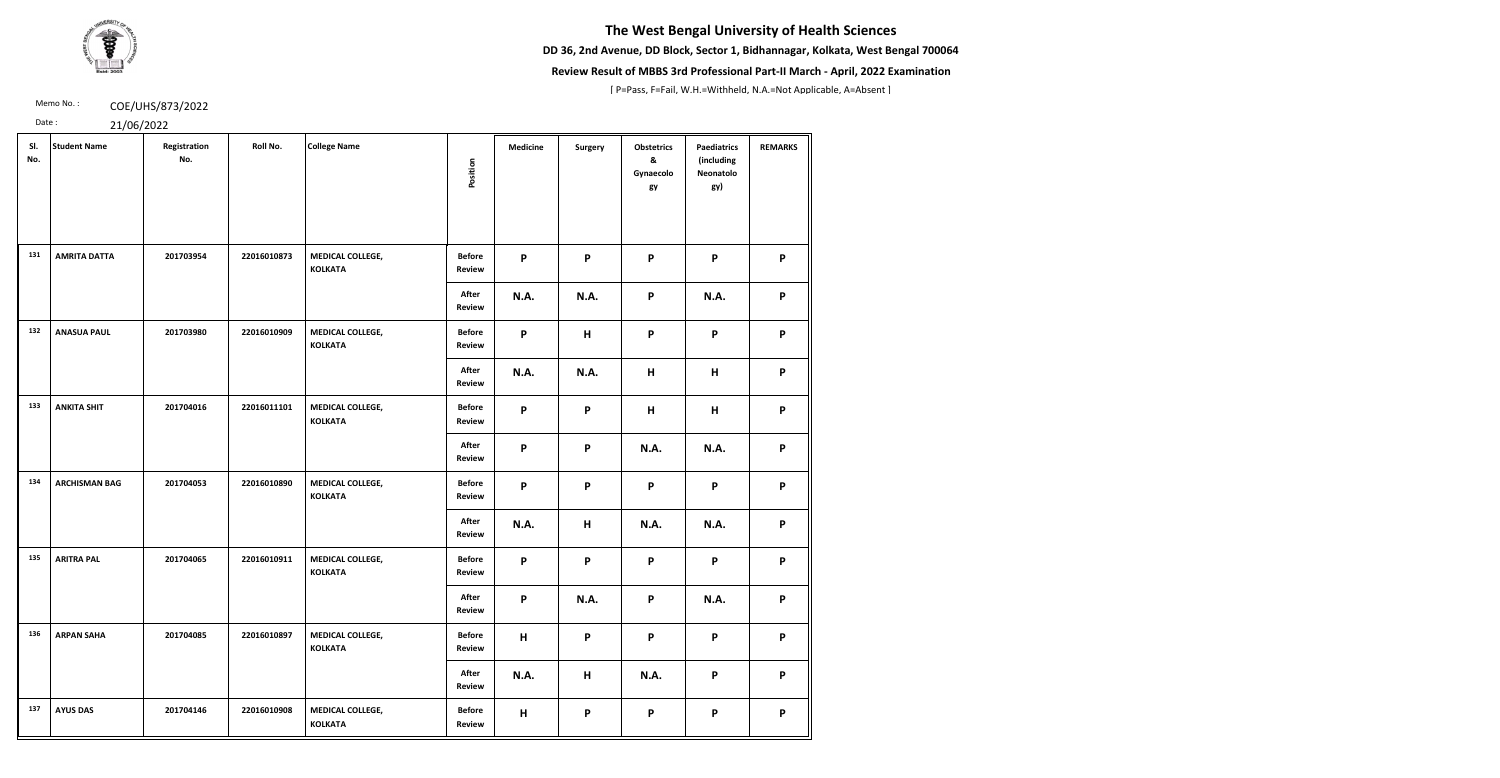**DD 36, 2nd Avenue, DD Block, Sector 1, Bidhannagar, Kolkata, West Bengal 700064**



### **Review Result of MBBS 3rd Professional Part-II March - April, 2022 Examination**

[ P=Pass, F=Fail, W.H.=Withheld, N.A.=Not Applicable, A=Absent ]

Memo No.: **COE/UHS/873/2022** 

| SI.<br>No. | <b>Student Name</b>              | Registration<br>No. | Roll No.    | <b>College Name</b>                | Position                       | <b>Medicine</b>           | <b>Surgery</b>            | <b>Obstetrics</b><br>&<br>Gynaecolo<br>gy | <b>Paediatrics</b><br>(including<br>Neonatolo<br>gy) | <b>REMARKS</b> |
|------------|----------------------------------|---------------------|-------------|------------------------------------|--------------------------------|---------------------------|---------------------------|-------------------------------------------|------------------------------------------------------|----------------|
| 137        | <b>AYUS DAS</b>                  | 201704146           | 22016010908 | MEDICAL COLLEGE,<br><b>KOLKATA</b> | After<br><b>Review</b>         | N.A.                      | <b>N.A.</b>               | <b>N.A.</b>                               | P                                                    | P              |
| 138        | <b>DEBANGAN</b><br><b>DUTTA</b>  | 201704248           | 22016010923 | MEDICAL COLLEGE,<br><b>KOLKATA</b> | <b>Before</b><br><b>Review</b> | P                         | $\boldsymbol{\mathsf{P}}$ | $\mathsf{P}$                              | P                                                    | P              |
|            |                                  |                     |             |                                    | After<br><b>Review</b>         | <b>N.A.</b>               | P                         | H                                         | N.A.                                                 | P              |
| 139        | <b>DEBJIT GOSWAMI</b>            | 201704271           | 22016010916 | MEDICAL COLLEGE,<br><b>KOLKATA</b> | <b>Before</b><br><b>Review</b> | H                         | P                         | H                                         | P                                                    | P              |
|            |                                  |                     |             |                                    | After<br><b>Review</b>         | N.A.                      | H                         | <b>N.A.</b>                               | N.A.                                                 | P              |
| 140        | <b>DHRITI GHOSH</b>              | 201704294           | 22016010938 | MEDICAL COLLEGE,<br><b>KOLKATA</b> | <b>Before</b><br><b>Review</b> | P                         | P                         | P                                         | P                                                    | P              |
|            |                                  |                     |             |                                    | After<br>Review                | $\mathsf{P}$              | P                         | P                                         | N.A.                                                 | P              |
| 141        | <b>DHRUBAJYOTI</b><br><b>SEN</b> | 201704295           | 22016010929 | MEDICAL COLLEGE,<br><b>KOLKATA</b> | <b>Before</b><br><b>Review</b> | $\boldsymbol{\mathsf{P}}$ | H                         | H                                         | H                                                    | P              |
|            |                                  |                     |             |                                    | After<br>Review                | N.A.                      | H                         | H                                         | N.A.                                                 | P              |
| 142        | <b>DISHA CHETANI</b>             | 201705630           | 22016010924 | MEDICAL COLLEGE,<br><b>KOLKATA</b> | <b>Before</b><br><b>Review</b> | P                         | P                         | P                                         | P                                                    | P              |
|            |                                  |                     |             |                                    | After<br><b>Review</b>         | N.A.                      | P                         | <b>N.A.</b>                               | N.A.                                                 | P              |
| 143        | <b>ISHA PAUL</b>                 | 201704404           | 22016011090 | MEDICAL COLLEGE,<br><b>KOLKATA</b> | <b>Before</b><br><b>Review</b> | P                         | P                         | P                                         | P                                                    | P              |
|            |                                  |                     |             |                                    | After<br><b>Review</b>         | P                         | <b>N.A.</b>               | P                                         | N.A.                                                 | P              |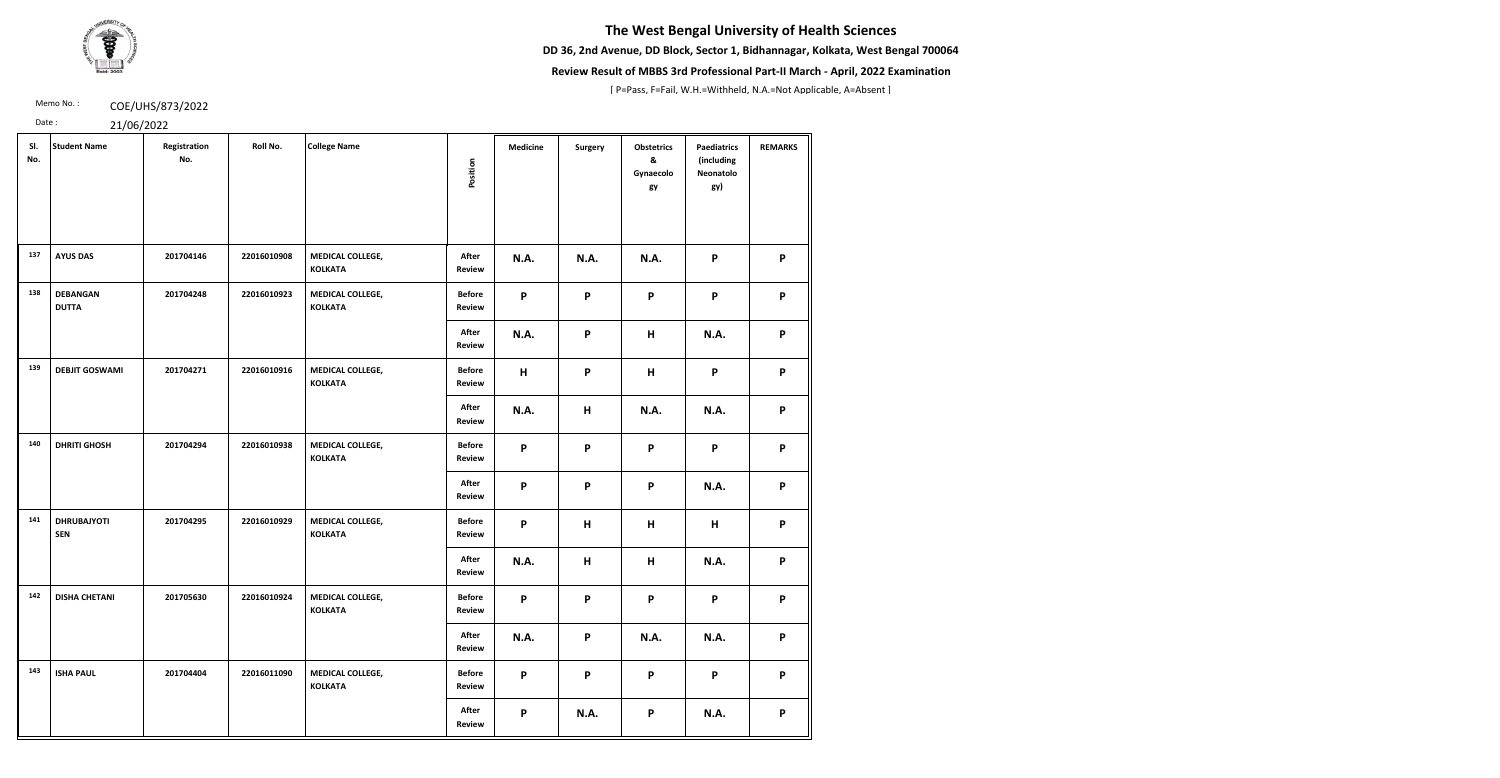**DD 36, 2nd Avenue, DD Block, Sector 1, Bidhannagar, Kolkata, West Bengal 700064**



### **Review Result of MBBS 3rd Professional Part-II March - April, 2022 Examination**

[ P=Pass, F=Fail, W.H.=Withheld, N.A.=Not Applicable, A=Absent ]

Memo No.: **COE/UHS/873/2022** 

| SI.<br>No. | <b>Student Name</b>                 | Registration<br>No. | Roll No.    | <b>College Name</b>                | Position                       | <b>Medicine</b>           | <b>Surgery</b> | <b>Obstetrics</b><br>&<br>Gynaecolo<br>gy | <b>Paediatrics</b><br>(including<br>Neonatolo<br>gy) | <b>REMARKS</b>            |
|------------|-------------------------------------|---------------------|-------------|------------------------------------|--------------------------------|---------------------------|----------------|-------------------------------------------|------------------------------------------------------|---------------------------|
| 144        | <b>KOYEL AKULI</b>                  | 201704485           | 22016011086 | MEDICAL COLLEGE,<br><b>KOLKATA</b> | <b>Before</b><br>Review        | P                         | P              | H                                         | P                                                    | P                         |
|            |                                     |                     |             |                                    | After<br>Review                | P                         | <b>N.A.</b>    | <b>N.A.</b>                               | N.A.                                                 | P                         |
| 145        | <b>MAYUKH HAZRA</b>                 | 201704564           | 22016010962 | MEDICAL COLLEGE,<br><b>KOLKATA</b> | <b>Before</b><br><b>Review</b> | P                         | H              | н                                         | P                                                    | P                         |
|            |                                     |                     |             |                                    | After<br><b>Review</b>         | P                         | H              | <b>N.A.</b>                               | $\boldsymbol{\mathsf{P}}$                            | P                         |
| 146        | <b>NAMRATA</b><br><b>PANJA</b>      | 201704689           | 22016010967 | MEDICAL COLLEGE,<br><b>KOLKATA</b> | <b>Before</b><br><b>Review</b> | P                         | P              | P                                         | P                                                    | P                         |
|            |                                     |                     |             |                                    | After<br><b>Review</b>         | N.A.                      | <b>N.A.</b>    | H                                         | N.A.                                                 | $\boldsymbol{\mathsf{P}}$ |
| 147        | <b>RITWIK MANDI</b>                 | 201705688           | 22016010994 | MEDICAL COLLEGE,<br><b>KOLKATA</b> | <b>Before</b><br><b>Review</b> | P                         | F              | F.                                        | F                                                    | F                         |
|            |                                     |                     |             |                                    | After<br><b>Review</b>         | N.A.                      | F              | F                                         | P                                                    | F                         |
| 148        | <b>ROHAN GHOSH</b>                  | 201704955           | 22016010991 | MEDICAL COLLEGE,<br><b>KOLKATA</b> | <b>Before</b><br>Review        | $\boldsymbol{\mathsf{P}}$ | P              | P                                         | P                                                    | P                         |
|            |                                     |                     |             |                                    | After<br>Review                | H                         | H              | P                                         | P                                                    | P                         |
| 149        | <b>RUPSA</b><br><b>BHATTACHARYA</b> | 201705693           | 22016011021 | MEDICAL COLLEGE,<br><b>KOLKATA</b> | <b>Before</b><br><b>Review</b> | P                         | P              | H                                         | P                                                    | P                         |
|            |                                     |                     |             |                                    | After<br><b>Review</b>         | N.A.                      | P              | <b>N.A.</b>                               | P                                                    | P                         |
| 150        | <b>SAMIM SAIKH</b>                  | 478220162017        | 22016011029 | MEDICAL COLLEGE,<br><b>KOLKATA</b> | <b>Before</b><br><b>Review</b> | F                         | $\mathsf F$    | F.                                        | $\mathsf F$                                          | $\mathsf{F}$              |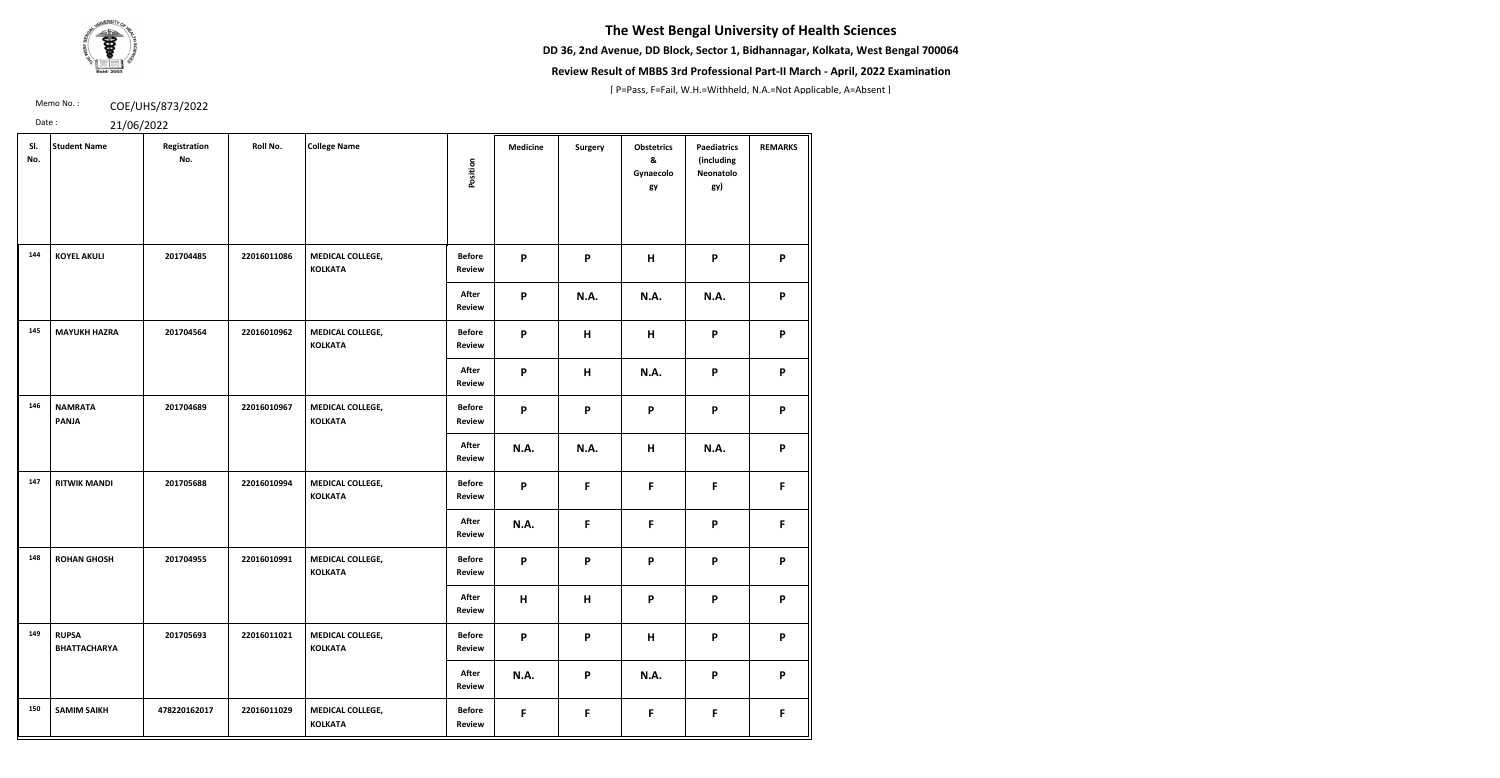**DD 36, 2nd Avenue, DD Block, Sector 1, Bidhannagar, Kolkata, West Bengal 700064**



### **Review Result of MBBS 3rd Professional Part-II March - April, 2022 Examination**

[ P=Pass, F=Fail, W.H.=Withheld, N.A.=Not Applicable, A=Absent ]

Memo No.: **COE/UHS/873/2022** 

| SI.<br>No. | <b>Student Name</b>                   | Registration<br>No. | Roll No.    | <b>College Name</b>                | Position                       | <b>Medicine</b>           | <b>Surgery</b> | <b>Obstetrics</b><br>&<br>Gynaecolo<br>gy | <b>Paediatrics</b><br>(including<br>Neonatolo<br>gy) | <b>REMARKS</b> |
|------------|---------------------------------------|---------------------|-------------|------------------------------------|--------------------------------|---------------------------|----------------|-------------------------------------------|------------------------------------------------------|----------------|
| 150        | <b>SAMIM SAIKH</b>                    | 478220162017        | 22016011029 | MEDICAL COLLEGE,<br><b>KOLKATA</b> | After<br><b>Review</b>         | P                         | <b>N.A.</b>    | <b>N.A.</b>                               | <b>N.A.</b>                                          | F.             |
| 151        | <b>SAYAN</b><br><b>MAZUMDER</b>       | 201705092           | 22016011018 | MEDICAL COLLEGE,<br><b>KOLKATA</b> | <b>Before</b><br><b>Review</b> | P                         | P              | P                                         | P                                                    | P              |
|            |                                       |                     |             |                                    | After<br>Review                | <b>N.A.</b>               | <b>N.A.</b>    | P                                         | N.A.                                                 | P              |
| 152        | <b>SAYANTANI PAL</b>                  | 201705106           | 22016011047 | MEDICAL COLLEGE,<br><b>KOLKATA</b> | <b>Before</b><br><b>Review</b> | P                         | P              | P                                         | P                                                    | P              |
|            |                                       |                     |             |                                    | After<br><b>Review</b>         | $\boldsymbol{\mathsf{P}}$ | H              | <b>N.A.</b>                               | N.A.                                                 | P              |
| 153        | <b>SHALINI</b><br><b>CHOUDHURY</b>    | 201705122           | 22016011033 | MEDICAL COLLEGE,<br><b>KOLKATA</b> | <b>Before</b><br>Review        | P                         | P              | P                                         | P                                                    | P              |
|            |                                       |                     |             |                                    | After<br>Review                | P                         | P              | <b>N.A.</b>                               | N.A.                                                 | P              |
| 154        | <b>SHINJINI</b><br><b>CHAKRABORTY</b> | 201705152           | 22016010868 | MEDICAL COLLEGE,<br><b>KOLKATA</b> | <b>Before</b><br><b>Review</b> | P                         | P              | P                                         | P                                                    | P              |
|            |                                       |                     |             |                                    | After<br><b>Review</b>         | N.A.                      | H              | <b>N.A.</b>                               | N.A.                                                 | P              |
| 155        | <b>SHREYA</b><br><b>MUKHOPADHYAY</b>  | 201705175           | 22016011023 | MEDICAL COLLEGE,<br><b>KOLKATA</b> | <b>Before</b><br><b>Review</b> | P                         | P              | P                                         | P                                                    | P              |
|            |                                       |                     |             |                                    | After<br><b>Review</b>         | P                         | P              | P                                         | P                                                    | P              |
| 156        | <b>SHUBHANKAR</b><br><b>SAHANA</b>    | 201705191           | 22016010851 | MEDICAL COLLEGE,<br><b>KOLKATA</b> | <b>Before</b><br><b>Review</b> | P                         | P              | P                                         | P                                                    | P              |
|            |                                       |                     |             |                                    | After<br><b>Review</b>         | P                         | <b>N.A.</b>    | <b>N.A.</b>                               | <b>N.A.</b>                                          | P              |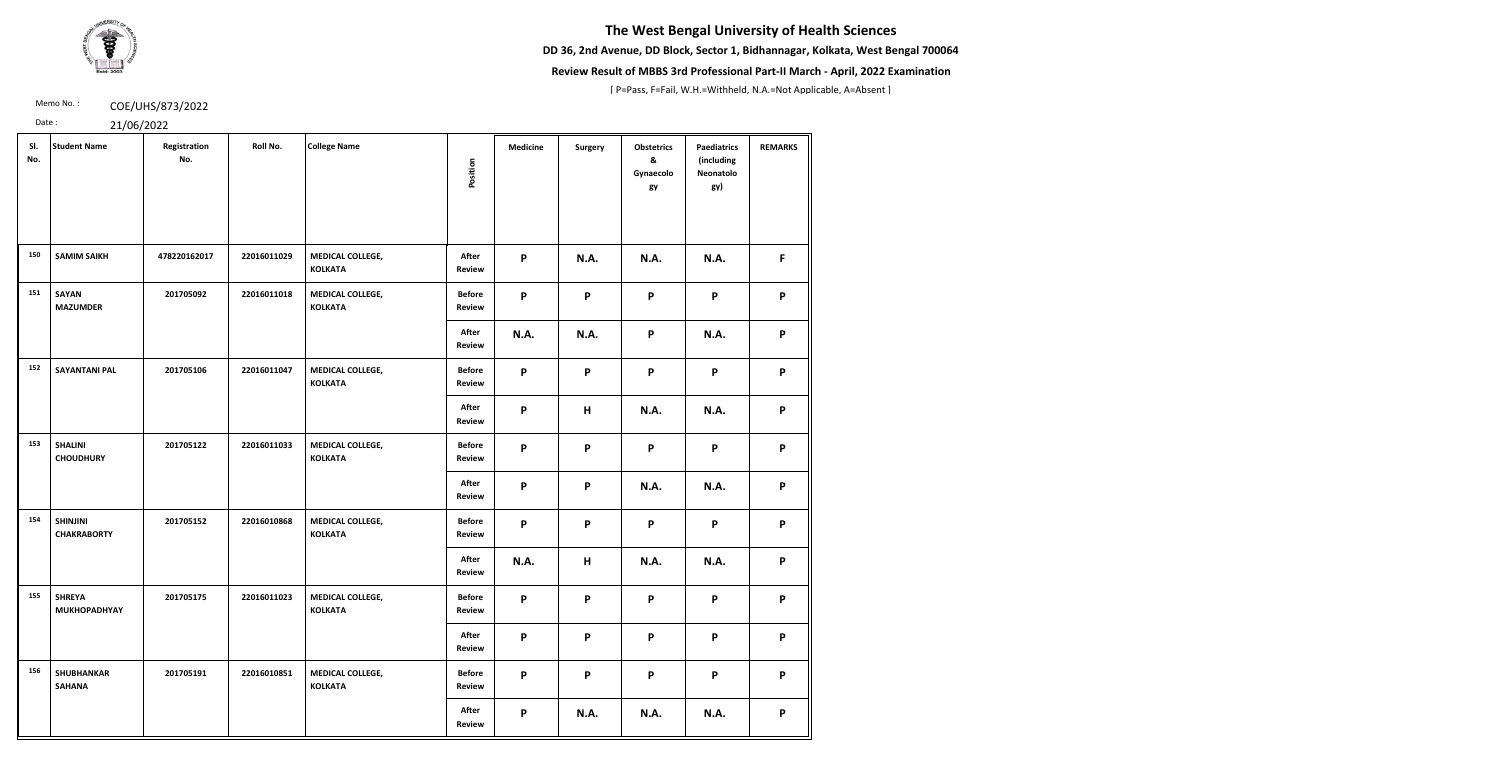**DD 36, 2nd Avenue, DD Block, Sector 1, Bidhannagar, Kolkata, West Bengal 700064**



### **Review Result of MBBS 3rd Professional Part-II March - April, 2022 Examination**

[ P=Pass, F=Fail, W.H.=Withheld, N.A.=Not Applicable, A=Absent ]

Memo No.: **COE/UHS/873/2022** 

| SI.<br>No. | <b>Student Name</b>                 | Registration<br>No. | Roll No.    | <b>College Name</b>                        | Position                       | <b>Medicine</b>           | Surgery     | <b>Obstetrics</b><br>&<br>Gynaecolo<br>gy | <b>Paediatrics</b><br>(including<br>Neonatolo<br>gy) | <b>REMARKS</b> |
|------------|-------------------------------------|---------------------|-------------|--------------------------------------------|--------------------------------|---------------------------|-------------|-------------------------------------------|------------------------------------------------------|----------------|
| 157        | <b>SOURAV GUPTA</b>                 | 201705295           | 22016011059 | MEDICAL COLLEGE,<br><b>KOLKATA</b>         | <b>Before</b><br><b>Review</b> | H                         | P           | P                                         | $\mathsf{P}$                                         | P              |
|            |                                     |                     |             |                                            | After<br><b>Review</b>         | <b>N.A.</b>               | <b>N.A.</b> | Н                                         | H                                                    | P              |
| 158        | <b>SREEJANI ROY</b>                 | 201705308           | 22016011046 | MEDICAL COLLEGE,<br><b>KOLKATA</b>         | <b>Before</b><br>Review        | P                         | P           | P                                         | P                                                    | P              |
|            |                                     |                     |             |                                            | After<br><b>Review</b>         | <b>N.A.</b>               | P           | $\boldsymbol{\mathsf{P}}$                 | $\mathsf{P}$                                         | P              |
| 159        | <b>SUBHADEEP</b><br><b>BARMAN</b>   | 201705325           | 22016011055 | MEDICAL COLLEGE,<br><b>KOLKATA</b>         | <b>Before</b><br>Review        | P                         | P           | $\mathsf F$                               | P                                                    | F.             |
|            |                                     |                     |             |                                            | After<br><b>Review</b>         | N.A.                      | <b>N.A.</b> | P                                         | <b>N.A.</b>                                          | P              |
| 160        | <b>TAPAS KUMAR</b><br><b>MAITRA</b> | 201705518           | 22016011064 | MEDICAL COLLEGE,<br><b>KOLKATA</b>         | <b>Before</b><br>Review        | F                         | F           | P                                         | P                                                    | F              |
|            |                                     |                     |             |                                            | After<br><b>Review</b>         | $\boldsymbol{\mathsf{P}}$ | P           | <b>N.A.</b>                               | <b>N.A.</b>                                          | P              |
| 161        | <b>UTSHAB SARKAR</b>                | 201705563           | 22016011070 | MEDICAL COLLEGE,<br><b>KOLKATA</b>         | <b>Before</b><br>Review        | P                         | F           | P                                         | F                                                    | F.             |
|            |                                     |                     |             |                                            | After<br><b>Review</b>         | N.A.                      | F           | N.A.                                      | P                                                    | F.             |
| 162        | <b>WRITAM PAUL</b>                  | 201705759           | 22016011062 | MEDICAL COLLEGE,<br><b>KOLKATA</b>         | <b>Before</b><br>Review        | P                         | H           | P                                         | P                                                    | P              |
|            |                                     |                     |             |                                            | After<br><b>Review</b>         | N.A.                      | N.A.        | $\pmb{\mathsf{H}}$                        | P                                                    | P              |
| 163        | <b>ALOKESH</b><br><b>MURMU</b>      | 356820162017        | 22016011116 | <b>MIDNAPORE MEDICAL</b><br><b>COLLEGE</b> | <b>Before</b><br><b>Review</b> | F                         | P           | F                                         | F                                                    | F.             |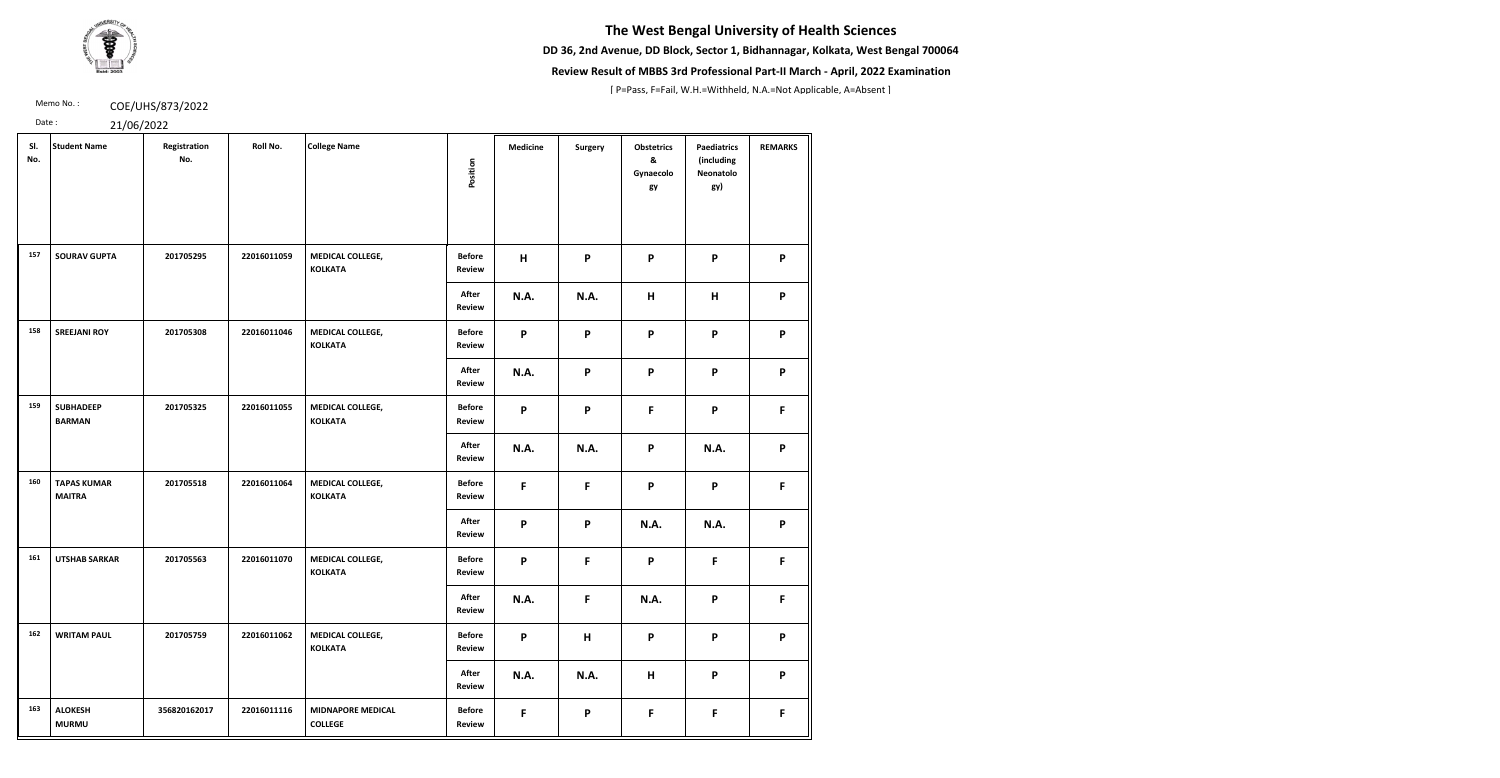**DD 36, 2nd Avenue, DD Block, Sector 1, Bidhannagar, Kolkata, West Bengal 700064**



### **Review Result of MBBS 3rd Professional Part-II March - April, 2022 Examination**

[ P=Pass, F=Fail, W.H.=Withheld, N.A.=Not Applicable, A=Absent ]

Memo No.: **COE/UHS/873/2022** 

| SI.<br>No. | <b>Student Name</b>                 | Registration<br>No. | Roll No.    | <b>College Name</b><br>Position                                             |                                | <b>Medicine</b> | <b>Surgery</b> | <b>Obstetrics</b><br>&<br>Gynaecolo<br>gy | <b>Paediatrics</b><br>(including<br>Neonatolo<br>gy) | <b>REMARKS</b> |
|------------|-------------------------------------|---------------------|-------------|-----------------------------------------------------------------------------|--------------------------------|-----------------|----------------|-------------------------------------------|------------------------------------------------------|----------------|
| 163        | <b>ALOKESH</b><br><b>MURMU</b>      | 356820162017        | 22016011116 | <b>MIDNAPORE MEDICAL</b><br><b>COLLEGE</b>                                  | After<br><b>Review</b>         | F               | <b>N.A.</b>    | <b>N.A.</b>                               | N.A.                                                 | F.             |
| 164        | <b>LAL CHAND</b><br><b>YADAV</b>    | 201701403           | 22016011141 | <b>MIDNAPORE MEDICAL</b><br><b>COLLEGE</b>                                  | <b>Before</b><br><b>Review</b> | F               | P              | P                                         | P                                                    | F              |
|            |                                     |                     |             |                                                                             | After<br><b>Review</b>         | F               | <b>N.A.</b>    | <b>N.A.</b>                               | N.A.                                                 | F              |
| 165        | <b>MAYANK</b><br><b>NANIAWAL</b>    | 201701556           | 22016011143 | <b>MIDNAPORE MEDICAL</b><br><b>COLLEGE</b>                                  | <b>Before</b><br><b>Review</b> | F               | P              | P                                         | P                                                    | F.             |
|            |                                     |                     |             |                                                                             | After<br><b>Review</b>         | F               | <b>N.A.</b>    | <b>N.A.</b>                               | N.A.                                                 | F.             |
| 166        | <b>NABANITA</b><br><b>SARDAR</b>    | 201701797           | 22016011153 | <b>MIDNAPORE MEDICAL</b><br><b>COLLEGE</b>                                  | <b>Before</b><br>Review        | P               | P              | F                                         | $\mathsf{F}$                                         | F.             |
|            |                                     |                     |             |                                                                             | After<br><b>Review</b>         | <b>N.A.</b>     | <b>N.A.</b>    | F                                         | F                                                    | F              |
| 167        | <b>SOUMYA KANTI</b><br><b>BASKE</b> | 201703166           | 22016011188 | <b>MIDNAPORE MEDICAL</b><br><b>COLLEGE</b>                                  | <b>Before</b><br><b>Review</b> | F               | P              | P                                         | P                                                    | F              |
|            |                                     |                     |             |                                                                             | After<br><b>Review</b>         | F               | <b>N.A.</b>    | <b>N.A.</b>                               | N.A.                                                 | F.             |
| 168        | <b>ANITA PANDA</b>                  | 201700289           | 22016011222 | MURSHIDABAD MEDICAL<br><b>COLLEGE &amp; HOSPITAL,</b><br><b>BERHAMPORE,</b> | <b>Before</b><br><b>Review</b> | P               | P              | P                                         | H                                                    | P              |
|            |                                     |                     |             | <b>MURSHIDABAD</b>                                                          | After<br><b>Review</b>         | P               | <b>N.A.</b>    | <b>N.A.</b>                               | N.A.                                                 | P              |
| 169        | <b>ARKAPRAVA</b><br><b>MAHATO</b>   | 201700483           | 22016011227 | MURSHIDABAD MEDICAL<br><b>COLLEGE &amp; HOSPITAL,</b><br><b>BERHAMPORE,</b> | <b>Before</b><br><b>Review</b> | P               | P              | P                                         | P                                                    | P              |
|            |                                     |                     |             | <b>MURSHIDABAD</b>                                                          | After<br><b>Review</b>         | P               | <b>N.A.</b>    | <b>N.A.</b>                               | <b>N.A.</b>                                          | P              |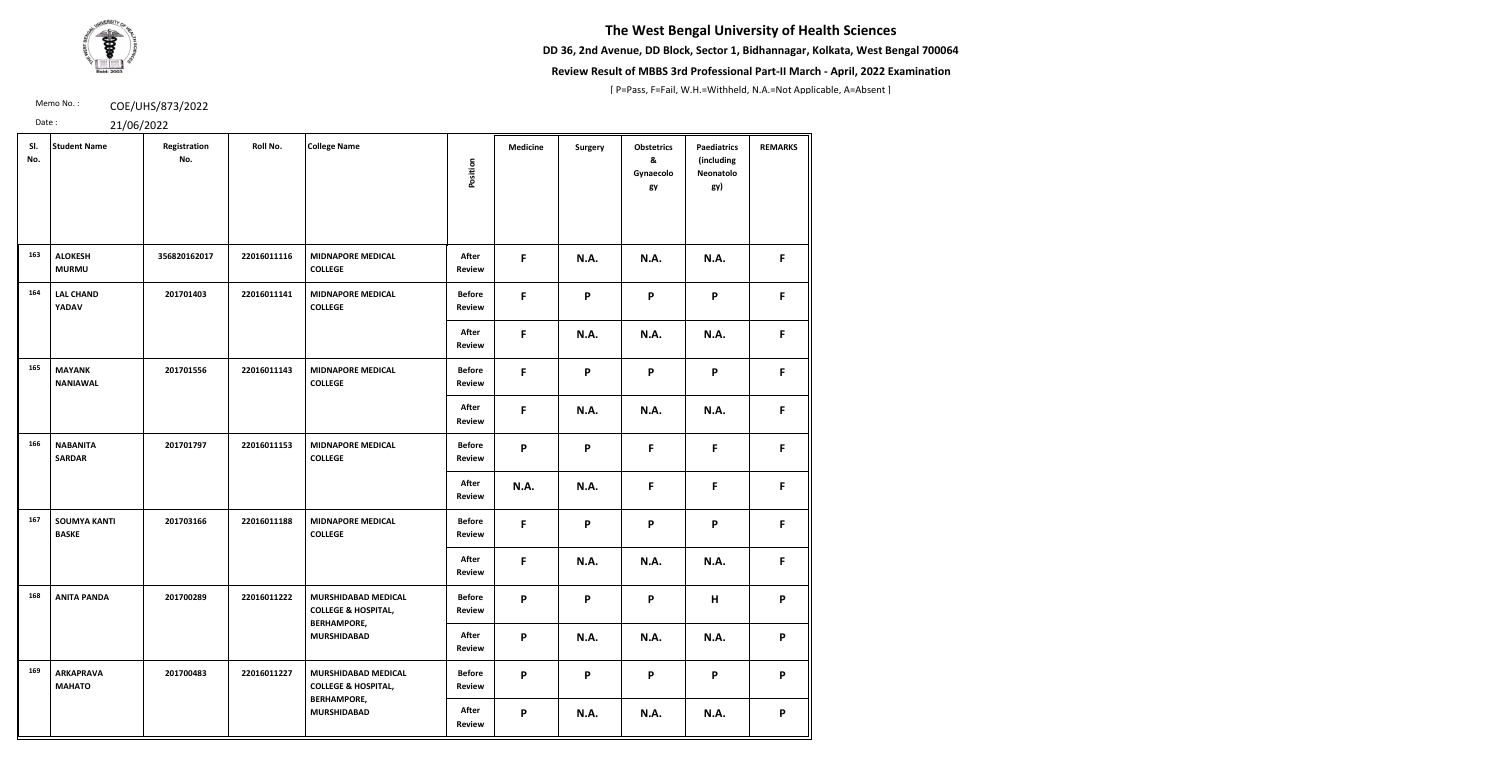**DD 36, 2nd Avenue, DD Block, Sector 1, Bidhannagar, Kolkata, West Bengal 700064**



### **Review Result of MBBS 3rd Professional Part-II March - April, 2022 Examination**

[ P=Pass, F=Fail, W.H.=Withheld, N.A.=Not Applicable, A=Absent ]

Memo No.: **COE/UHS/873/2022** 

| SI.<br>No. | <b>Student Name</b>                  | Registration<br>No. | Roll No.    | <b>College Name</b>                                                                | Position                       | <b>Medicine</b> | <b>Surgery</b> | <b>Obstetrics</b><br>&<br>Gynaecolo<br>gy | <b>Paediatrics</b><br>(including<br>Neonatolo<br>gy) | <b>REMARKS</b> |
|------------|--------------------------------------|---------------------|-------------|------------------------------------------------------------------------------------|--------------------------------|-----------------|----------------|-------------------------------------------|------------------------------------------------------|----------------|
| 170        | <b>BYASDEB PAL</b>                   | 201700786           | 22016011306 | MURSHIDABAD MEDICAL<br><b>COLLEGE &amp; HOSPITAL,</b><br><b>BERHAMPORE,</b>        | <b>Before</b><br><b>Review</b> | H               | H              | P                                         | P                                                    | P              |
|            |                                      |                     |             | <b>MURSHIDABAD</b>                                                                 | After<br><b>Review</b>         | N.A.            | <b>N.A.</b>    | N.A.                                      | P                                                    | P              |
| 171        | <b>LABANI</b><br><b>TALAPATRA</b>    | 201701399           | 22016011258 | <b>MURSHIDABAD MEDICAL</b><br><b>COLLEGE &amp; HOSPITAL,</b><br><b>BERHAMPORE,</b> | <b>Before</b><br><b>Review</b> | H               | P              | P                                         | P                                                    | P              |
|            |                                      |                     |             | <b>MURSHIDABAD</b>                                                                 | After<br><b>Review</b>         | N.A.            | P              | P                                         | P                                                    | P              |
| 172        | <b>MD KHADIMUL</b><br><b>ISLAM</b>   | 201701582           | 22016011256 | MURSHIDABAD MEDICAL<br><b>COLLEGE &amp; HOSPITAL,</b><br><b>BERHAMPORE,</b>        | <b>Before</b><br><b>Review</b> | H               | P              | P                                         | P                                                    | P              |
|            |                                      |                     |             | <b>MURSHIDABAD</b>                                                                 | After<br><b>Review</b>         | <b>N.A.</b>     | P              | N.A.                                      | <b>N.A.</b>                                          | P              |
| 173        | <b>MOUPIYA SAHA</b>                  | 201701744           | 22016011257 | <b>MURSHIDABAD MEDICAL</b><br><b>COLLEGE &amp; HOSPITAL,</b><br><b>BERHAMPORE,</b> | <b>Before</b><br><b>Review</b> | H               | H              | P                                         | P                                                    | P              |
|            |                                      |                     |             | <b>MURSHIDABAD</b>                                                                 | <b>After</b><br><b>Review</b>  | <b>N.A.</b>     | <b>N.A.</b>    | P                                         | P                                                    | P              |
| 174        | <b>SAFIUL ISLAM</b>                  | 201702551           | 22016011281 | MURSHIDABAD MEDICAL<br><b>COLLEGE &amp; HOSPITAL,</b><br><b>BERHAMPORE,</b>        | <b>Before</b><br><b>Review</b> | P               | P              | P                                         | P                                                    | P              |
|            |                                      |                     |             | <b>MURSHIDABAD</b>                                                                 | After<br><b>Review</b>         | P               | P              | N.A.                                      | P                                                    | P              |
| 175        | <b>SHUBHRAJIT</b><br><b>BANERJEE</b> | 201703002           | 22016011215 | MURSHIDABAD MEDICAL<br><b>COLLEGE &amp; HOSPITAL,</b><br><b>BERHAMPORE,</b>        | <b>Before</b><br><b>Review</b> | P               | P              | P                                         | P                                                    | P              |
|            |                                      |                     |             | <b>MURSHIDABAD</b>                                                                 | After<br><b>Review</b>         | P               | <b>N.A.</b>    | <b>N.A.</b>                               | N.A.                                                 | P              |
| 176        | <b>SRESTHA</b><br><b>CHANDA</b>      | 201703260           | 22016011292 | MURSHIDABAD MEDICAL<br><b>COLLEGE &amp; HOSPITAL,</b>                              | <b>Before</b><br><b>Review</b> | P               | P              | P                                         | P                                                    | P              |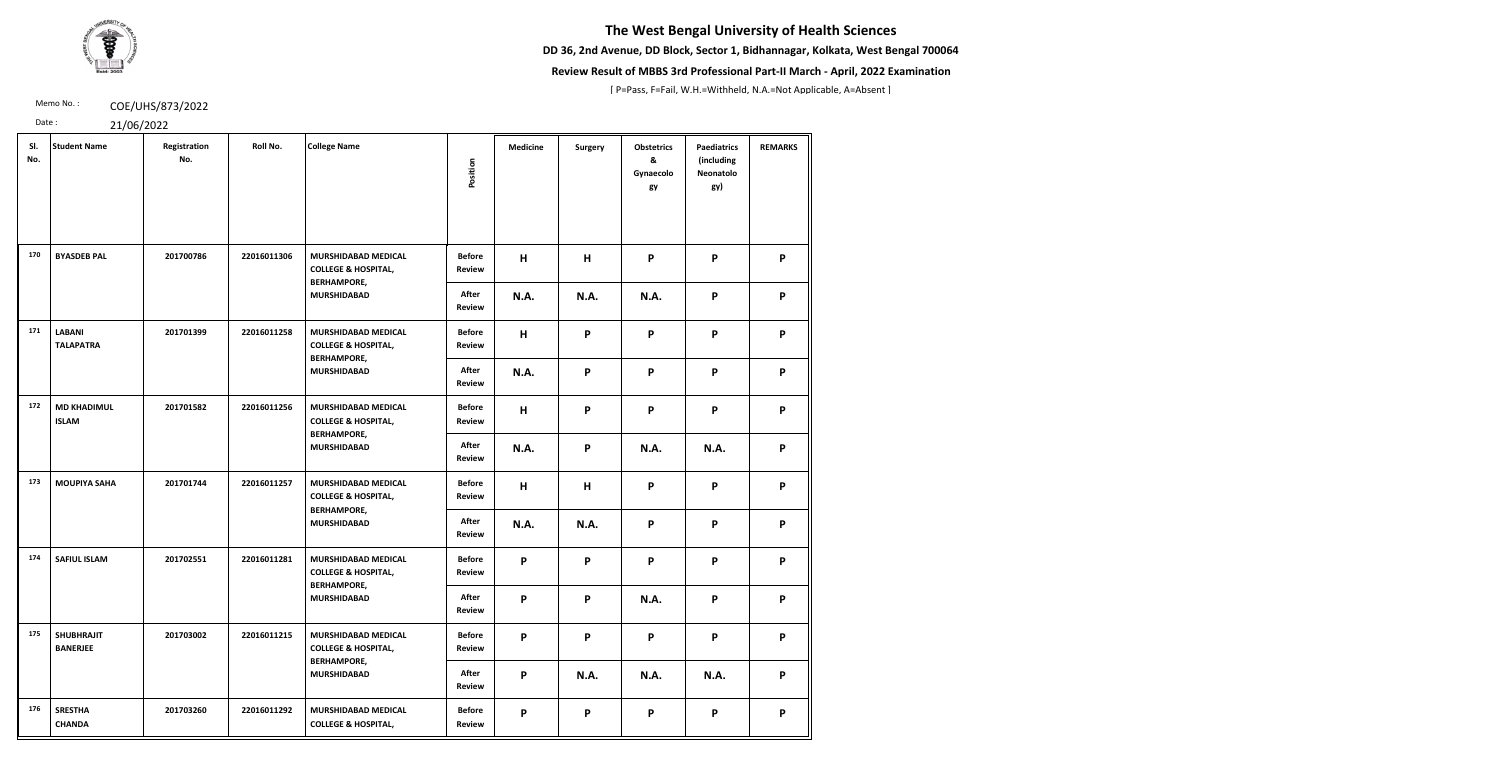**DD 36, 2nd Avenue, DD Block, Sector 1, Bidhannagar, Kolkata, West Bengal 700064**



### **Review Result of MBBS 3rd Professional Part-II March - April, 2022 Examination**

[ P=Pass, F=Fail, W.H.=Withheld, N.A.=Not Applicable, A=Absent ]

Memo No.: **COE/UHS/873/2022** 

| Date: | 21/06/2022 |
|-------|------------|
|-------|------------|

| SI.<br>No. | <b>Student Name</b>                  | Registration<br>No. | Roll No.    | <b>College Name</b>                                   | Position                       | <b>Medicine</b>           | Surgery                   | <b>Obstetrics</b><br>&<br>Gynaecolo<br>gy | <b>Paediatrics</b><br>(including<br>Neonatolo<br>gy) | <b>REMARKS</b> |
|------------|--------------------------------------|---------------------|-------------|-------------------------------------------------------|--------------------------------|---------------------------|---------------------------|-------------------------------------------|------------------------------------------------------|----------------|
| 176        | <b>SRESTHA</b><br><b>CHANDA</b>      | 201703260           | 22016011292 | MURSHIDABAD MEDICAL<br><b>COLLEGE &amp; HOSPITAL,</b> | After<br><b>Review</b>         | N.A.                      | $\boldsymbol{\mathsf{P}}$ | <b>N.A.</b>                               | <b>N.A.</b>                                          | P              |
| 177        | <b>ANANYA ROY</b>                    | 201700237           | 22016011337 | N.R.S MEDICAL COLLEGE,<br><b>KOLKATA</b>              | <b>Before</b><br><b>Review</b> | $\mathsf{P}$              | P                         | P                                         | P                                                    | P              |
|            |                                      |                     |             |                                                       | After<br><b>Review</b>         | $\mathsf{P}$              | P                         | <b>N.A.</b>                               | <b>N.A.</b>                                          | P              |
| 178        | <b>ANURAG DAS</b>                    | 201700378           | 22016011349 | N.R.S MEDICAL COLLEGE,<br><b>KOLKATA</b>              | <b>Before</b><br><b>Review</b> | $\mathsf{F}$              | P                         | F.                                        | P                                                    | F              |
|            |                                      |                     |             |                                                       | After<br>Review                | $\mathsf{F}$              | <b>N.A.</b>               | F.                                        | <b>N.A.</b>                                          | F              |
| 179        | <b>DAVID SARKAR</b>                  | 201700837           | 22016011377 | N.R.S MEDICAL COLLEGE,<br><b>KOLKATA</b>              | <b>Before</b><br><b>Review</b> | $\mathsf{P}$              | P                         | F.                                        | P                                                    | F              |
|            |                                      |                     |             |                                                       | After<br><b>Review</b>         | <b>N.A.</b>               | <b>N.A.</b>               | P                                         | N.A.                                                 | P              |
| 180        | <b>GUNJAN DUTTA</b>                  | 201701082           | 22016011379 | N.R.S MEDICAL COLLEGE,<br><b>KOLKATA</b>              | <b>Before</b><br><b>Review</b> | $\boldsymbol{\mathsf{P}}$ | P                         | P                                         | P                                                    | P              |
|            |                                      |                     |             |                                                       | After<br><b>Review</b>         | $\mathsf{P}$              | P                         | <b>N.A.</b>                               | <b>N.A.</b>                                          | P              |
| 181        | <b>OMAR FARUK</b><br><b>MOLLA</b>    | 201701933           | 22016011418 | N.R.S MEDICAL COLLEGE,<br><b>KOLKATA</b>              | <b>Before</b><br><b>Review</b> | P                         | P                         | P                                         | P                                                    | P              |
|            |                                      |                     |             |                                                       | After<br><b>Review</b>         | <b>N.A.</b>               | P                         | <b>N.A.</b>                               | <b>N.A.</b>                                          | P              |
| 182        | <b>RISHI RAJ</b><br><b>MAHAPATRA</b> | 201702404           | 22016011465 | N.R.S MEDICAL COLLEGE,<br><b>KOLKATA</b>              | <b>Before</b><br><b>Review</b> | P                         | P                         | F.                                        | P                                                    | F              |
|            |                                      |                     |             |                                                       | After<br><b>Review</b>         | N.A.                      | N.A.                      | P                                         | <b>N.A.</b>                                          | P              |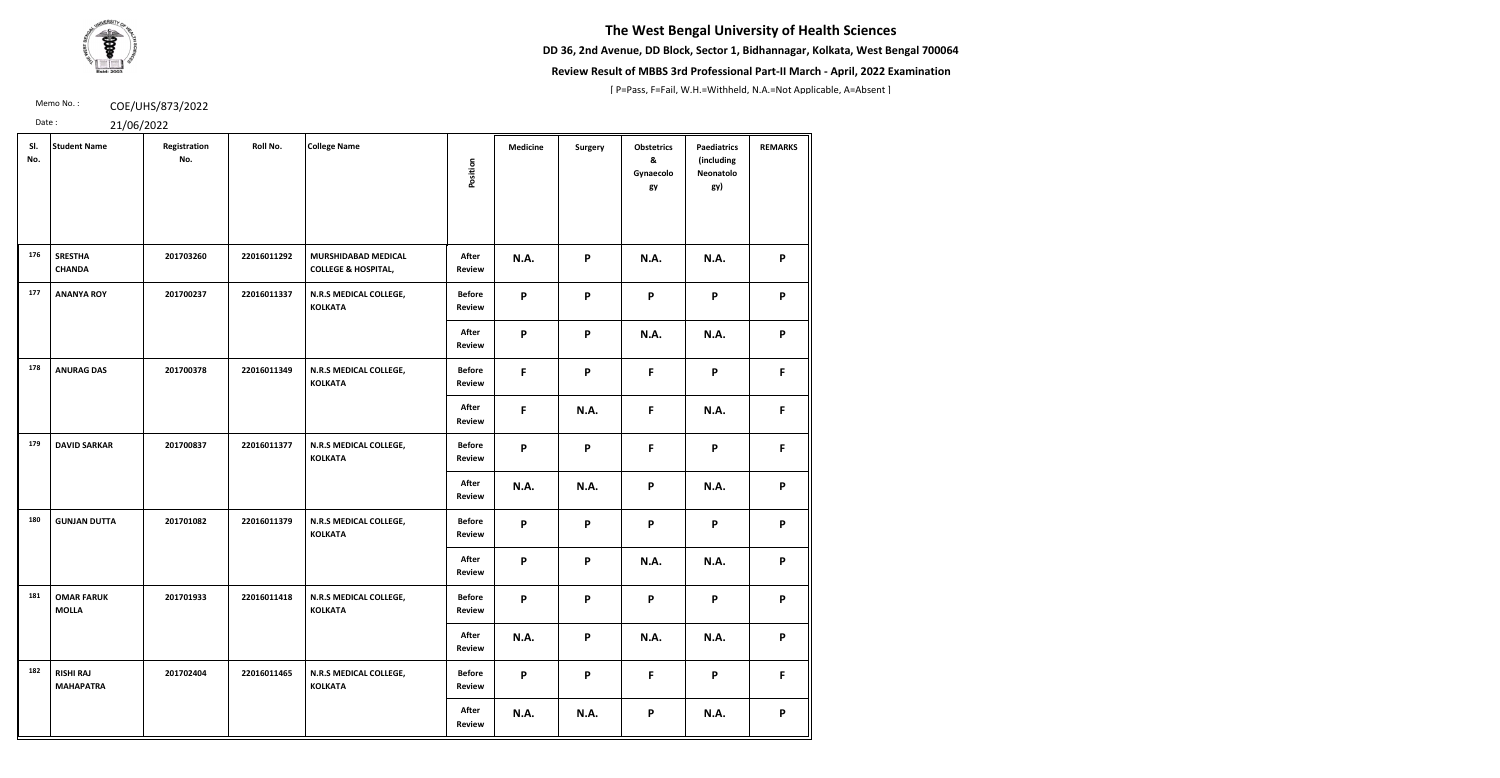**DD 36, 2nd Avenue, DD Block, Sector 1, Bidhannagar, Kolkata, West Bengal 700064**



### **Review Result of MBBS 3rd Professional Part-II March - April, 2022 Examination**

[ P=Pass, F=Fail, W.H.=Withheld, N.A.=Not Applicable, A=Absent ]

Memo No.: **COE/UHS/873/2022** 

| SI.<br>No. | <b>Student Name</b>             | Registration<br>No. | Roll No.    | <b>College Name</b>                           | Position                       | <b>Medicine</b>           | <b>Surgery</b> | <b>Obstetrics</b><br>&<br>Gynaecolo<br>gy | <b>Paediatrics</b><br>(including<br>Neonatolo<br>gy) | <b>REMARKS</b> |
|------------|---------------------------------|---------------------|-------------|-----------------------------------------------|--------------------------------|---------------------------|----------------|-------------------------------------------|------------------------------------------------------|----------------|
| 183        | <b>ROHIT ROY</b>                | 201702465           | 22016011448 | N.R.S MEDICAL COLLEGE,<br><b>KOLKATA</b>      | <b>Before</b><br><b>Review</b> | P                         | P              | F                                         | P                                                    | F              |
|            |                                 |                     |             |                                               | After<br><b>Review</b>         | N.A.                      | <b>N.A.</b>    | P                                         | <b>N.A.</b>                                          | P              |
| 184        | <b>SAYANTINI SAHA</b>           | 201702806           | 22016011502 | N.R.S MEDICAL COLLEGE,<br><b>KOLKATA</b>      | <b>Before</b><br><b>Review</b> | P                         | P              | P                                         | P                                                    | P              |
|            |                                 |                     |             |                                               | After<br><b>Review</b>         | P                         | <b>N.A.</b>    | P                                         | <b>N.A.</b>                                          | P              |
| 185        | <b>SIRJAN</b><br><b>HEMBRAM</b> | 201703033           | 22016011512 | N.R.S MEDICAL COLLEGE,<br><b>KOLKATA</b>      | <b>Before</b><br><b>Review</b> | $\mathsf{F}$              | F              | P                                         | P                                                    | F              |
|            |                                 |                     |             |                                               | After<br><b>Review</b>         | $\boldsymbol{\mathsf{P}}$ | F              | <b>N.A.</b>                               | <b>N.A.</b>                                          | F              |
| 186        | <b>VIKAS NAGAR</b>              | 201705755           | 22016011534 | N.R.S MEDICAL COLLEGE,<br><b>KOLKATA</b>      | <b>Before</b><br><b>Review</b> | P                         | P              | F                                         | P                                                    | F              |
|            |                                 |                     |             |                                               | After<br><b>Review</b>         | <b>N.A.</b>               | <b>N.A.</b>    | F                                         | <b>N.A.</b>                                          | F              |
| 187        | <b>BIDIPTA DAS</b>              | 201704182           | 22016011589 | <b>NORTH BENGAL MEDICAL</b><br><b>COLLEGE</b> | <b>Before</b><br><b>Review</b> | P                         | P              | P                                         | P                                                    | P              |
|            |                                 |                     |             |                                               | After<br><b>Review</b>         | P                         | <b>N.A.</b>    | <b>N.A.</b>                               | P                                                    | P              |
| 188        | <b>DEYASINI NANDY</b>           | 201704290           | 22016011597 | <b>NORTH BENGAL MEDICAL</b><br><b>COLLEGE</b> | <b>Before</b><br><b>Review</b> | P                         | P              | H                                         | P                                                    | P              |
|            |                                 |                     |             |                                               | After<br><b>Review</b>         | N.A.                      | <b>N.A.</b>    | N.A.                                      | P                                                    | P              |
| 189        | <b>MANAB CHANDA</b>             | 201704540           | 22016011602 | <b>NORTH BENGAL MEDICAL</b><br><b>COLLEGE</b> | <b>Before</b><br><b>Review</b> | F                         | F              | P                                         | $\mathsf F$                                          | F.             |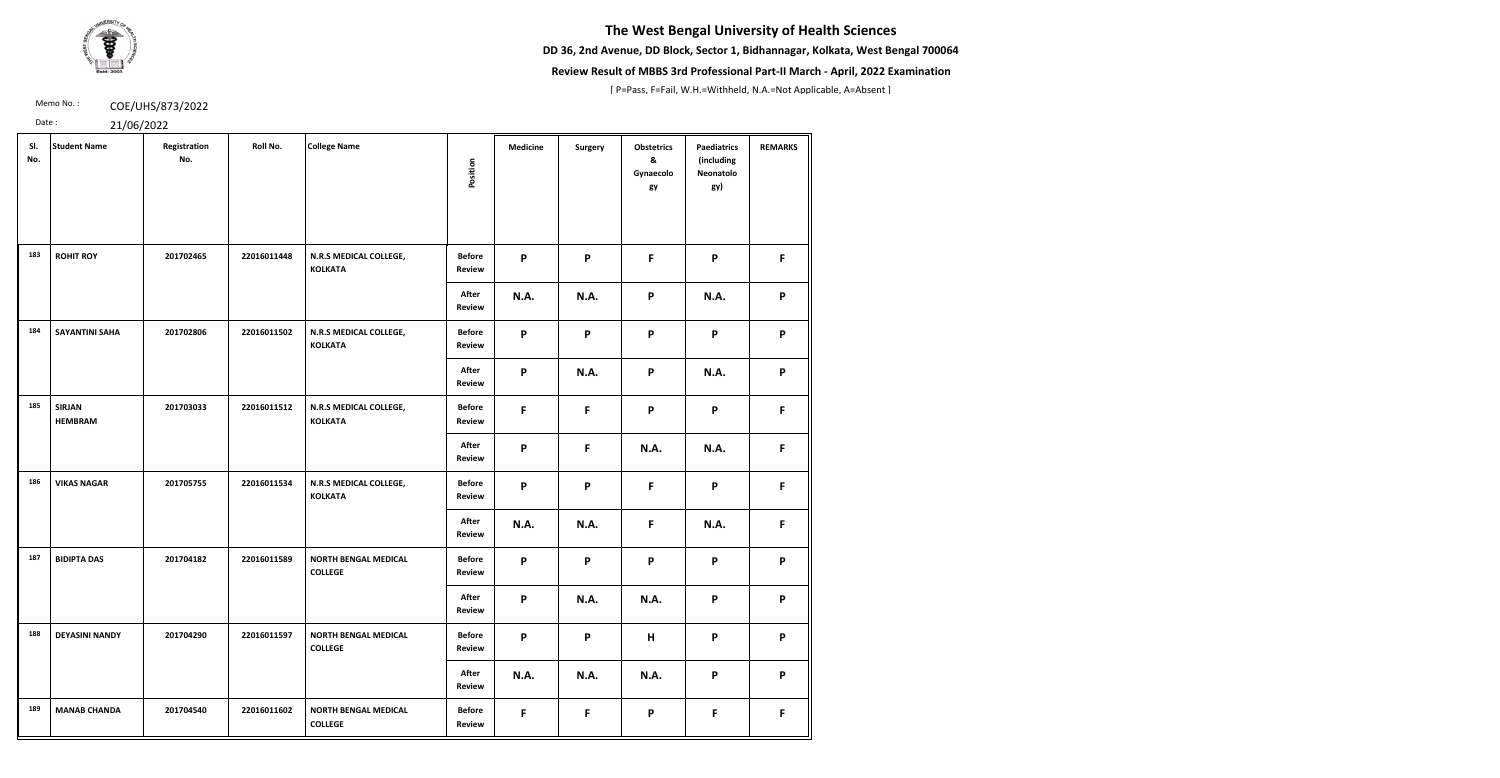**DD 36, 2nd Avenue, DD Block, Sector 1, Bidhannagar, Kolkata, West Bengal 700064**



### **Review Result of MBBS 3rd Professional Part-II March - April, 2022 Examination**

[ P=Pass, F=Fail, W.H.=Withheld, N.A.=Not Applicable, A=Absent ]

Memo No.: **COE/UHS/873/2022** 

| SI.<br>No. | <b>Student Name</b>                 | Registration<br>No. | Roll No.    | <b>College Name</b>                           | Position                       | <b>Medicine</b> | Surgery      | <b>Obstetrics</b><br>&<br>Gynaecolo<br>gy | <b>Paediatrics</b><br>(including<br>Neonatolo<br>gy) | <b>REMARKS</b> |
|------------|-------------------------------------|---------------------|-------------|-----------------------------------------------|--------------------------------|-----------------|--------------|-------------------------------------------|------------------------------------------------------|----------------|
| 189        | <b>MANAB CHANDA</b>                 | 201704540           | 22016011602 | <b>NORTH BENGAL MEDICAL</b><br><b>COLLEGE</b> | After<br><b>Review</b>         | F.              | <b>N.A.</b>  | N.A.                                      | N.A.                                                 | F              |
| 190        | <b>NAVEEN KUMAR</b>                 | 116320112012        | 22016011611 | <b>NORTH BENGAL MEDICAL</b><br><b>COLLEGE</b> | <b>Before</b><br><b>Review</b> | P               | F            | F                                         | $\mathsf F$                                          | F              |
|            |                                     |                     |             |                                               | After<br><b>Review</b>         | <b>N.A.</b>     | <b>N.A.</b>  | <b>N.A.</b>                               | F                                                    | F              |
| 191        | <b>NIRUPAM BASU</b>                 | 201705665           | 22016011626 | <b>NORTH BENGAL MEDICAL</b><br><b>COLLEGE</b> | <b>Before</b><br><b>Review</b> | P               | P            | P                                         | P                                                    | P              |
|            |                                     |                     |             |                                               | After<br>Review                | P               | P            | P                                         | P                                                    | P              |
| 192        | <b>SANCHARI</b><br><b>MUKHERJEE</b> | 201705041           | 22016011648 | <b>NORTH BENGAL MEDICAL</b><br><b>COLLEGE</b> | <b>Before</b><br><b>Review</b> | P               | F            | P                                         | P                                                    | F              |
|            |                                     |                     |             |                                               | After<br><b>Review</b>         | <b>N.A.</b>     | F.           | N.A.                                      | N.A.                                                 | F              |
| 193        | <b>ADRIJA RAY</b>                   | 201700093           | 22016011703 | R.G.KAR MEDICAL COLLEGE,<br><b>KOLKATA</b>    | <b>Before</b><br><b>Review</b> | P               | P            | Н                                         | H                                                    | P              |
|            |                                     |                     |             |                                               | After<br>Review                | P               | <b>N.A.</b>  | <b>N.A.</b>                               | N.A.                                                 | P              |
| 194        | <b>ARINDAM</b><br><b>HALDER</b>     | 442620162017        | 22016011733 | R.G.KAR MEDICAL COLLEGE,<br><b>KOLKATA</b>    | <b>Before</b><br>Review        | F               | $\mathsf{F}$ | P                                         | $\mathsf{F}$                                         | F              |
|            |                                     |                     |             |                                               | After<br><b>Review</b>         | <b>N.A.</b>     | F            | <b>N.A.</b>                               | P                                                    | F              |
| 195        | <b>ASHIQUE ISLAM</b>                | 201700577           | 22016011735 | R.G.KAR MEDICAL COLLEGE,<br><b>KOLKATA</b>    | <b>Before</b><br><b>Review</b> | F               | P            | P                                         | P                                                    | F              |
|            |                                     |                     |             |                                               | After<br><b>Review</b>         | F               | <b>N.A.</b>  | <b>N.A.</b>                               | <b>N.A.</b>                                          | F.             |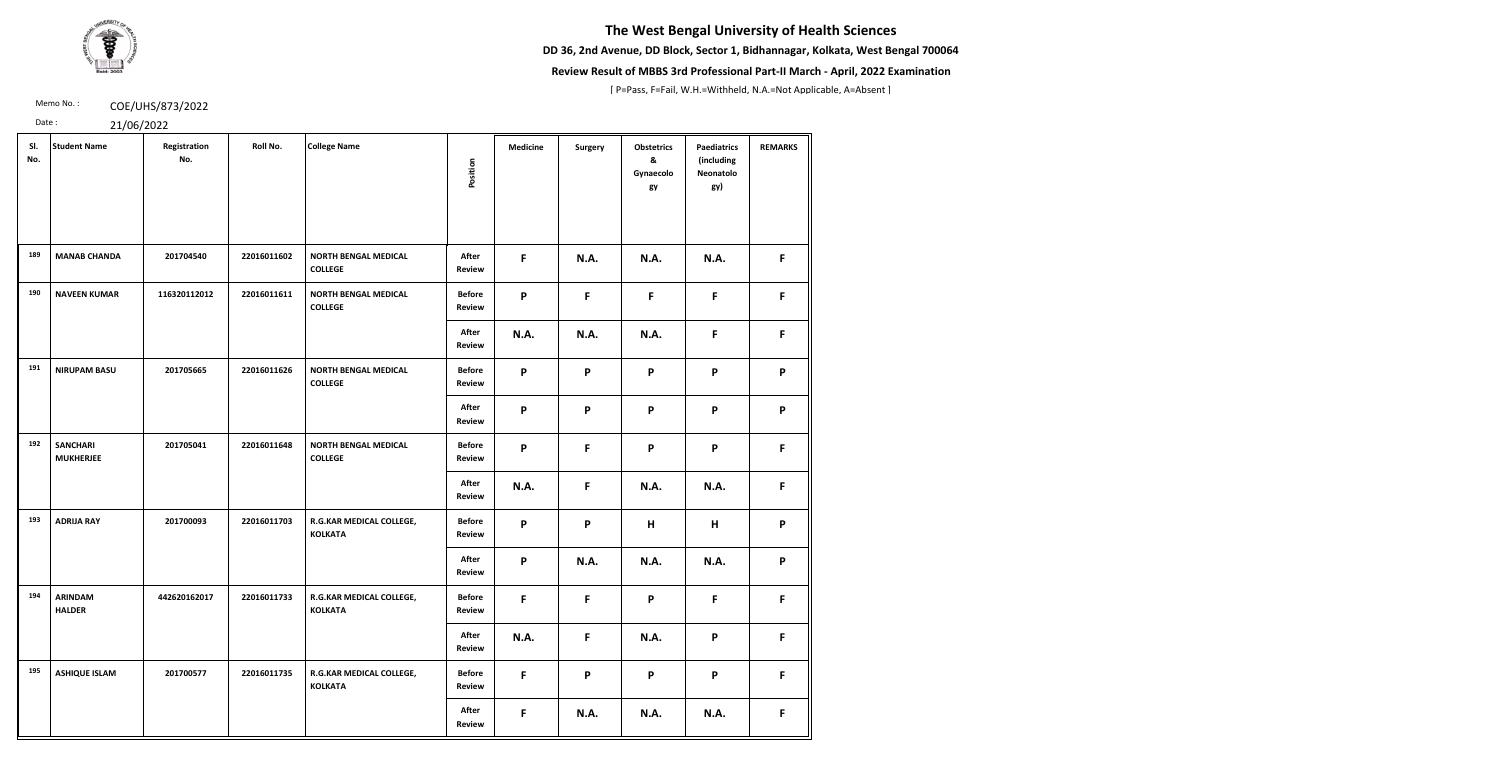**DD 36, 2nd Avenue, DD Block, Sector 1, Bidhannagar, Kolkata, West Bengal 700064**



### **Review Result of MBBS 3rd Professional Part-II March - April, 2022 Examination**

[ P=Pass, F=Fail, W.H.=Withheld, N.A.=Not Applicable, A=Absent ]

Memo No.: **COE/UHS/873/2022** 

| SI.<br>No. | <b>Student Name</b>                  | Registration<br>No. | Roll No.    | <b>College Name</b>                        | Position                       | <b>Medicine</b> | <b>Surgery</b> | <b>Obstetrics</b><br>&<br>Gynaecolo<br>gy | <b>Paediatrics</b><br>(including<br>Neonatolo<br>gy) | <b>REMARKS</b> |
|------------|--------------------------------------|---------------------|-------------|--------------------------------------------|--------------------------------|-----------------|----------------|-------------------------------------------|------------------------------------------------------|----------------|
| 196        | <b>ASHISH KUMAR</b><br><b>PANDEY</b> | 201700581           | 22016011736 | R.G.KAR MEDICAL COLLEGE,<br><b>KOLKATA</b> | <b>Before</b><br>Review        | P               | P              | $\mathsf{P}$                              | P                                                    | P              |
|            |                                      |                     |             |                                            | After<br><b>Review</b>         | <b>N.A.</b>     | <b>N.A.</b>    | P                                         | $\boldsymbol{\mathsf{P}}$                            | P              |
| 197        | <b>BIJAY K.C.</b>                    | 201704194           | 22016011690 | R.G.KAR MEDICAL COLLEGE,<br><b>KOLKATA</b> | <b>Before</b><br><b>Review</b> | P               | P              | P                                         | P                                                    | P              |
|            |                                      |                     |             |                                            | After<br>Review                | <b>N.A.</b>     | <b>N.A.</b>    | P                                         | P                                                    | P              |
| 198        | <b>BISWADIP</b><br><b>MAJUMDER</b>   | 201700766           | 22016011679 | R.G.KAR MEDICAL COLLEGE,<br><b>KOLKATA</b> | <b>Before</b><br>Review        | P               | P              | P                                         | P                                                    | P              |
|            |                                      |                     |             |                                            | After<br>Review                | <b>N.A.</b>     | <b>N.A.</b>    | <b>N.A.</b>                               | P                                                    | P              |
| 199        | <b>MAHUYA</b><br><b>CHATTERJEE</b>   | 201704530           | 22016011752 | R.G.KAR MEDICAL COLLEGE,<br><b>KOLKATA</b> | <b>Before</b><br><b>Review</b> | P               | P              | P                                         | P                                                    | P              |
|            |                                      |                     |             |                                            | After<br>Review                | P               | <b>N.A.</b>    | <b>N.A.</b>                               | <b>N.A.</b>                                          | P              |
| 200        | PRIYA SAHA                           | 201702160           | 22016011798 | R.G.KAR MEDICAL COLLEGE,<br><b>KOLKATA</b> | <b>Before</b><br>Review        | P               | P              | P                                         | P                                                    | P              |
|            |                                      |                     |             |                                            | After<br><b>Review</b>         | <b>N.A.</b>     | <b>N.A.</b>    | $\mathsf{P}$                              | <b>N.A.</b>                                          | P              |
| 201        | <b>RAIMA SEN</b>                     | 201704875           | 22016011807 | R.G.KAR MEDICAL COLLEGE,<br><b>KOLKATA</b> | <b>Before</b><br>Review        | P               | P              | F                                         | P                                                    | F.             |
|            |                                      |                     |             |                                            | After<br><b>Review</b>         | <b>N.A.</b>     | <b>N.A.</b>    | P                                         | <b>N.A.</b>                                          | P              |
| 202        | <b>RAISHA DAS</b>                    | 201702259           | 22016011808 | R.G.KAR MEDICAL COLLEGE,<br><b>KOLKATA</b> | <b>Before</b><br><b>Review</b> | P               | P              | F                                         | P                                                    | F              |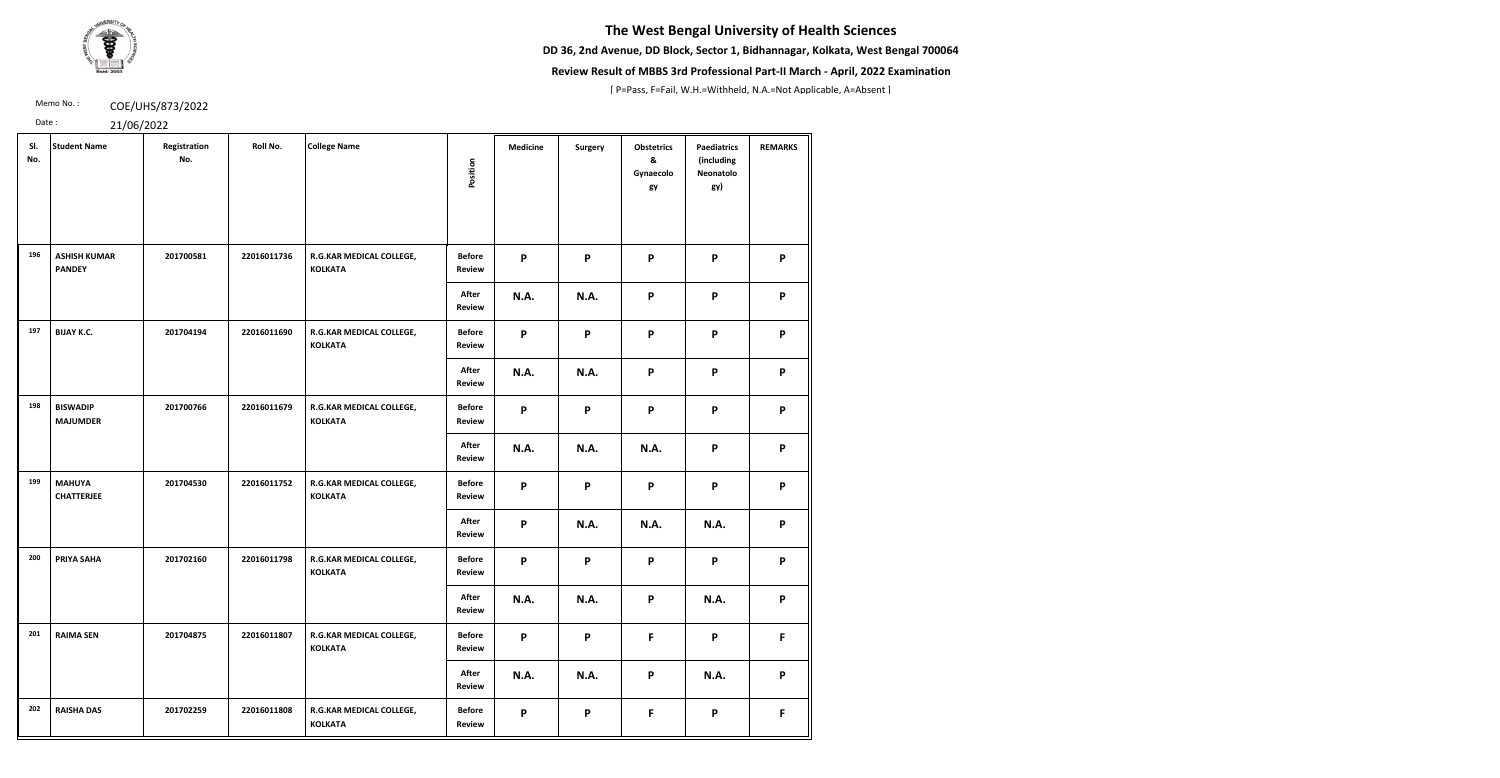**DD 36, 2nd Avenue, DD Block, Sector 1, Bidhannagar, Kolkata, West Bengal 700064**



### **Review Result of MBBS 3rd Professional Part-II March - April, 2022 Examination**

[ P=Pass, F=Fail, W.H.=Withheld, N.A.=Not Applicable, A=Absent ]

Memo No.: **COE/UHS/873/2022** 

| SI.<br>No. | <b>Student Name</b>                   | Registration<br>No. | Roll No.    | <b>College Name</b>                        | Position                       | <b>Medicine</b> | <b>Surgery</b> | <b>Obstetrics</b><br>&<br>Gynaecolo<br>gy | <b>Paediatrics</b><br>(including<br>Neonatolo<br>gy) | <b>REMARKS</b> |
|------------|---------------------------------------|---------------------|-------------|--------------------------------------------|--------------------------------|-----------------|----------------|-------------------------------------------|------------------------------------------------------|----------------|
| 202        | <b>RAISHA DAS</b>                     | 201702259           | 22016011808 | R.G.KAR MEDICAL COLLEGE,<br><b>KOLKATA</b> | After<br><b>Review</b>         | N.A.            | <b>N.A.</b>    | P                                         | N.A.                                                 | P              |
| 203        | <b>RATUL DEY</b>                      | 201702339           | 22016011795 | R.G.KAR MEDICAL COLLEGE,<br><b>KOLKATA</b> | <b>Before</b><br><b>Review</b> | P               | P              | P                                         | P                                                    | P              |
|            |                                       |                     |             |                                            | After<br><b>Review</b>         | <b>N.A.</b>     | <b>N.A.</b>    | P                                         | P                                                    | P              |
| 204        | <b>SACHIN</b><br><b>CHOWDHURY</b>     | 201702542           | 22016011805 | R.G.KAR MEDICAL COLLEGE,<br><b>KOLKATA</b> | <b>Before</b><br><b>Review</b> | P               | P              | F.                                        | P                                                    | F.             |
|            |                                       |                     |             |                                            | After<br><b>Review</b>         | <b>N.A.</b>     | <b>N.A.</b>    | P                                         | <b>N.A.</b>                                          | P              |
| 205        | <b>SANTIMOY SING</b><br><b>SARDAR</b> | 201702704           | 22016011806 | R.G.KAR MEDICAL COLLEGE,<br><b>KOLKATA</b> | <b>Before</b><br>Review        | P               | P              | F.                                        | P                                                    | F              |
|            |                                       |                     |             |                                            | After<br><b>Review</b>         | <b>N.A.</b>     | <b>N.A.</b>    | P                                         | <b>N.A.</b>                                          | P              |
| 206        | <b>SATYAPRIYA DAS</b>                 | 201702730           | 22016011824 | R.G.KAR MEDICAL COLLEGE,<br><b>KOLKATA</b> | <b>Before</b><br>Review        | F               | F              | F.                                        | P                                                    | F.             |
|            |                                       |                     |             |                                            | After<br><b>Review</b>         | N.A.            | N.A.           | P                                         | N.A.                                                 | F              |
| 207        | <b>SAUROV MAJI</b>                    | 201702743           | 22016011814 | R.G.KAR MEDICAL COLLEGE,<br><b>KOLKATA</b> | <b>Before</b><br><b>Review</b> | P               | F.             | F.                                        | P                                                    | F              |
|            |                                       |                     |             |                                            | After<br><b>Review</b>         | N.A.            | <b>N.A.</b>    | P                                         | <b>N.A.</b>                                          | P              |
| 208        | <b>SAUVICK PAUL</b>                   | 201705709           | 22016011815 | R.G.KAR MEDICAL COLLEGE,<br><b>KOLKATA</b> | <b>Before</b><br><b>Review</b> | P               | P              | F.                                        | P                                                    | $\mathsf F$    |
|            |                                       |                     |             |                                            | After<br><b>Review</b>         | <b>N.A.</b>     | N.A.           | P                                         | N.A.                                                 | P              |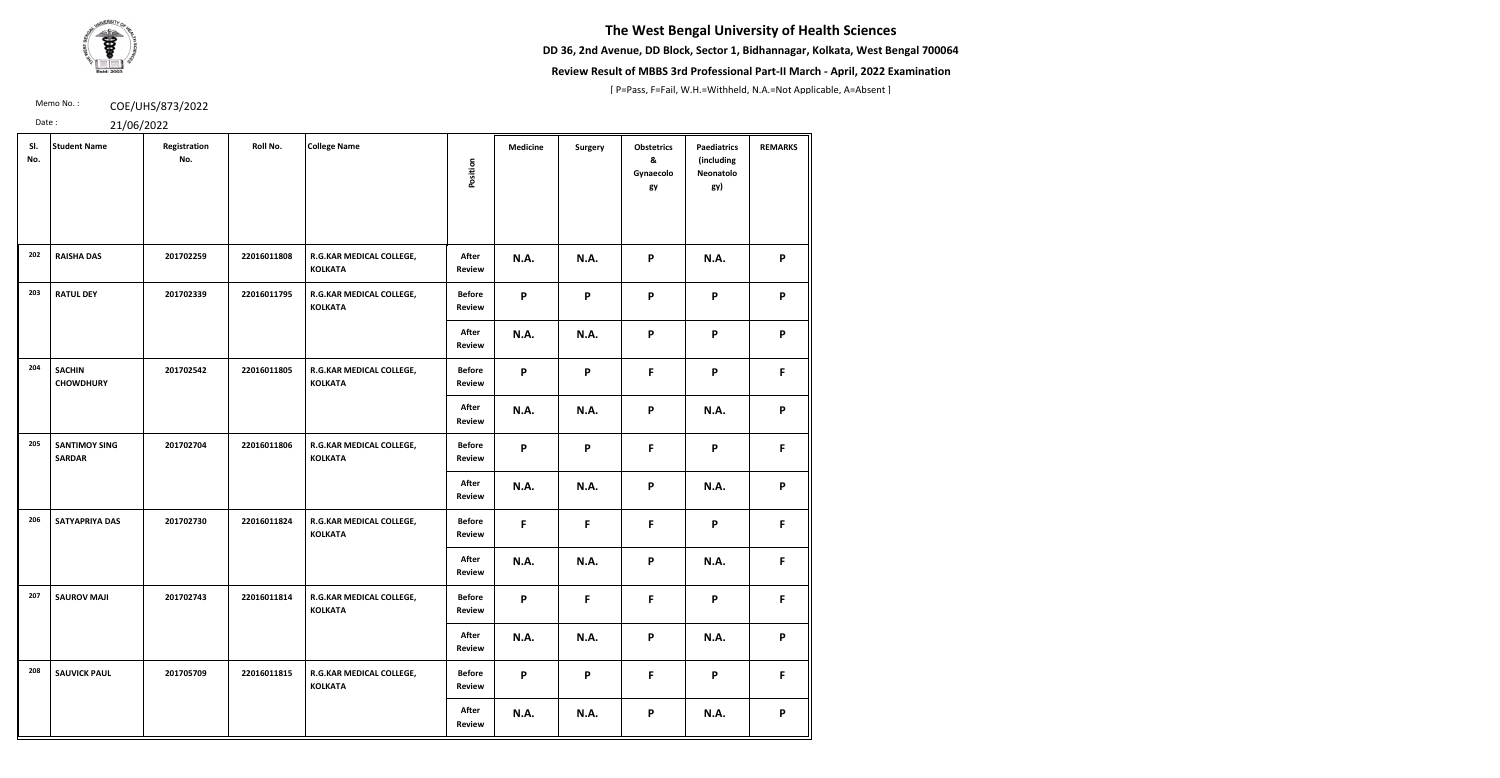**DD 36, 2nd Avenue, DD Block, Sector 1, Bidhannagar, Kolkata, West Bengal 700064**



### **Review Result of MBBS 3rd Professional Part-II March - April, 2022 Examination**

[ P=Pass, F=Fail, W.H.=Withheld, N.A.=Not Applicable, A=Absent ]

Memo No.: **COE/UHS/873/2022** 

Date : 21/06/2022

| SI.<br>No. | <b>Student Name</b>                      | Registration<br>No. | Roll No.    | <b>College Name</b>                        | Position                       | <b>Medicine</b> | Surgery | <b>Obstetrics</b><br>&<br>Gynaecolo<br>gy | <b>Paediatrics</b><br>(including<br>Neonatolo<br>gy) | <b>REMARKS</b> |
|------------|------------------------------------------|---------------------|-------------|--------------------------------------------|--------------------------------|-----------------|---------|-------------------------------------------|------------------------------------------------------|----------------|
| 209        | <b>SAYAN GHOSH</b>                       | 208320162017        | 22016011811 | R.G.KAR MEDICAL COLLEGE,<br><b>KOLKATA</b> | <b>Before</b><br><b>Review</b> | P               | P       | F                                         | P                                                    | F              |
|            |                                          |                     |             |                                            | After<br><b>Review</b>         | <b>N.A.</b>     | N.A.    | $\boldsymbol{\mathsf{P}}$                 | <b>N.A.</b>                                          | P              |
| 210        | <b>SREEPARNA ROY</b><br><b>CHOWDHURY</b> | 201703254           | 22016011832 | R.G.KAR MEDICAL COLLEGE,<br><b>KOLKATA</b> | <b>Before</b><br><b>Review</b> | P               | P       | $\boldsymbol{\mathsf{P}}$                 | P                                                    | P              |
|            |                                          |                     |             |                                            | After<br><b>Review</b>         | <b>N.A.</b>     | N.A.    | $\boldsymbol{\mathsf{P}}$                 | <b>N.A.</b>                                          | P              |
| 211        | <b>SREEPARNA</b><br><b>SAMANTA</b>       | 201703255           | 22016011834 | R.G.KAR MEDICAL COLLEGE,<br><b>KOLKATA</b> | <b>Before</b><br><b>Review</b> | P               | P       | $\boldsymbol{\mathsf{P}}$                 | P                                                    | P              |
|            |                                          |                     |             |                                            | After<br><b>Review</b>         | <b>N.A.</b>     | N.A.    | P                                         | <b>N.A.</b>                                          | P              |

**sd/-** 

**Controller of Examinations The W.B. University of Health Sciences**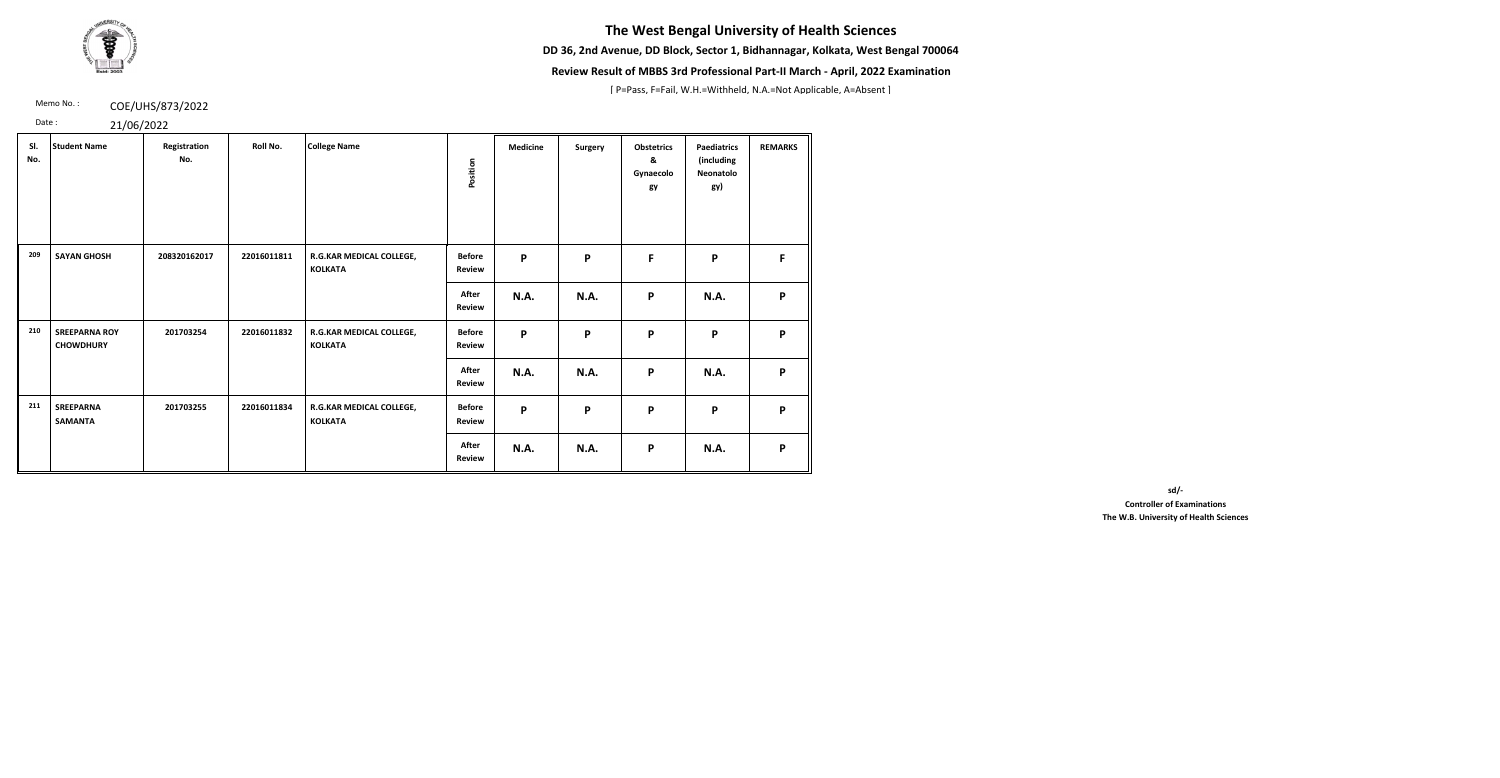**DD 36, 2nd Avenue, DD Block, Sector 1, Bidhannagar, Kolkata, West Bengal 700064**



### **Scrutiny Result of MBBS 3rd Professional Part-II March - April, 2022 Examination**

[ P=Pass, F=Fail, W.H.=Withheld, N.A.=Not Applicable, A=Absent ]

Memo No.: **COE/UHS/873/2022** 

| SI.<br>No.              | <b>Student Name</b>                 | Registration<br>No. | Roll No.    | <b>College Name</b>                                                             | Position                        | <b>Medicine</b>           | <b>Surgery</b> | <b>Obstetrics</b><br>&<br>Gynaecolo<br>gy | <b>Paediatrics</b><br>(including<br>Neonatolo<br>gy) | <b>REMARKS</b> |
|-------------------------|-------------------------------------|---------------------|-------------|---------------------------------------------------------------------------------|---------------------------------|---------------------------|----------------|-------------------------------------------|------------------------------------------------------|----------------|
| $\mathbf{1}$            | <b>SAYAN KOLEY</b>                  | 201702759           | 22016010091 | <b>BANKURA SAMMILANI</b><br><b>MEDICAL COLLEGE</b>                              | <b>Before</b><br>Scrutin        | P                         | P              | P                                         | F                                                    | F              |
|                         |                                     |                     |             |                                                                                 | After<br>Scrutin                | <b>N.A.</b>               | <b>N.A.</b>    | N.A.                                      | F                                                    | F              |
| $\overline{2}$          | <b>ARPAN SINGHA</b>                 | 201700517           | 22016010174 | <b>BURDWAN MEDICAL</b><br><b>COLLEGE</b>                                        | <b>Before</b><br><b>Scrutin</b> | F                         | P              | P                                         | P                                                    | F.             |
|                         |                                     |                     |             |                                                                                 | After<br><b>Scrutin</b>         | F                         | <b>N.A.</b>    | <b>N.A.</b>                               | N.A.                                                 | F              |
| $\overline{\mathbf{3}}$ | <b>TANIA DEY</b>                    | 201703671           | 22016010282 | <b>BURDWAN MEDICAL</b><br><b>COLLEGE</b>                                        | <b>Before</b><br><b>Scrutin</b> | P                         | P              | P                                         | P                                                    | P              |
|                         |                                     |                     |             |                                                                                 | After<br><b>Scrutin</b>         | $\boldsymbol{\mathsf{P}}$ | P              | P                                         | $\mathsf{P}$                                         | P              |
| 4                       | <b>JUI MANDAL</b>                   | 201701249           | 22016011993 | <b>ESI - PGIMSR AND ESIC</b><br><b>MEDICAL COLLEGE, JOKA</b>                    | <b>Before</b><br>Scrutin        | P                         | P              | P                                         | P                                                    | P              |
|                         |                                     |                     |             |                                                                                 | After<br><b>Scrutin</b>         | N.A.                      | P              | <b>N.A.</b>                               | <b>N.A.</b>                                          | P              |
| 5                       | <b>SOUPARNA</b><br><b>GHOSH</b>     | 201703192           | 22016011974 | <b>ESI - PGIMSR AND ESIC</b><br><b>MEDICAL COLLEGE, JOKA</b>                    | <b>Before</b><br><b>Scrutin</b> | H                         | н              | P                                         | H                                                    | P              |
|                         |                                     |                     |             |                                                                                 | After<br><b>Scrutin</b>         | N.A.                      | <b>N.A.</b>    | P                                         | <b>N.A.</b>                                          | P              |
| 6                       | <b>SHREYASHI</b><br><b>MAJUMDER</b> | 201702963           | 22016010608 | <b>INSTITUTE OF</b><br>POSTGRADUATE MEDICAL<br><b>EDUCATION &amp; RESEARCH,</b> | <b>Before</b><br><b>Scrutin</b> | P                         | P              | P                                         | P                                                    | P              |
|                         |                                     |                     |             | <b>KOLKATA</b>                                                                  | After<br><b>Scrutin</b>         | $\mathsf{P}$              | N.A.           | <b>N.A.</b>                               | <b>N.A.</b>                                          | P              |
| $\overline{7}$          | <b>BAISAKHI</b><br><b>ADHIKARY</b>  | 201704151           | 22016010940 | MEDICAL COLLEGE,<br><b>KOLKATA</b>                                              | <b>Before</b><br>Scrutin        | F                         | P              | P                                         | P                                                    | F              |